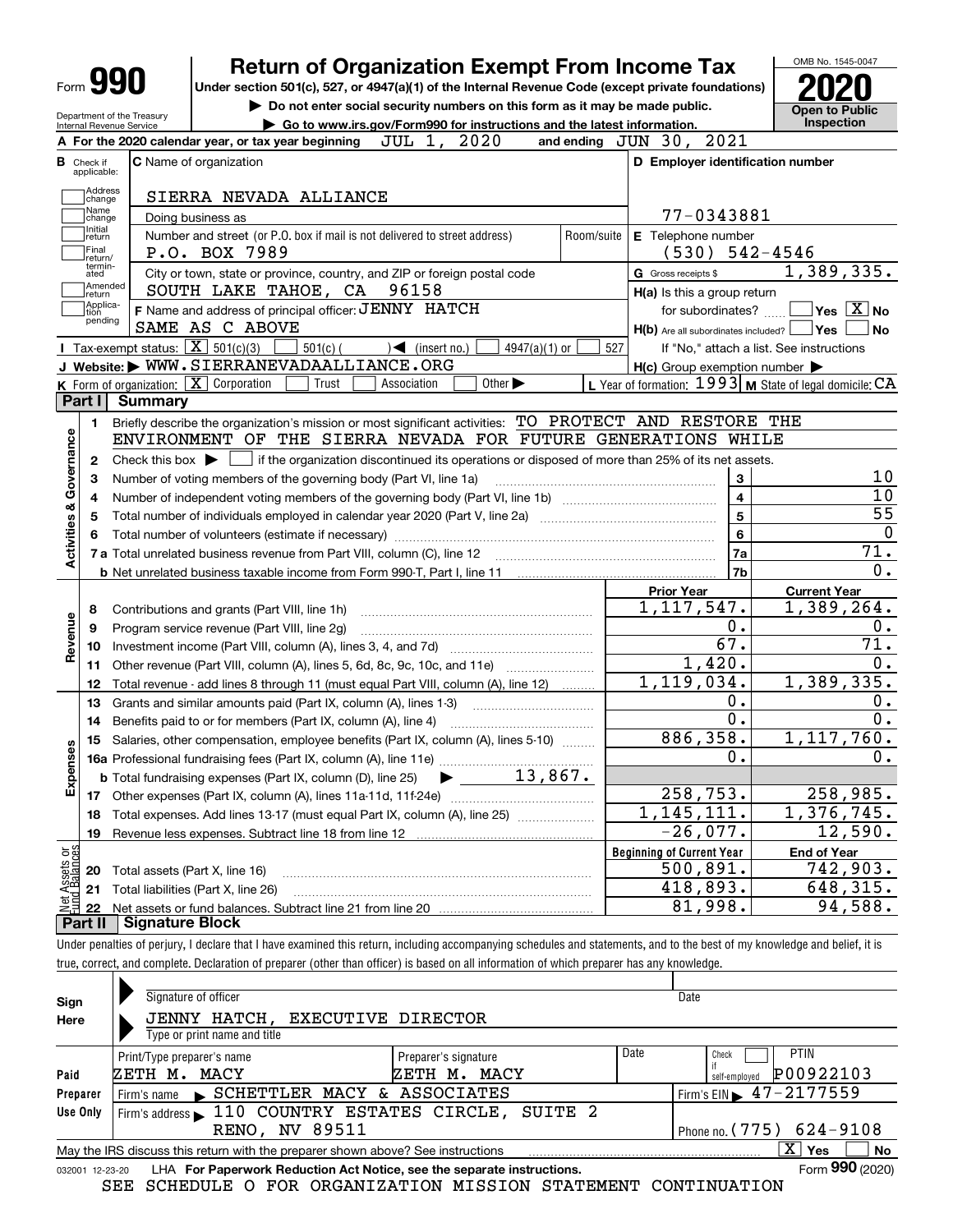|              | SIERRA NEVADA ALLIANCE<br>Form 990 (2020)                                                                                                    | 77-0343881<br>Page 2                   |
|--------------|----------------------------------------------------------------------------------------------------------------------------------------------|----------------------------------------|
|              | <b>Part III   Statement of Program Service Accomplishments</b>                                                                               |                                        |
|              |                                                                                                                                              |                                        |
| 1            | Briefly describe the organization's mission:                                                                                                 |                                        |
|              | TO PROTECT AND RESTORE SIERRA LANDS, WATER, WILDLIFE AND RURAL<br>COMMUNITIES. TO ENGAGE AND SUPPORT EFFORTS TO ADOPT EXEMPLARY LOCAL        |                                        |
|              | SUSTAINABLE COMMUNITY ACTIONS ACCROSS THE SIERRA NEVADA THAT BALANCE                                                                         |                                        |
|              | SOCIAL, ECONOMIC AND ENVIRONMENTAL ISSUES.                                                                                                   |                                        |
| $\mathbf{2}$ | Did the organization undertake any significant program services during the year which were not listed on the                                 |                                        |
|              | prior Form 990 or 990-EZ?                                                                                                                    | $Yes \quad X \quad No$                 |
|              | If "Yes," describe these new services on Schedule O.                                                                                         |                                        |
| 3            | Did the organization cease conducting, or make significant changes in how it conducts, any program services?                                 | $\sqrt{}$ Yes $\sqrt{}$ X $\sqrt{}$ No |
|              | If "Yes," describe these changes on Schedule O.                                                                                              |                                        |
| 4            | Describe the organization's program service accomplishments for each of its three largest program services, as measured by expenses.         |                                        |
|              | Section 501(c)(3) and 501(c)(4) organizations are required to report the amount of grants and allocations to others, the total expenses, and |                                        |
|              | revenue, if any, for each program service reported.                                                                                          |                                        |
| 4a           | $1,186,248$ and $\overline{a}$ including grants of \$<br>) (Expenses \$<br>(Code:                                                            | 1,389,335.<br>) (Revenue \$            |
|              | TO PROTECT AND RESTORE SIERRA LANDS, WATER, WILDLIFE AND RURAL<br>COMMUNITIES. TO ENGAGE AND SUPPORT EFFORTS TO ADOPT EXEMPLARY LOCAL        |                                        |
|              | SUSTAINABLE COMMUNITY ACTIONS ACCROSS THE SIERRA NEVADA THAT BALANCE                                                                         |                                        |
|              | SOCIAL, ECONOMIC AND ENVIRONMENTAL ISSUES. PROVIDING A HIGH QUALITY OF                                                                       |                                        |
|              | LIFE FOR RESIDENTS AND VISITORS WHILE PROTECTING AND STEWARDING                                                                              |                                        |
|              | WILDLANDS AND NATURAL RESOURCES FOR FUTURE GENERATIONS.                                                                                      |                                        |
|              |                                                                                                                                              |                                        |
|              |                                                                                                                                              |                                        |
|              |                                                                                                                                              |                                        |
|              |                                                                                                                                              |                                        |
|              |                                                                                                                                              |                                        |
|              |                                                                                                                                              |                                        |
| 4b           |                                                                                                                                              |                                        |
|              |                                                                                                                                              |                                        |
|              |                                                                                                                                              |                                        |
|              |                                                                                                                                              |                                        |
|              |                                                                                                                                              |                                        |
|              |                                                                                                                                              |                                        |
|              |                                                                                                                                              |                                        |
|              |                                                                                                                                              |                                        |
|              |                                                                                                                                              |                                        |
|              |                                                                                                                                              |                                        |
|              |                                                                                                                                              |                                        |
|              |                                                                                                                                              |                                        |
| 4c           | $\left(\text{Code:}\right)$ $\left(\text{Expenses $}\right)$                                                                                 |                                        |
|              | including grants of \$                                                                                                                       | ) (Revenue \$                          |
|              |                                                                                                                                              |                                        |
|              |                                                                                                                                              |                                        |
|              |                                                                                                                                              |                                        |
|              |                                                                                                                                              |                                        |
|              |                                                                                                                                              |                                        |
|              |                                                                                                                                              |                                        |
|              |                                                                                                                                              |                                        |
|              |                                                                                                                                              |                                        |
|              |                                                                                                                                              |                                        |
|              |                                                                                                                                              |                                        |
|              |                                                                                                                                              |                                        |
| 4d           | Other program services (Describe on Schedule O.)                                                                                             |                                        |
|              | (Expenses \$<br>(Revenue \$<br>including grants of \$                                                                                        |                                        |
| 4е           | 1,186,248.<br>Total program service expenses                                                                                                 |                                        |
|              |                                                                                                                                              | Form 990 (2020)                        |
|              | 032002 12-23-20<br>2                                                                                                                         |                                        |
|              |                                                                                                                                              |                                        |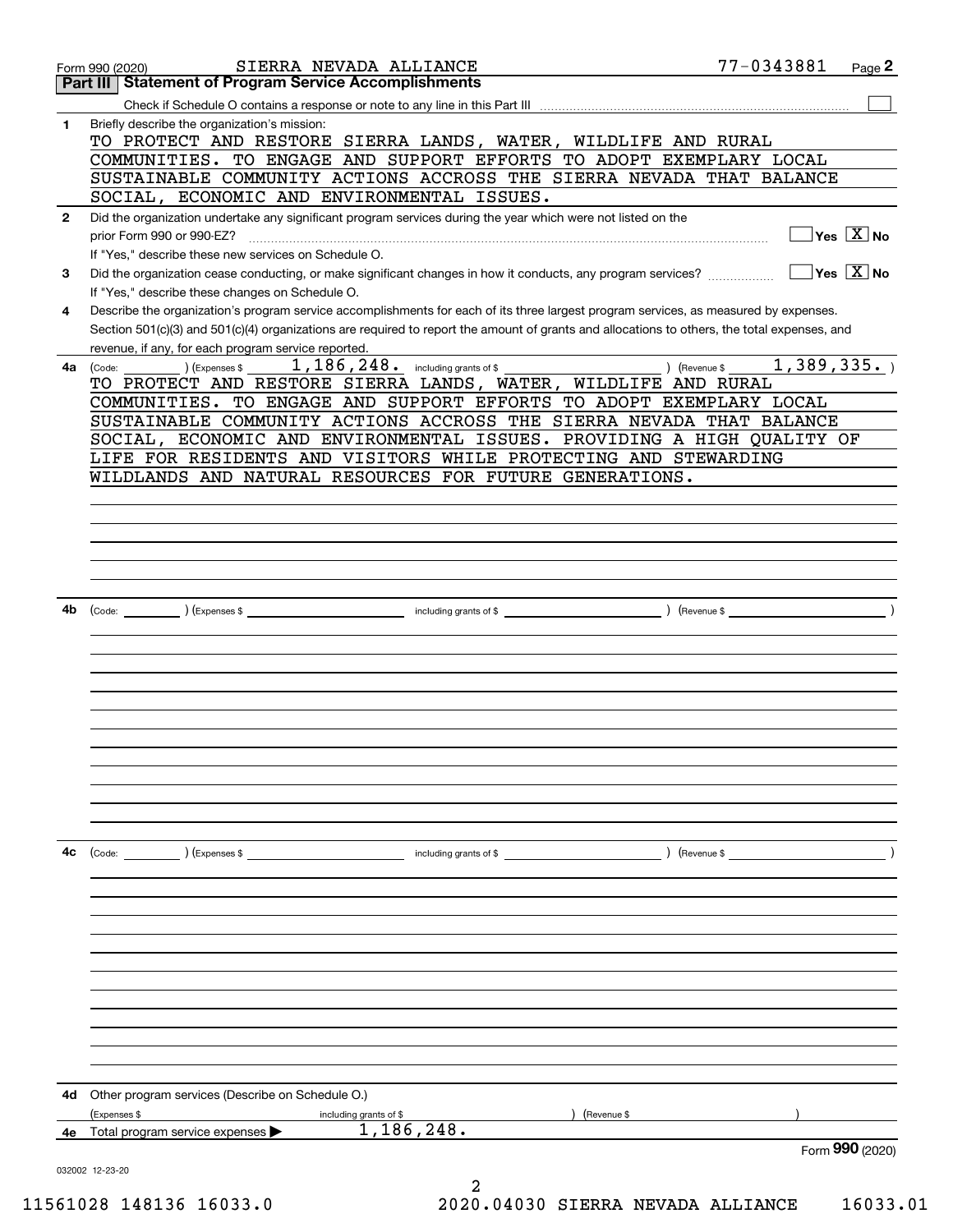|     |                                                                                                                                       |                 | Yes                     | No                      |
|-----|---------------------------------------------------------------------------------------------------------------------------------------|-----------------|-------------------------|-------------------------|
| 1.  | Is the organization described in section $501(c)(3)$ or $4947(a)(1)$ (other than a private foundation)?                               |                 |                         |                         |
|     |                                                                                                                                       | 1.              | X                       |                         |
| 2   |                                                                                                                                       | $\overline{2}$  | $\overline{\mathbf{x}}$ |                         |
| 3   | Did the organization engage in direct or indirect political campaign activities on behalf of or in opposition to candidates for       |                 |                         |                         |
|     |                                                                                                                                       | 3               |                         | x                       |
| 4   | Section 501(c)(3) organizations. Did the organization engage in lobbying activities, or have a section 501(h) election in effect      |                 |                         |                         |
|     |                                                                                                                                       | 4               |                         | x                       |
| 5   | Is the organization a section 501(c)(4), 501(c)(5), or 501(c)(6) organization that receives membership dues, assessments, or          |                 |                         |                         |
|     |                                                                                                                                       | 5               |                         | X                       |
| 6   | Did the organization maintain any donor advised funds or any similar funds or accounts for which donors have the right to             |                 |                         |                         |
|     | provide advice on the distribution or investment of amounts in such funds or accounts? If "Yes," complete Schedule D, Part I          | 6               |                         | x                       |
| 7   | Did the organization receive or hold a conservation easement, including easements to preserve open space,                             |                 |                         |                         |
|     |                                                                                                                                       | $\overline{7}$  |                         | x                       |
| 8   | Did the organization maintain collections of works of art, historical treasures, or other similar assets? If "Yes," complete          |                 |                         | x                       |
|     |                                                                                                                                       | 8               |                         |                         |
| 9   | Did the organization report an amount in Part X, line 21, for escrow or custodial account liability, serve as a custodian for         |                 |                         |                         |
|     | amounts not listed in Part X; or provide credit counseling, debt management, credit repair, or debt negotiation services?             | 9               |                         | x                       |
| 10  |                                                                                                                                       |                 |                         |                         |
|     | Did the organization, directly or through a related organization, hold assets in donor-restricted endowments                          | 10              |                         | x                       |
| 11  | If the organization's answer to any of the following questions is "Yes," then complete Schedule D, Parts VI, VII, VIII, IX, or X      |                 |                         |                         |
|     | as applicable.                                                                                                                        |                 |                         |                         |
|     | a Did the organization report an amount for land, buildings, and equipment in Part X, line 10? If "Yes," complete Schedule D,         |                 |                         |                         |
|     |                                                                                                                                       | 11a             | X                       |                         |
|     | <b>b</b> Did the organization report an amount for investments - other securities in Part X, line 12, that is 5% or more of its total |                 |                         |                         |
|     |                                                                                                                                       | 11b             |                         | x                       |
|     | c Did the organization report an amount for investments - program related in Part X, line 13, that is 5% or more of its total         |                 |                         |                         |
|     |                                                                                                                                       | 11c             |                         | x                       |
|     | d Did the organization report an amount for other assets in Part X, line 15, that is 5% or more of its total assets reported in       |                 |                         |                         |
|     |                                                                                                                                       | 11d             |                         | х                       |
|     | e Did the organization report an amount for other liabilities in Part X, line 25? If "Yes," complete Schedule D, Part X               | <b>11e</b>      |                         | $\overline{\mathbf{x}}$ |
| f   | Did the organization's separate or consolidated financial statements for the tax year include a footnote that addresses               |                 |                         |                         |
|     | the organization's liability for uncertain tax positions under FIN 48 (ASC 740)? If "Yes," complete Schedule D, Part X                | 11f             |                         | x                       |
|     | 12a Did the organization obtain separate, independent audited financial statements for the tax year? If "Yes," complete               |                 |                         |                         |
|     |                                                                                                                                       | 12a             | х                       |                         |
|     | <b>b</b> Was the organization included in consolidated, independent audited financial statements for the tax year?                    |                 |                         |                         |
|     | If "Yes," and if the organization answered "No" to line 12a, then completing Schedule D, Parts XI and XII is optional                 | 12D             |                         | ᅀ                       |
| 13  |                                                                                                                                       | 13              |                         | $\mathbf X$             |
| 14a | Did the organization maintain an office, employees, or agents outside of the United States?                                           | 14a             |                         | $\mathbf X$             |
|     | <b>b</b> Did the organization have aggregate revenues or expenses of more than \$10,000 from grantmaking, fundraising, business,      |                 |                         |                         |
|     | investment, and program service activities outside the United States, or aggregate foreign investments valued at \$100,000            |                 |                         | x                       |
| 15  | Did the organization report on Part IX, column (A), line 3, more than \$5,000 of grants or other assistance to or for any             | 14b             |                         |                         |
|     |                                                                                                                                       | 15              |                         | x                       |
| 16  | Did the organization report on Part IX, column (A), line 3, more than \$5,000 of aggregate grants or other assistance to              |                 |                         |                         |
|     |                                                                                                                                       | 16              |                         | X                       |
| 17  | Did the organization report a total of more than \$15,000 of expenses for professional fundraising services on Part IX,               |                 |                         |                         |
|     |                                                                                                                                       | 17              |                         | x                       |
| 18  | Did the organization report more than \$15,000 total of fundraising event gross income and contributions on Part VIII, lines          |                 |                         |                         |
|     |                                                                                                                                       | 18              |                         | x                       |
| 19  | Did the organization report more than \$15,000 of gross income from gaming activities on Part VIII, line 9a? If "Yes."                |                 |                         |                         |
|     |                                                                                                                                       | 19              |                         | X                       |
|     |                                                                                                                                       | 20a             |                         | $\mathbf X$             |
|     | b If "Yes" to line 20a, did the organization attach a copy of its audited financial statements to this return?                        | 20 <sub>b</sub> |                         |                         |
| 21  | Did the organization report more than \$5,000 of grants or other assistance to any domestic organization or                           |                 |                         |                         |
|     |                                                                                                                                       | 21              |                         | X.                      |
|     | 032003 12-23-20                                                                                                                       |                 |                         | Form 990 (2020)         |

032003 12-23-20

3 11561028 148136 16033.0 2020.04030 SIERRA NEVADA ALLIANCE 16033.01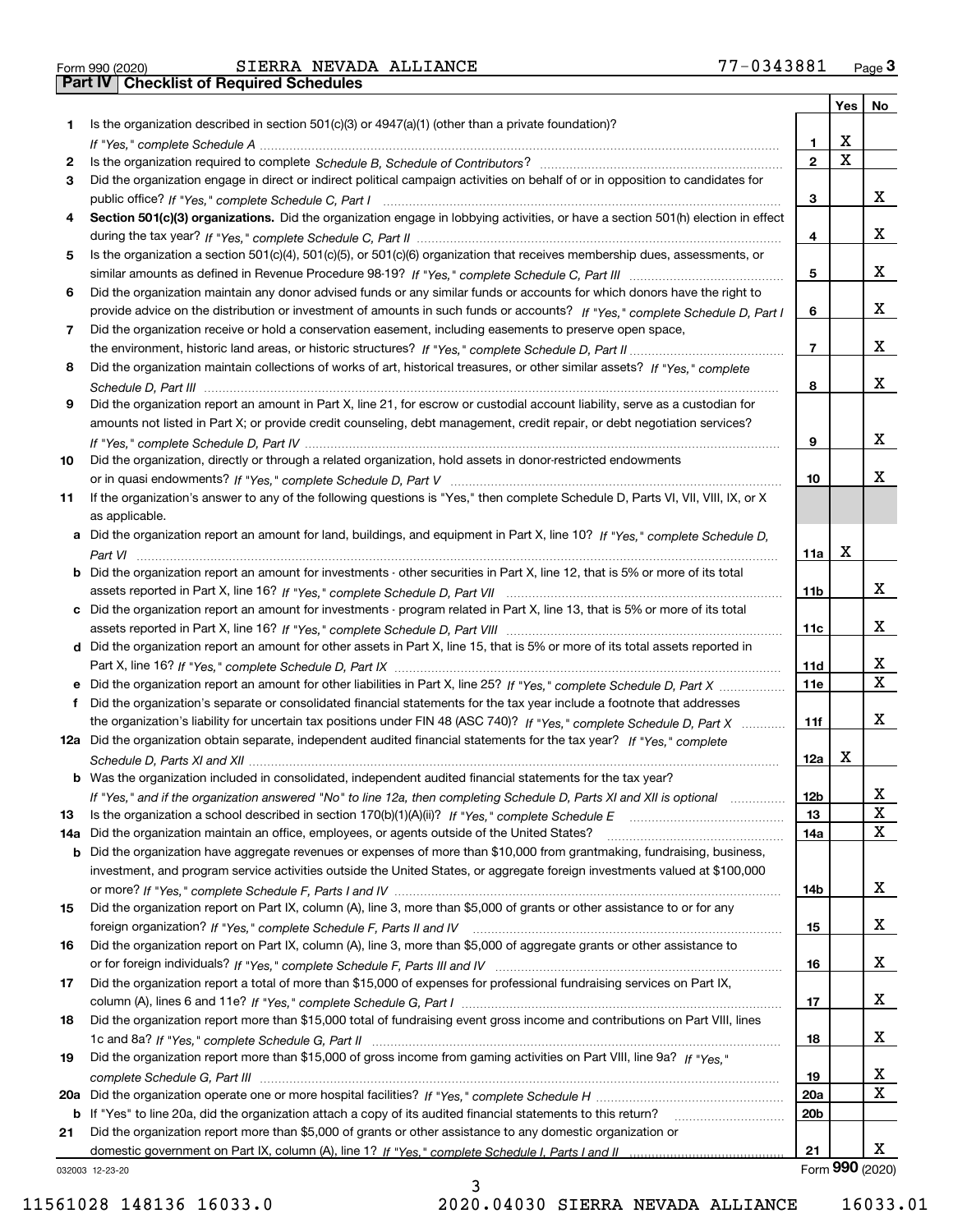Part IV | Checklist of Required Schedules

(continued)

|               |                                                                                                                                                                               |     | Yes | No              |
|---------------|-------------------------------------------------------------------------------------------------------------------------------------------------------------------------------|-----|-----|-----------------|
| 22            | Did the organization report more than \$5,000 of grants or other assistance to or for domestic individuals on                                                                 |     |     |                 |
|               |                                                                                                                                                                               | 22  |     | x               |
| 23            | Did the organization answer "Yes" to Part VII, Section A, line 3, 4, or 5 about compensation of the organization's current                                                    |     |     |                 |
|               | and former officers, directors, trustees, key employees, and highest compensated employees? If "Yes," complete                                                                |     |     |                 |
|               |                                                                                                                                                                               | 23  |     | х               |
|               | 24a Did the organization have a tax-exempt bond issue with an outstanding principal amount of more than \$100,000 as of the                                                   |     |     |                 |
|               | last day of the year, that was issued after December 31, 2002? If "Yes," answer lines 24b through 24d and complete                                                            |     |     |                 |
|               |                                                                                                                                                                               | 24a |     | х               |
|               | <b>b</b> Did the organization invest any proceeds of tax-exempt bonds beyond a temporary period exception?<br><u> 1986 - Jan Bernard Bernstein, amerikansk politiker og s</u> | 24b |     |                 |
|               | c Did the organization maintain an escrow account other than a refunding escrow at any time during the year to defease                                                        |     |     |                 |
|               | any tax-exempt bonds?                                                                                                                                                         | 24c |     |                 |
|               |                                                                                                                                                                               | 24d |     |                 |
|               | 25a Section 501(c)(3), 501(c)(4), and 501(c)(29) organizations. Did the organization engage in an excess benefit                                                              |     |     |                 |
|               |                                                                                                                                                                               | 25a |     | х               |
|               | b Is the organization aware that it engaged in an excess benefit transaction with a disqualified person in a prior year, and                                                  |     |     |                 |
|               | that the transaction has not been reported on any of the organization's prior Forms 990 or 990-EZ? If "Yes," complete                                                         |     |     |                 |
|               | Schedule L. Part I                                                                                                                                                            | 25b |     | х               |
| 26            | Did the organization report any amount on Part X, line 5 or 22, for receivables from or payables to any current                                                               |     |     |                 |
|               | or former officer, director, trustee, key employee, creator or founder, substantial contributor, or 35%                                                                       |     |     |                 |
|               |                                                                                                                                                                               | 26  |     | х               |
| 27            | Did the organization provide a grant or other assistance to any current or former officer, director, trustee, key employee,                                                   |     |     |                 |
|               | creator or founder, substantial contributor or employee thereof, a grant selection committee member, or to a 35% controlled                                                   |     |     |                 |
|               | entity (including an employee thereof) or family member of any of these persons? If "Yes," complete Schedule L, Part III                                                      | 27  |     | x               |
| 28            | Was the organization a party to a business transaction with one of the following parties (see Schedule L, Part IV                                                             |     |     |                 |
|               | instructions, for applicable filing thresholds, conditions, and exceptions):                                                                                                  |     |     |                 |
|               | a A current or former officer, director, trustee, key employee, creator or founder, or substantial contributor? If                                                            |     |     |                 |
|               |                                                                                                                                                                               | 28a |     | x               |
|               |                                                                                                                                                                               | 28b |     | $\mathbf x$     |
|               | c A 35% controlled entity of one or more individuals and/or organizations described in lines 28a or 28b? If                                                                   |     |     |                 |
|               |                                                                                                                                                                               | 28c |     | х               |
| 29            |                                                                                                                                                                               | 29  | X   |                 |
| 30            | Did the organization receive contributions of art, historical treasures, or other similar assets, or qualified conservation                                                   |     |     |                 |
|               |                                                                                                                                                                               | 30  |     | x               |
|               | Did the organization liquidate, terminate, or dissolve and cease operations? If "Yes," complete Schedule N, Part I                                                            | 31  |     | $\mathbf x$     |
| 31            |                                                                                                                                                                               |     |     |                 |
| 32            | Did the organization sell, exchange, dispose of, or transfer more than 25% of its net assets? If "Yes," complete                                                              |     |     | х               |
|               | Schedule N, Part II                                                                                                                                                           | 32  |     |                 |
| 33            | Did the organization own 100% of an entity disregarded as separate from the organization under Regulations                                                                    |     |     | х               |
|               |                                                                                                                                                                               | 33  |     |                 |
| 34            | Was the organization related to any tax-exempt or taxable entity? If "Yes," complete Schedule R, Part II, III, or IV, and                                                     |     |     |                 |
|               |                                                                                                                                                                               | 34  |     | x               |
|               | 35a Did the organization have a controlled entity within the meaning of section 512(b)(13)?                                                                                   | 35a |     | X               |
|               | <b>b</b> If "Yes" to line 35a, did the organization receive any payment from or engage in any transaction with a controlled entity                                            |     |     |                 |
|               |                                                                                                                                                                               | 35b |     |                 |
| 36            | Section 501(c)(3) organizations. Did the organization make any transfers to an exempt non-charitable related organization?                                                    |     |     |                 |
|               |                                                                                                                                                                               | 36  |     | x               |
| 37            | Did the organization conduct more than 5% of its activities through an entity that is not a related organization                                                              |     |     |                 |
|               | and that is treated as a partnership for federal income tax purposes? If "Yes," complete Schedule R, Part VI                                                                  | 37  |     | х               |
| 38            | Did the organization complete Schedule O and provide explanations in Schedule O for Part VI, lines 11b and 19?                                                                |     |     |                 |
|               | Note: All Form 990 filers are required to complete Schedule O                                                                                                                 | 38  | х   |                 |
| <b>Part V</b> | <b>Statements Regarding Other IRS Filings and Tax Compliance</b>                                                                                                              |     |     |                 |
|               | Check if Schedule O contains a response or note to any line in this Part V                                                                                                    |     |     |                 |
|               |                                                                                                                                                                               |     | Yes | No              |
|               | 1a                                                                                                                                                                            |     |     |                 |
|               | 0<br>1b                                                                                                                                                                       |     |     |                 |
|               | c Did the organization comply with backup withholding rules for reportable payments to vendors and reportable gaming                                                          |     |     |                 |
|               | (gambling) winnings to prize winners?                                                                                                                                         | 1c  | X   |                 |
|               | 032004 12-23-20                                                                                                                                                               |     |     | Form 990 (2020) |
|               | 4                                                                                                                                                                             |     |     |                 |

 <sup>11561028 148136 16033.0 2020.04030</sup> SIERRA NEVADA ALLIANCE 16033.01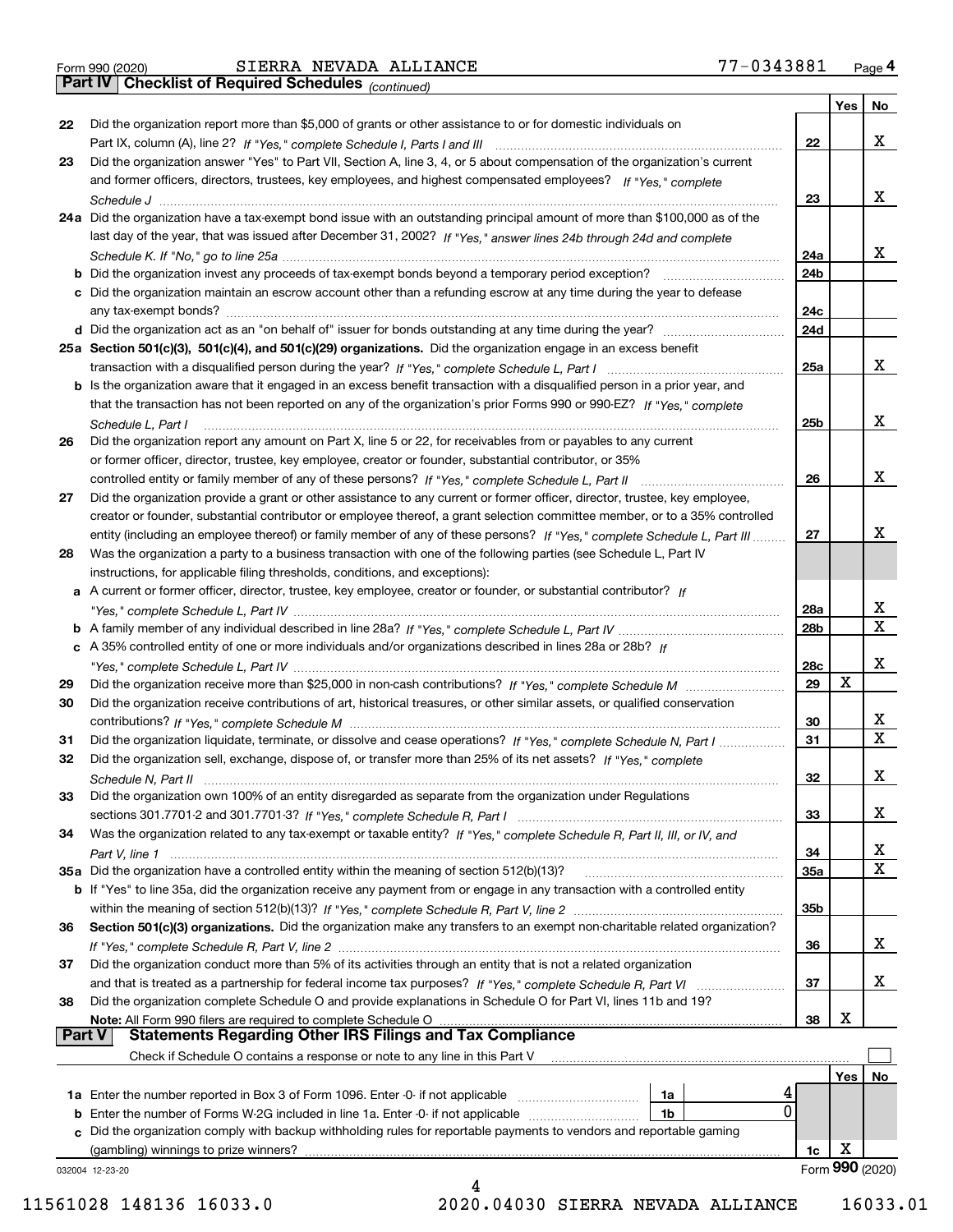|        | 77-0343881<br>SIERRA NEVADA ALLIANCE<br>Form 990 (2020)                                                                                                                                   |                |                     | Page $5$ |  |  |  |  |  |  |  |
|--------|-------------------------------------------------------------------------------------------------------------------------------------------------------------------------------------------|----------------|---------------------|----------|--|--|--|--|--|--|--|
| Part V | Statements Regarding Other IRS Filings and Tax Compliance (continued)                                                                                                                     |                |                     |          |  |  |  |  |  |  |  |
|        |                                                                                                                                                                                           |                | Yes                 | No       |  |  |  |  |  |  |  |
|        | 2a Enter the number of employees reported on Form W-3, Transmittal of Wage and Tax Statements,                                                                                            |                |                     |          |  |  |  |  |  |  |  |
|        | 55<br>filed for the calendar year ending with or within the year covered by this return [11] [11] filed for the calendar year ending with or within the year covered by this return<br>2a |                |                     |          |  |  |  |  |  |  |  |
|        |                                                                                                                                                                                           |                |                     |          |  |  |  |  |  |  |  |
|        |                                                                                                                                                                                           |                |                     |          |  |  |  |  |  |  |  |
|        | 3a Did the organization have unrelated business gross income of \$1,000 or more during the year?                                                                                          |                |                     |          |  |  |  |  |  |  |  |
|        |                                                                                                                                                                                           | 3 <sub>b</sub> |                     |          |  |  |  |  |  |  |  |
|        | 4a At any time during the calendar year, did the organization have an interest in, or a signature or other authority over, a                                                              |                |                     |          |  |  |  |  |  |  |  |
|        |                                                                                                                                                                                           | 4a             |                     | х        |  |  |  |  |  |  |  |
|        | <b>b</b> If "Yes," enter the name of the foreign country $\blacktriangleright$                                                                                                            |                |                     |          |  |  |  |  |  |  |  |
|        | See instructions for filing requirements for FinCEN Form 114, Report of Foreign Bank and Financial Accounts (FBAR).                                                                       |                |                     |          |  |  |  |  |  |  |  |
|        | 5a Was the organization a party to a prohibited tax shelter transaction at any time during the tax year?                                                                                  | 5a             |                     | X        |  |  |  |  |  |  |  |
|        |                                                                                                                                                                                           | 5 <sub>b</sub> |                     | Χ        |  |  |  |  |  |  |  |
|        |                                                                                                                                                                                           | 5c             |                     |          |  |  |  |  |  |  |  |
|        | 6a Does the organization have annual gross receipts that are normally greater than \$100,000, and did the organization solicit                                                            |                |                     |          |  |  |  |  |  |  |  |
|        | any contributions that were not tax deductible as charitable contributions?                                                                                                               | 6a             |                     | х        |  |  |  |  |  |  |  |
|        | <b>b</b> If "Yes," did the organization include with every solicitation an express statement that such contributions or gifts                                                             |                |                     |          |  |  |  |  |  |  |  |
|        | were not tax deductible?                                                                                                                                                                  | 6b             |                     |          |  |  |  |  |  |  |  |
| 7      | Organizations that may receive deductible contributions under section 170(c).                                                                                                             |                |                     |          |  |  |  |  |  |  |  |
|        | a Did the organization receive a payment in excess of \$75 made partly as a contribution and partly for goods and services provided to the payor?                                         | 7a             |                     | x        |  |  |  |  |  |  |  |
|        | <b>b</b> If "Yes," did the organization notify the donor of the value of the goods or services provided?                                                                                  | 7b             |                     |          |  |  |  |  |  |  |  |
|        | c Did the organization sell, exchange, or otherwise dispose of tangible personal property for which it was required                                                                       |                |                     |          |  |  |  |  |  |  |  |
|        |                                                                                                                                                                                           | 7c             |                     | x        |  |  |  |  |  |  |  |
|        | 7d                                                                                                                                                                                        |                |                     |          |  |  |  |  |  |  |  |
|        | e Did the organization receive any funds, directly or indirectly, to pay premiums on a personal benefit contract?                                                                         | 7e             |                     |          |  |  |  |  |  |  |  |
| Ť.     | Did the organization, during the year, pay premiums, directly or indirectly, on a personal benefit contract?                                                                              | 7f             |                     |          |  |  |  |  |  |  |  |
| g      | If the organization received a contribution of qualified intellectual property, did the organization file Form 8899 as required?                                                          | 7g             |                     |          |  |  |  |  |  |  |  |
|        | h If the organization received a contribution of cars, boats, airplanes, or other vehicles, did the organization file a Form 1098-C?                                                      |                |                     |          |  |  |  |  |  |  |  |
| 8      | Sponsoring organizations maintaining donor advised funds. Did a donor advised fund maintained by the                                                                                      |                |                     |          |  |  |  |  |  |  |  |
|        | sponsoring organization have excess business holdings at any time during the year?                                                                                                        | 8              |                     |          |  |  |  |  |  |  |  |
| 9      | Sponsoring organizations maintaining donor advised funds.                                                                                                                                 |                |                     |          |  |  |  |  |  |  |  |
|        | a Did the sponsoring organization make any taxable distributions under section 4966?                                                                                                      | 9а             |                     |          |  |  |  |  |  |  |  |
|        | <b>b</b> Did the sponsoring organization make a distribution to a donor, donor advisor, or related person?                                                                                | 9b             |                     |          |  |  |  |  |  |  |  |
| 10     | Section 501(c)(7) organizations. Enter:                                                                                                                                                   |                |                     |          |  |  |  |  |  |  |  |
|        | 10a                                                                                                                                                                                       |                |                     |          |  |  |  |  |  |  |  |
| b      | Gross receipts, included on Form 990, Part VIII, line 12, for public use of club facilities<br>10b                                                                                        |                |                     |          |  |  |  |  |  |  |  |
| 11     | Section 501(c)(12) organizations. Enter:                                                                                                                                                  |                |                     |          |  |  |  |  |  |  |  |
|        | 11a                                                                                                                                                                                       |                |                     |          |  |  |  |  |  |  |  |
|        | b Gross income from other sources (Do not net amounts due or paid to other sources against                                                                                                |                |                     |          |  |  |  |  |  |  |  |
|        | amounts due or received from them.)<br>11b                                                                                                                                                |                |                     |          |  |  |  |  |  |  |  |
|        | 12a Section 4947(a)(1) non-exempt charitable trusts. Is the organization filing Form 990 in lieu of Form 1041?                                                                            | 12a            |                     |          |  |  |  |  |  |  |  |
| b      | If "Yes," enter the amount of tax-exempt interest received or accrued during the year<br>12b                                                                                              |                |                     |          |  |  |  |  |  |  |  |
| 13     | Section 501(c)(29) qualified nonprofit health insurance issuers.                                                                                                                          |                |                     |          |  |  |  |  |  |  |  |
|        | a Is the organization licensed to issue qualified health plans in more than one state?                                                                                                    | 13а            |                     |          |  |  |  |  |  |  |  |
|        | Note: See the instructions for additional information the organization must report on Schedule O.                                                                                         |                |                     |          |  |  |  |  |  |  |  |
|        | <b>b</b> Enter the amount of reserves the organization is required to maintain by the states in which the                                                                                 |                |                     |          |  |  |  |  |  |  |  |
|        | 13 <sub>b</sub>                                                                                                                                                                           |                |                     |          |  |  |  |  |  |  |  |
|        | 13с                                                                                                                                                                                       |                |                     |          |  |  |  |  |  |  |  |
| 14a    | Did the organization receive any payments for indoor tanning services during the tax year?                                                                                                | 14a            |                     | х        |  |  |  |  |  |  |  |
|        |                                                                                                                                                                                           | 14b            |                     |          |  |  |  |  |  |  |  |
| 15     | Is the organization subject to the section 4960 tax on payment(s) of more than \$1,000,000 in remuneration or                                                                             |                |                     |          |  |  |  |  |  |  |  |
|        |                                                                                                                                                                                           | 15             |                     | х        |  |  |  |  |  |  |  |
|        | If "Yes," see instructions and file Form 4720, Schedule N.                                                                                                                                |                |                     |          |  |  |  |  |  |  |  |
| 16     | Is the organization an educational institution subject to the section 4968 excise tax on net investment income?<br>.                                                                      | 16             |                     | х        |  |  |  |  |  |  |  |
|        | If "Yes," complete Form 4720, Schedule O.                                                                                                                                                 |                |                     |          |  |  |  |  |  |  |  |
|        |                                                                                                                                                                                           |                | $000 \; \text{meV}$ |          |  |  |  |  |  |  |  |

Form 990 (2020)

032005 12-23-20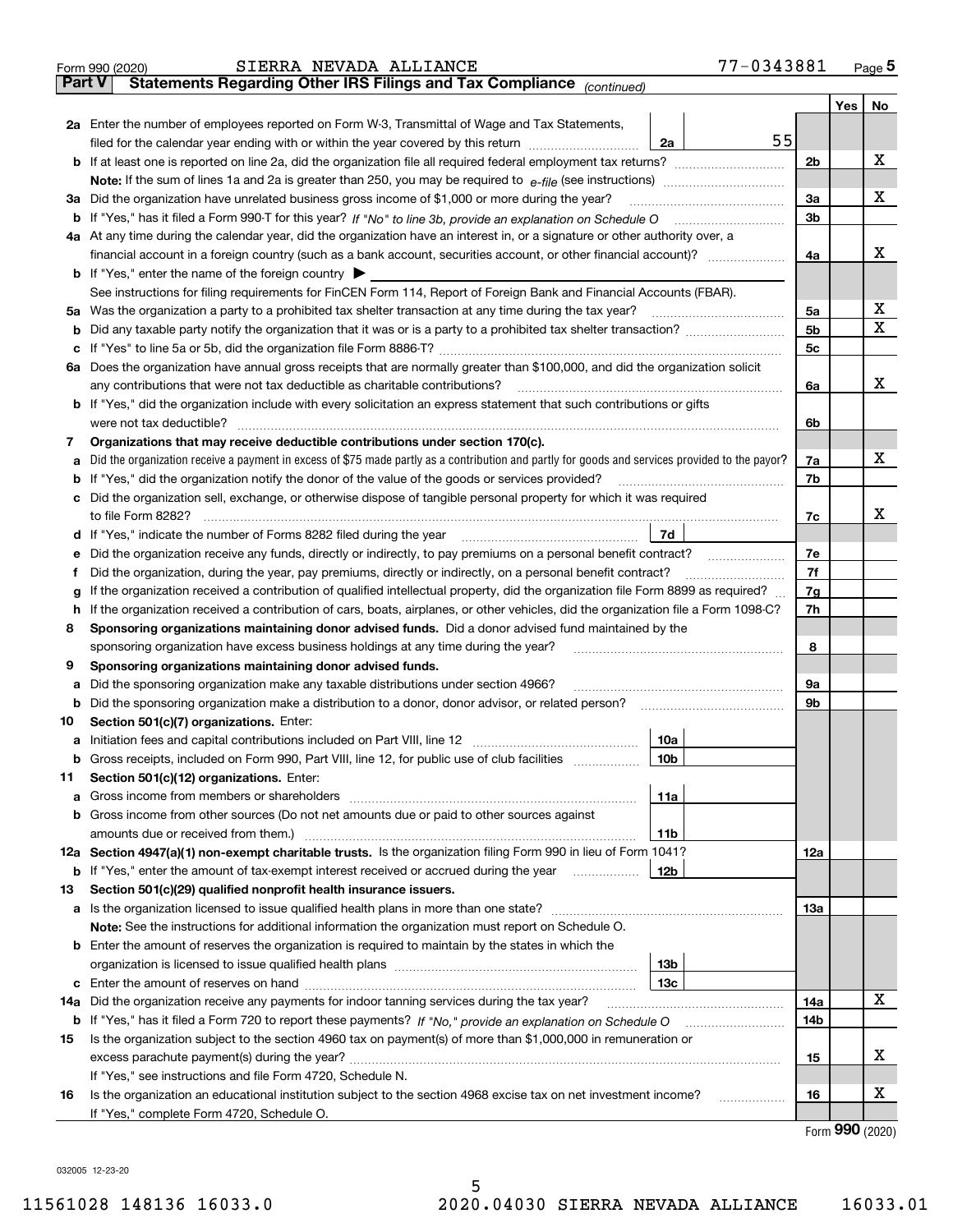|  | Form 990 (2020) |
|--|-----------------|
|  |                 |

#### Form 990 (2020) SIERRA\_NEVADA\_ALLIANCE //-U343881 Page SIERRA NEVADA ALLIANCE

| 77-0343881<br>Page $6$ |  |
|------------------------|--|
|------------------------|--|

For each "Yes" response to lines 2 through 7b below, and for a "No" response to line 8a, 8b, or 10b below, describe the circumstances, processes, or changes on Schedule O. See instructions. Part VI Governance, Management, and Disclosure

|    |                                                                                                                                                                            |    |    |                 | Yes   No    |             |  |  |  |  |
|----|----------------------------------------------------------------------------------------------------------------------------------------------------------------------------|----|----|-----------------|-------------|-------------|--|--|--|--|
|    | <b>1a</b> Enter the number of voting members of the governing body at the end of the tax year <i>manumum</i>                                                               | 1a | 10 |                 |             |             |  |  |  |  |
|    | If there are material differences in voting rights among members of the governing body, or if the governing                                                                |    |    |                 |             |             |  |  |  |  |
|    | body delegated broad authority to an executive committee or similar committee, explain on Schedule O.                                                                      |    |    |                 |             |             |  |  |  |  |
|    |                                                                                                                                                                            | 1b | 10 |                 |             |             |  |  |  |  |
| 2  | Did any officer, director, trustee, or key employee have a family relationship or a business relationship with any other                                                   |    |    |                 |             |             |  |  |  |  |
|    | officer, director, trustee, or key employee?                                                                                                                               |    |    | $\mathbf{2}$    |             | X           |  |  |  |  |
| 3  | Did the organization delegate control over management duties customarily performed by or under the direct supervision                                                      |    |    |                 |             |             |  |  |  |  |
|    |                                                                                                                                                                            |    |    | 3               |             | X           |  |  |  |  |
| 4  | Did the organization make any significant changes to its governing documents since the prior Form 990 was filed?                                                           |    |    | 4               |             | $\mathbf X$ |  |  |  |  |
| 5  |                                                                                                                                                                            |    |    | 5               |             | $\mathbf X$ |  |  |  |  |
| 6  | Did the organization have members or stockholders?                                                                                                                         |    |    | 6               |             | X           |  |  |  |  |
|    | 7a Did the organization have members, stockholders, or other persons who had the power to elect or appoint one or                                                          |    |    |                 |             |             |  |  |  |  |
|    |                                                                                                                                                                            |    |    | 7a              |             | X           |  |  |  |  |
|    | <b>b</b> Are any governance decisions of the organization reserved to (or subject to approval by) members, stockholders, or                                                |    |    |                 |             |             |  |  |  |  |
|    | persons other than the governing body?                                                                                                                                     |    |    | 7b              |             | Х           |  |  |  |  |
| 8  | Did the organization contemporaneously document the meetings held or written actions undertaken during the year by the following:                                          |    |    |                 |             |             |  |  |  |  |
| a  |                                                                                                                                                                            |    |    | 8a              | X           |             |  |  |  |  |
|    |                                                                                                                                                                            |    |    | 8b              | $\mathbf X$ |             |  |  |  |  |
| 9  | Is there any officer, director, trustee, or key employee listed in Part VII, Section A, who cannot be reached at the                                                       |    |    |                 |             |             |  |  |  |  |
|    |                                                                                                                                                                            |    |    | 9               |             | X           |  |  |  |  |
|    | Section B. Policies <sub>(This</sub> Section B requests information about policies not required by the Internal Revenue Code.)                                             |    |    |                 |             |             |  |  |  |  |
|    |                                                                                                                                                                            |    |    |                 | Yes         | <b>No</b>   |  |  |  |  |
|    |                                                                                                                                                                            |    |    | <b>10a</b>      |             | X           |  |  |  |  |
|    | <b>b</b> If "Yes," did the organization have written policies and procedures governing the activities of such chapters, affiliates,                                        |    |    |                 |             |             |  |  |  |  |
|    |                                                                                                                                                                            |    |    | 10 <sub>b</sub> |             |             |  |  |  |  |
|    | 11a Has the organization provided a complete copy of this Form 990 to all members of its governing body before filing the form?                                            |    |    | 11a             | X           |             |  |  |  |  |
|    | <b>b</b> Describe in Schedule O the process, if any, used by the organization to review this Form 990.                                                                     |    |    |                 |             |             |  |  |  |  |
|    |                                                                                                                                                                            |    |    | 12a             | X           |             |  |  |  |  |
| b  |                                                                                                                                                                            |    |    | 12 <sub>b</sub> | X           |             |  |  |  |  |
|    | c Did the organization regularly and consistently monitor and enforce compliance with the policy? If "Yes," describe                                                       |    |    |                 |             |             |  |  |  |  |
|    | in Schedule O how this was done www.communication.com/www.communications.com/www.communications.com/                                                                       |    |    | 12c             | X           |             |  |  |  |  |
| 13 |                                                                                                                                                                            |    |    | 13              | $\mathbf X$ |             |  |  |  |  |
| 14 | Did the organization have a written document retention and destruction policy? manufactured and the organization have a written document retention and destruction policy? |    |    | 14              | $\mathbf X$ |             |  |  |  |  |
| 15 | Did the process for determining compensation of the following persons include a review and approval by independent                                                         |    |    |                 |             |             |  |  |  |  |
|    | persons, comparability data, and contemporaneous substantiation of the deliberation and decision?                                                                          |    |    |                 |             |             |  |  |  |  |
|    |                                                                                                                                                                            |    |    | 15a             | X           |             |  |  |  |  |
|    | <b>b</b> Other officers or key employees of the organization                                                                                                               |    |    | 15b             | X           |             |  |  |  |  |
|    | If "Yes" to line 15a or 15b, describe the process in Schedule O (see instructions).                                                                                        |    |    |                 |             |             |  |  |  |  |
|    | 16a Did the organization invest in, contribute assets to, or participate in a joint venture or similar arrangement with a                                                  |    |    |                 |             |             |  |  |  |  |
|    | taxable entity during the year?                                                                                                                                            |    |    | 16a             |             | х           |  |  |  |  |
|    | b If "Yes," did the organization follow a written policy or procedure requiring the organization to evaluate its participation                                             |    |    |                 |             |             |  |  |  |  |
|    | in joint venture arrangements under applicable federal tax law, and take steps to safeguard the organization's                                                             |    |    |                 |             |             |  |  |  |  |
|    | exempt status with respect to such arrangements?                                                                                                                           |    |    | <b>16b</b>      |             |             |  |  |  |  |
|    | <b>Section C. Disclosure</b>                                                                                                                                               |    |    |                 |             |             |  |  |  |  |
| 17 | List the states with which a copy of this Form 990 is required to be filed $\blacktriangleright$ CA                                                                        |    |    |                 |             |             |  |  |  |  |
| 18 | Section 6104 requires an organization to make its Forms 1023 (1024 or 1024-A, if applicable), 990, and 990-T (Section 501(c)(3)s only) available                           |    |    |                 |             |             |  |  |  |  |
|    | for public inspection. Indicate how you made these available. Check all that apply.                                                                                        |    |    |                 |             |             |  |  |  |  |
|    | $X$ Upon request<br>$ X $ Own website<br>Another's website<br>Other (explain on Schedule O)                                                                                |    |    |                 |             |             |  |  |  |  |
| 19 | Describe on Schedule O whether (and if so, how) the organization made its governing documents, conflict of interest policy, and financial                                  |    |    |                 |             |             |  |  |  |  |
|    | statements available to the public during the tax year.                                                                                                                    |    |    |                 |             |             |  |  |  |  |
| 20 | State the name, address, and telephone number of the person who possesses the organization's books and records                                                             |    |    |                 |             |             |  |  |  |  |
|    | JENNY HATCH - (530) 542-4546                                                                                                                                               |    |    |                 |             |             |  |  |  |  |
|    | 96150<br>3079 HARRISON AVE.,<br>SOUTH LAKE TAHOE, CA                                                                                                                       |    |    |                 |             |             |  |  |  |  |
|    |                                                                                                                                                                            |    |    |                 |             |             |  |  |  |  |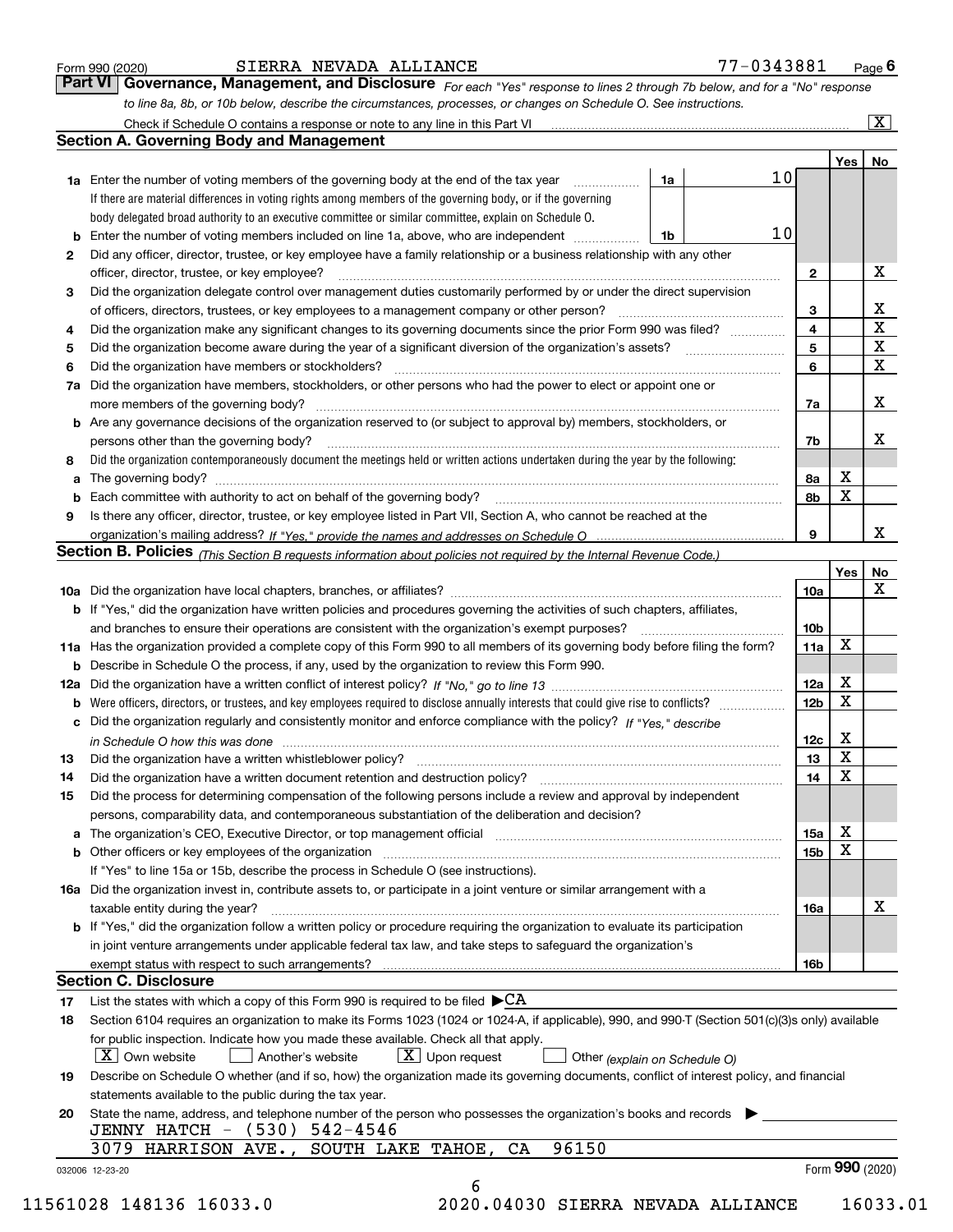$\begin{array}{c} \hline \end{array}$ 

## Part VII Compensation of Officers, Directors, Trustees, Key Employees, Highest Compensated Employees, and Independent Contractors

Check if Schedule O contains a response or note to any line in this Part VII

Section A. Officers, Directors, Trustees, Key Employees, and Highest Compensated Employees

1a Complete this table for all persons required to be listed. Report compensation for the calendar year ending with or within the organization's tax year. Ist all of the organization's current officers, directors, trustees (whether individuals or organizations), regardless of amount of compensation.

Enter -0- in columns (D), (E), and (F) if no compensation was paid.

 $\bullet$  List all of the organization's current key employees, if any. See instructions for definition of "key employee."

● List the organization's five current highest compensated employees (other than an officer, director, trustee, or key employee) who received reportable compensation (Box 5 of Form W-2 and/or Box 7 of Form 1099-MISC) of more than \$100,000 from the organization and any related organizations.

List all of the organization's former officers, key employees, and highest compensated employees who received more than \$100,000 of reportable compensation from the organization and any related organizations.

• List all of the organization's former directors or trustees that received, in the capacity as a former director or trustee of the organization, more than \$10,000 of reportable compensation from the organization and any related organizations.

See instructions for the order in which to list the persons above.

Check this box if neither the organization nor any related organization compensated any current officer, director, or trustee.  $\Box$ 

| (A)                            | (B)                    | (C)<br>Position                |                                                                  |                         |              |                                  |        | (D)             | (E)             | (F)                          |  |  |  |  |
|--------------------------------|------------------------|--------------------------------|------------------------------------------------------------------|-------------------------|--------------|----------------------------------|--------|-----------------|-----------------|------------------------------|--|--|--|--|
| Name and title                 | Average                |                                | (do not check more than one                                      |                         |              |                                  |        | Reportable      | Reportable      | Estimated                    |  |  |  |  |
|                                | hours per              |                                | box, unless person is both an<br>officer and a director/trustee) |                         |              |                                  |        | compensation    | compensation    | amount of                    |  |  |  |  |
|                                | week                   |                                |                                                                  |                         |              |                                  |        | from            | from related    | other                        |  |  |  |  |
|                                | (list any              |                                |                                                                  |                         |              |                                  |        | the             | organizations   | compensation                 |  |  |  |  |
|                                | hours for              |                                |                                                                  |                         |              |                                  |        | organization    | (W-2/1099-MISC) | from the                     |  |  |  |  |
|                                | related                |                                |                                                                  |                         |              |                                  |        | (W-2/1099-MISC) |                 | organization                 |  |  |  |  |
|                                | organizations<br>below |                                |                                                                  |                         |              |                                  |        |                 |                 | and related<br>organizations |  |  |  |  |
|                                | line)                  | Individual trustee or director | Institutional trustee                                            | Officer                 | Key employee | Highest compensated<br> employee | Former |                 |                 |                              |  |  |  |  |
| <b>JENNY HATCH</b><br>(1)      | 40.00                  |                                |                                                                  |                         |              |                                  |        |                 |                 |                              |  |  |  |  |
| EXECUTIVE DIRECTOR             |                        |                                |                                                                  | X                       |              |                                  |        | 70,125.         | 0.              | 0.                           |  |  |  |  |
| SARAH BUCK<br>(2)              | 1.00                   |                                |                                                                  |                         |              |                                  |        |                 |                 |                              |  |  |  |  |
| <b>DIRECTOR</b>                |                        | $\mathbf X$                    |                                                                  |                         |              |                                  |        | $0$ .           | 0.              | $0_{.}$                      |  |  |  |  |
| <b>LAURA BEATON</b><br>(3)     | 1.00                   |                                |                                                                  |                         |              |                                  |        |                 |                 |                              |  |  |  |  |
| PRESIDENT                      |                        | $\mathbf X$                    |                                                                  | X                       |              |                                  |        | 0.              | 0.              | 0.                           |  |  |  |  |
| <b>LYNN BAUMGARTNER</b><br>(4) | 1.00                   |                                |                                                                  |                         |              |                                  |        |                 |                 |                              |  |  |  |  |
| <b>SECRETARY</b>               |                        | $\mathbf x$                    |                                                                  | $\overline{\textbf{X}}$ |              |                                  |        | 0.              | 0.              | $0_{.}$                      |  |  |  |  |
| SHANNON KEENER<br>(5)          | 1.00                   |                                |                                                                  |                         |              |                                  |        |                 |                 |                              |  |  |  |  |
| <b>DIRECTOR</b>                |                        | $\mathbf X$                    |                                                                  |                         |              |                                  |        | 0.              | 0.              | $0_{.}$                      |  |  |  |  |
| (6)<br>SAM RUDERMAN            | 1.00                   |                                |                                                                  |                         |              |                                  |        |                 |                 |                              |  |  |  |  |
| <b>DIRECTOR</b>                |                        | $\mathbf X$                    |                                                                  |                         |              |                                  |        | 0.              | 0.              | $\mathbf 0$ .                |  |  |  |  |
| STEPHEN SMALLCOMBE<br>(7)      | 1.00                   |                                |                                                                  |                         |              |                                  |        |                 |                 |                              |  |  |  |  |
| <b>DIRECTOR</b>                |                        | $\mathbf X$                    |                                                                  |                         |              |                                  |        | 0.              | 0.              | $0_{.}$                      |  |  |  |  |
| <b>BILL TEMPLIN</b><br>(8)     | 1.00                   |                                |                                                                  |                         |              |                                  |        |                 |                 |                              |  |  |  |  |
| <b>DIRECTOR</b>                |                        | $\mathbf x$                    |                                                                  |                         |              |                                  |        | 0.              | 0.              | $\mathbf 0$ .                |  |  |  |  |
| (9)<br>CHRISTOPHER WRIGHT      | 1.00                   |                                |                                                                  |                         |              |                                  |        |                 |                 |                              |  |  |  |  |
| VICE PRESIDENT                 |                        | $\mathbf X$                    |                                                                  | X                       |              |                                  |        | 0.              | 0.              | $0_{.}$                      |  |  |  |  |
| (10) JULIA KIM                 | 1.00                   |                                |                                                                  |                         |              |                                  |        |                 |                 |                              |  |  |  |  |
| <b>DIRECTOR</b>                |                        | $\mathbf x$                    |                                                                  |                         |              |                                  |        | 0.              | 0.              | $0_{.}$                      |  |  |  |  |
| (11) COLLEEN SHADE             | 1.00                   |                                |                                                                  |                         |              |                                  |        |                 |                 |                              |  |  |  |  |
| <b>DIRECTOR</b>                |                        | $\mathbf X$                    |                                                                  |                         |              |                                  |        | 0.              | 0.              | 0.                           |  |  |  |  |
|                                |                        |                                |                                                                  |                         |              |                                  |        |                 |                 |                              |  |  |  |  |
|                                |                        |                                |                                                                  |                         |              |                                  |        |                 |                 |                              |  |  |  |  |
|                                |                        |                                |                                                                  |                         |              |                                  |        |                 |                 |                              |  |  |  |  |
|                                |                        |                                |                                                                  |                         |              |                                  |        |                 |                 |                              |  |  |  |  |
|                                |                        |                                |                                                                  |                         |              |                                  |        |                 |                 |                              |  |  |  |  |
|                                |                        |                                |                                                                  |                         |              |                                  |        |                 |                 |                              |  |  |  |  |
|                                |                        |                                |                                                                  |                         |              |                                  |        |                 |                 |                              |  |  |  |  |
|                                |                        |                                |                                                                  |                         |              |                                  |        |                 |                 |                              |  |  |  |  |
|                                |                        |                                |                                                                  |                         |              |                                  |        |                 |                 |                              |  |  |  |  |
|                                |                        |                                |                                                                  |                         |              |                                  |        |                 |                 | $\overline{2}$               |  |  |  |  |

7

032007 12-23-20

Form 990 (2020)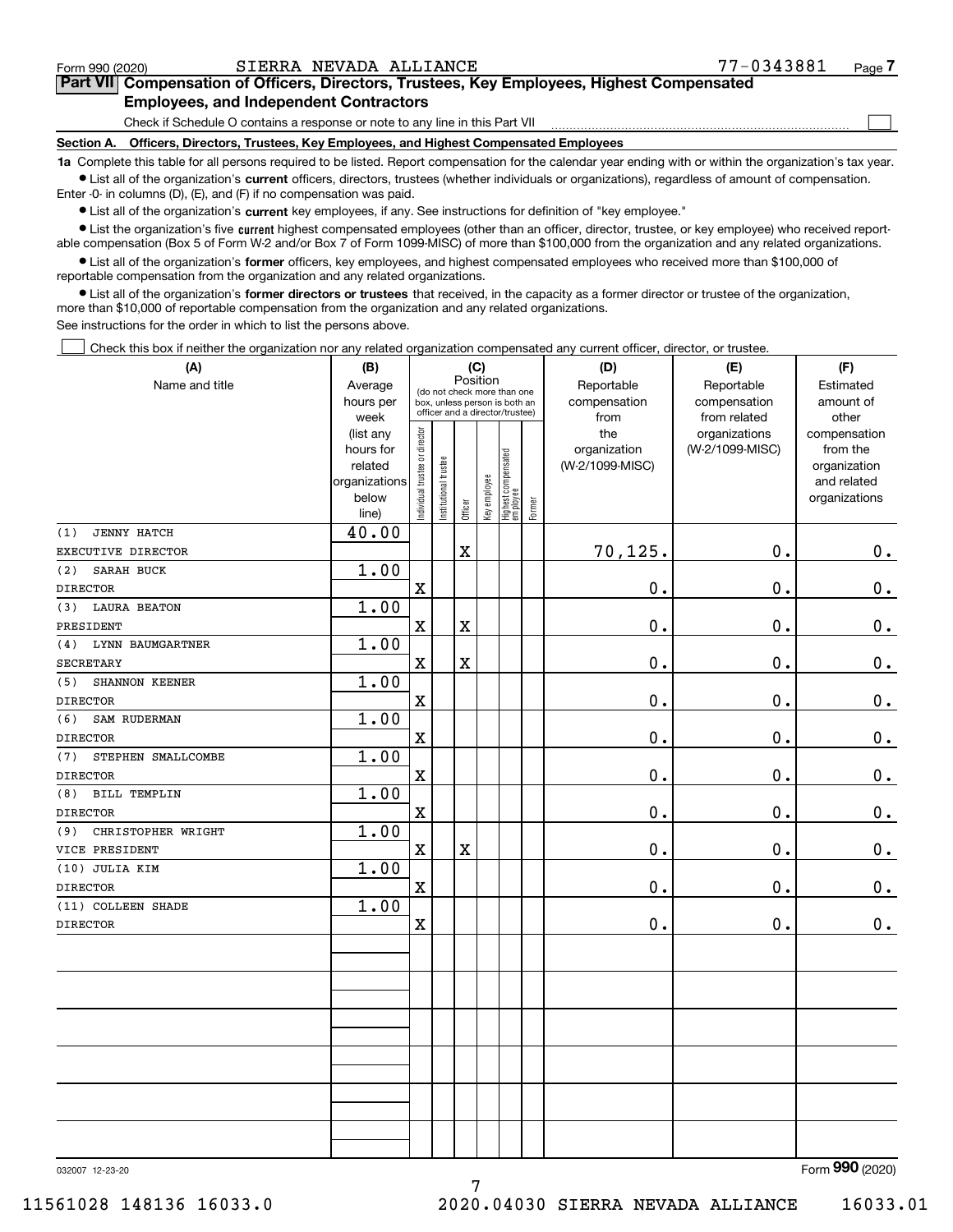|   | SIERRA NEVADA ALLIANCE<br>Form 990 (2020)                                                                                                                                                                                                                              |                                                                      |                                |                       |                 |              |                                                                                                 |        |                                           | 77-0343881                                        |                                                                          |     |                                        | Page 8                         |
|---|------------------------------------------------------------------------------------------------------------------------------------------------------------------------------------------------------------------------------------------------------------------------|----------------------------------------------------------------------|--------------------------------|-----------------------|-----------------|--------------|-------------------------------------------------------------------------------------------------|--------|-------------------------------------------|---------------------------------------------------|--------------------------------------------------------------------------|-----|----------------------------------------|--------------------------------|
|   | <b>Part VII</b><br>Section A. Officers, Directors, Trustees, Key Employees, and Highest Compensated Employees (continued)<br>(A)<br>Name and title                                                                                                                     | (B)<br>Average<br>hours per<br>week                                  |                                |                       | (C)<br>Position |              | (do not check more than one<br>box, unless person is both an<br>officer and a director/trustee) |        | (D)<br>Reportable<br>compensation<br>from | (E)<br>Reportable<br>compensation<br>from related |                                                                          |     | (F)<br>Estimated<br>amount of<br>other |                                |
|   |                                                                                                                                                                                                                                                                        | (list any<br>hours for<br>related<br>organizations<br>below<br>line) | Individual trustee or director | Institutional trustee | Officer         | key employee | Highest compensated<br>  employee                                                               | Former | the<br>organization<br>(W-2/1099-MISC)    | organizations<br>(W-2/1099-MISC)                  | compensation<br>from the<br>organization<br>and related<br>organizations |     |                                        |                                |
|   |                                                                                                                                                                                                                                                                        |                                                                      |                                |                       |                 |              |                                                                                                 |        |                                           |                                                   |                                                                          |     |                                        |                                |
|   |                                                                                                                                                                                                                                                                        |                                                                      |                                |                       |                 |              |                                                                                                 |        |                                           |                                                   |                                                                          |     |                                        |                                |
|   |                                                                                                                                                                                                                                                                        |                                                                      |                                |                       |                 |              |                                                                                                 |        |                                           |                                                   |                                                                          |     |                                        |                                |
|   |                                                                                                                                                                                                                                                                        |                                                                      |                                |                       |                 |              |                                                                                                 |        |                                           |                                                   |                                                                          |     |                                        |                                |
|   |                                                                                                                                                                                                                                                                        |                                                                      |                                |                       |                 |              |                                                                                                 |        |                                           |                                                   |                                                                          |     |                                        |                                |
|   |                                                                                                                                                                                                                                                                        |                                                                      |                                |                       |                 |              |                                                                                                 |        |                                           |                                                   |                                                                          |     |                                        |                                |
|   |                                                                                                                                                                                                                                                                        |                                                                      |                                |                       |                 |              |                                                                                                 |        |                                           |                                                   |                                                                          |     |                                        |                                |
|   | 1b Subtotal<br>c Total from continuation sheets to Part VII, Section A                                                                                                                                                                                                 |                                                                      |                                |                       |                 |              |                                                                                                 |        | 70, 125.<br>$\overline{0}$ .              |                                                   | 0.<br>$\overline{0}$ .                                                   |     |                                        | $0$ .<br>$\overline{0}$ .      |
| 2 | Total number of individuals (including but not limited to those listed above) who received more than \$100,000 of reportable                                                                                                                                           |                                                                      |                                |                       |                 |              |                                                                                                 |        | 70,125.                                   |                                                   | $\overline{\mathfrak{0}}$ .                                              |     |                                        | $\overline{\mathbf{0}}$ .<br>0 |
| з | compensation from the organization $\blacktriangleright$<br>Did the organization list any former officer, director, trustee, key employee, or highest compensated employee on                                                                                          |                                                                      |                                |                       |                 |              |                                                                                                 |        |                                           |                                                   |                                                                          |     | Yes                                    | No                             |
| 4 | line 1a? If "Yes," complete Schedule J for such individual matches contained and the 1a? If "Yes," complete Schedule J for such individual<br>For any individual listed on line 1a, is the sum of reportable compensation and other compensation from the organization |                                                                      |                                |                       |                 |              |                                                                                                 |        |                                           |                                                   |                                                                          | 3   |                                        | x                              |
| 5 | Did any person listed on line 1a receive or accrue compensation from any unrelated organization or individual for services                                                                                                                                             |                                                                      |                                |                       |                 |              |                                                                                                 |        |                                           |                                                   |                                                                          | 4   |                                        | х<br>X                         |
|   | <b>Section B. Independent Contractors</b>                                                                                                                                                                                                                              |                                                                      |                                |                       |                 |              |                                                                                                 |        |                                           |                                                   |                                                                          | 5   |                                        |                                |
| 1 | Complete this table for your five highest compensated independent contractors that received more than \$100,000 of compensation from<br>the organization. Report compensation for the calendar year ending with or within the organization's tax year.                 |                                                                      |                                |                       |                 |              |                                                                                                 |        |                                           |                                                   |                                                                          |     |                                        |                                |
|   | (A)<br>Name and business address                                                                                                                                                                                                                                       |                                                                      |                                | <b>NONE</b>           |                 |              |                                                                                                 |        | (B)<br>Description of services            |                                                   |                                                                          | (C) | Compensation                           |                                |
|   |                                                                                                                                                                                                                                                                        |                                                                      |                                |                       |                 |              |                                                                                                 |        |                                           |                                                   |                                                                          |     |                                        |                                |
|   |                                                                                                                                                                                                                                                                        |                                                                      |                                |                       |                 |              |                                                                                                 |        |                                           |                                                   |                                                                          |     |                                        |                                |
|   |                                                                                                                                                                                                                                                                        |                                                                      |                                |                       |                 |              |                                                                                                 |        |                                           |                                                   |                                                                          |     |                                        |                                |
| 2 | Total number of independent contractors (including but not limited to those listed above) who received more than                                                                                                                                                       |                                                                      |                                |                       |                 |              |                                                                                                 |        |                                           |                                                   |                                                                          |     |                                        |                                |
|   | \$100,000 of compensation from the organization                                                                                                                                                                                                                        |                                                                      |                                |                       |                 | 0            |                                                                                                 |        |                                           |                                                   |                                                                          |     | Form 990 (2020)                        |                                |

032008 12-23-20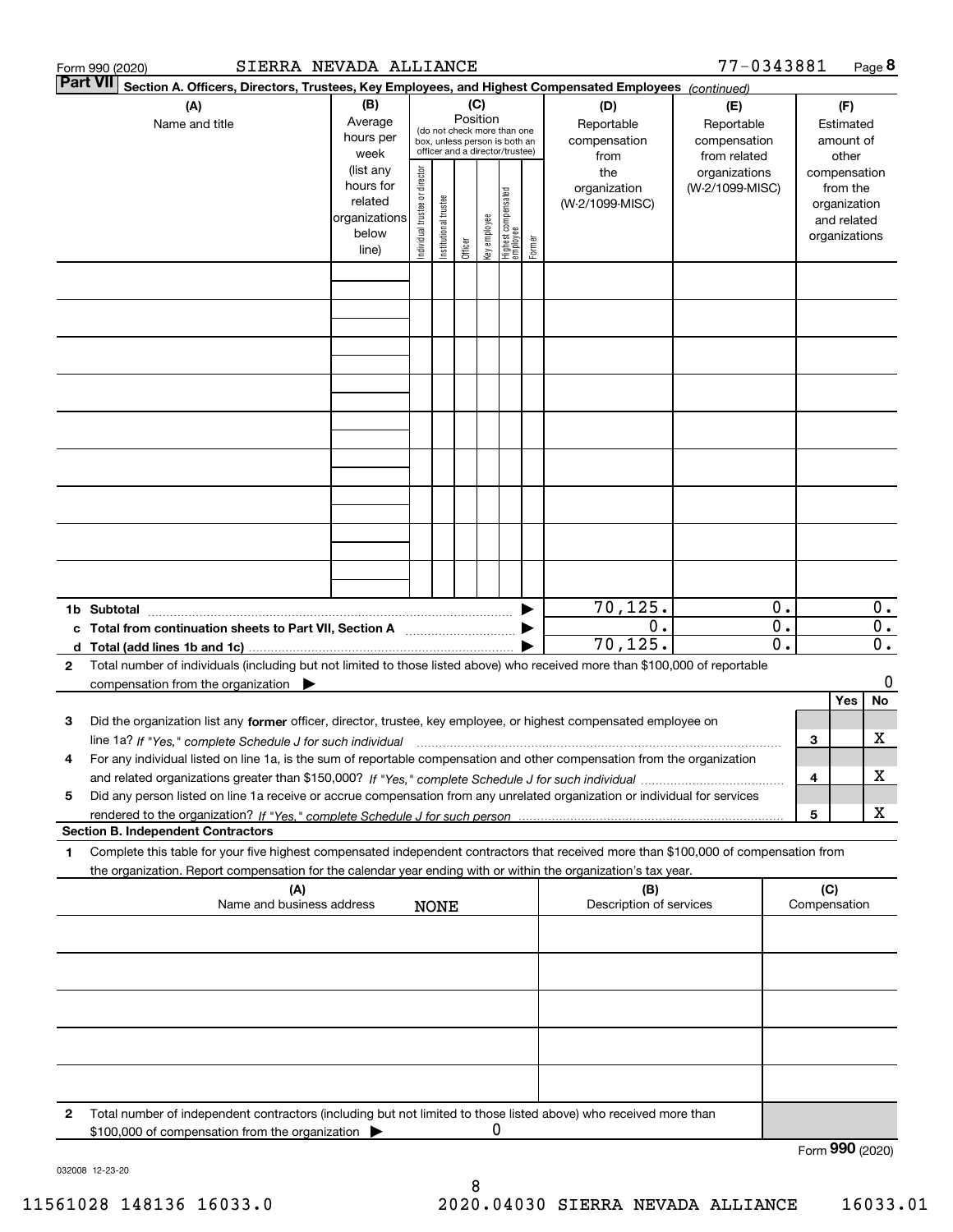|                                                           |      |   | SIERRA NEVADA ALLIANCE<br>Form 990 (2020)                                                                                                                                                                                                       |                      |                      |                                              | 77-0343881                                        | Page 9                                                          |
|-----------------------------------------------------------|------|---|-------------------------------------------------------------------------------------------------------------------------------------------------------------------------------------------------------------------------------------------------|----------------------|----------------------|----------------------------------------------|---------------------------------------------------|-----------------------------------------------------------------|
| <b>Part VIII</b>                                          |      |   | <b>Statement of Revenue</b>                                                                                                                                                                                                                     |                      |                      |                                              |                                                   |                                                                 |
|                                                           |      |   | Check if Schedule O contains a response or note to any line in this Part VIII                                                                                                                                                                   |                      |                      |                                              |                                                   |                                                                 |
|                                                           |      |   |                                                                                                                                                                                                                                                 |                      | (A)<br>Total revenue | (B)<br>Related or exempt<br>function revenue | $\overline{(C)}$<br>Unrelated<br>business revenue | (D)<br>Revenue excluded<br>from tax under<br>sections 512 - 514 |
|                                                           |      |   | 1a<br><b>1 a</b> Federated campaigns                                                                                                                                                                                                            |                      |                      |                                              |                                                   |                                                                 |
|                                                           |      |   | 1 <sub>b</sub><br><b>b</b> Membership dues                                                                                                                                                                                                      |                      |                      |                                              |                                                   |                                                                 |
|                                                           |      | с | 1 <sub>c</sub><br>Fundraising events                                                                                                                                                                                                            |                      |                      |                                              |                                                   |                                                                 |
|                                                           |      |   | 1 <sub>d</sub><br>d Related organizations                                                                                                                                                                                                       |                      |                      |                                              |                                                   |                                                                 |
| Contributions, Gifts, Grants<br>and Other Similar Amounts |      | е | 1e<br>Government grants (contributions)                                                                                                                                                                                                         | 813,756.             |                      |                                              |                                                   |                                                                 |
|                                                           |      |   | f All other contributions, gifts, grants, and                                                                                                                                                                                                   |                      |                      |                                              |                                                   |                                                                 |
|                                                           |      |   | similar amounts not included above<br>1f                                                                                                                                                                                                        | <u>575,508.</u>      |                      |                                              |                                                   |                                                                 |
|                                                           |      |   | $1g$ \$<br>g Noncash contributions included in lines 1a-1f                                                                                                                                                                                      | 65,237.              | 1,389,264.           |                                              |                                                   |                                                                 |
|                                                           |      |   |                                                                                                                                                                                                                                                 | <b>Business Code</b> |                      |                                              |                                                   |                                                                 |
|                                                           | 2a   |   |                                                                                                                                                                                                                                                 |                      |                      |                                              |                                                   |                                                                 |
|                                                           |      | b | <u> 1980 - Jan Sterling and Sterling and Sterling and Sterling and Sterling and Sterling and Sterling and Sterling</u><br><u> 1989 - Johann Harry Harry Harry Harry Harry Harry Harry Harry Harry Harry Harry Harry Harry Harry Harry Harry</u> |                      |                      |                                              |                                                   |                                                                 |
|                                                           |      | c |                                                                                                                                                                                                                                                 |                      |                      |                                              |                                                   |                                                                 |
|                                                           |      | d | <u> 1980 - Jan Barnett, fransk politiker (d. 1980)</u>                                                                                                                                                                                          |                      |                      |                                              |                                                   |                                                                 |
| Program Service<br>Revenue                                |      | е |                                                                                                                                                                                                                                                 |                      |                      |                                              |                                                   |                                                                 |
|                                                           |      |   |                                                                                                                                                                                                                                                 |                      |                      |                                              |                                                   |                                                                 |
|                                                           |      | a |                                                                                                                                                                                                                                                 |                      |                      |                                              |                                                   |                                                                 |
|                                                           | 3    |   | Investment income (including dividends, interest, and                                                                                                                                                                                           |                      |                      |                                              |                                                   |                                                                 |
|                                                           |      |   |                                                                                                                                                                                                                                                 | ▶                    | 71.                  |                                              | 71.                                               |                                                                 |
|                                                           | 4    |   | Income from investment of tax-exempt bond proceeds                                                                                                                                                                                              |                      |                      |                                              |                                                   |                                                                 |
|                                                           | 5    |   | (i) Real                                                                                                                                                                                                                                        | (ii) Personal        |                      |                                              |                                                   |                                                                 |
|                                                           |      |   |                                                                                                                                                                                                                                                 |                      |                      |                                              |                                                   |                                                                 |
|                                                           |      | b | 6a<br>6 a Gross rents<br>6b<br>Less: rental expenses                                                                                                                                                                                            |                      |                      |                                              |                                                   |                                                                 |
|                                                           |      | с | 6c<br>Rental income or (loss)                                                                                                                                                                                                                   |                      |                      |                                              |                                                   |                                                                 |
|                                                           |      |   | d Net rental income or (loss)                                                                                                                                                                                                                   |                      |                      |                                              |                                                   |                                                                 |
|                                                           |      |   | (i) Securities<br><b>7 a</b> Gross amount from sales of                                                                                                                                                                                         | (ii) Other           |                      |                                              |                                                   |                                                                 |
|                                                           |      |   | assets other than inventory<br>7a                                                                                                                                                                                                               |                      |                      |                                              |                                                   |                                                                 |
|                                                           |      |   | <b>b</b> Less: cost or other basis                                                                                                                                                                                                              |                      |                      |                                              |                                                   |                                                                 |
|                                                           |      |   | and sales expenses<br>7b                                                                                                                                                                                                                        |                      |                      |                                              |                                                   |                                                                 |
| venue                                                     |      |   | 7c<br><b>c</b> Gain or (loss) $\ldots$                                                                                                                                                                                                          |                      |                      |                                              |                                                   |                                                                 |
|                                                           |      |   |                                                                                                                                                                                                                                                 |                      |                      |                                              |                                                   |                                                                 |
| Other <sub>R</sub>                                        |      |   | 8 a Gross income from fundraising events (not                                                                                                                                                                                                   |                      |                      |                                              |                                                   |                                                                 |
|                                                           |      |   |                                                                                                                                                                                                                                                 |                      |                      |                                              |                                                   |                                                                 |
|                                                           |      |   | contributions reported on line 1c). See                                                                                                                                                                                                         |                      |                      |                                              |                                                   |                                                                 |
|                                                           |      |   | 8a<br>8 <sub>b</sub><br><b>b</b> Less: direct expenses                                                                                                                                                                                          |                      |                      |                                              |                                                   |                                                                 |
|                                                           |      |   | c Net income or (loss) from fundraising events                                                                                                                                                                                                  |                      |                      |                                              |                                                   |                                                                 |
|                                                           |      |   | 9 a Gross income from gaming activities. See                                                                                                                                                                                                    |                      |                      |                                              |                                                   |                                                                 |
|                                                           |      |   | 9a                                                                                                                                                                                                                                              |                      |                      |                                              |                                                   |                                                                 |
|                                                           |      |   | 9 <sub>b</sub>                                                                                                                                                                                                                                  |                      |                      |                                              |                                                   |                                                                 |
|                                                           |      |   | c Net income or (loss) from gaming activities                                                                                                                                                                                                   |                      |                      |                                              |                                                   |                                                                 |
|                                                           |      |   | 10 a Gross sales of inventory, less returns                                                                                                                                                                                                     |                      |                      |                                              |                                                   |                                                                 |
|                                                           |      |   | <b>10a</b>                                                                                                                                                                                                                                      |                      |                      |                                              |                                                   |                                                                 |
|                                                           |      |   | 10 <sub>b</sub>                                                                                                                                                                                                                                 |                      |                      |                                              |                                                   |                                                                 |
|                                                           |      |   | c Net income or (loss) from sales of inventory                                                                                                                                                                                                  |                      |                      |                                              |                                                   |                                                                 |
|                                                           |      |   |                                                                                                                                                                                                                                                 | <b>Business Code</b> |                      |                                              |                                                   |                                                                 |
|                                                           | 11 a | b |                                                                                                                                                                                                                                                 |                      |                      |                                              |                                                   |                                                                 |
|                                                           |      | c |                                                                                                                                                                                                                                                 |                      |                      |                                              |                                                   |                                                                 |
| Miscellaneous<br>Revenue                                  |      |   |                                                                                                                                                                                                                                                 |                      |                      |                                              |                                                   |                                                                 |
|                                                           |      |   |                                                                                                                                                                                                                                                 | ▶                    |                      |                                              |                                                   |                                                                 |
|                                                           | 12   |   |                                                                                                                                                                                                                                                 |                      | $\sqrt{1,389,335}$ . | 0.                                           | 71.                                               | 0.                                                              |
| 032009 12-23-20                                           |      |   |                                                                                                                                                                                                                                                 |                      |                      |                                              |                                                   | Form 990 (2020)                                                 |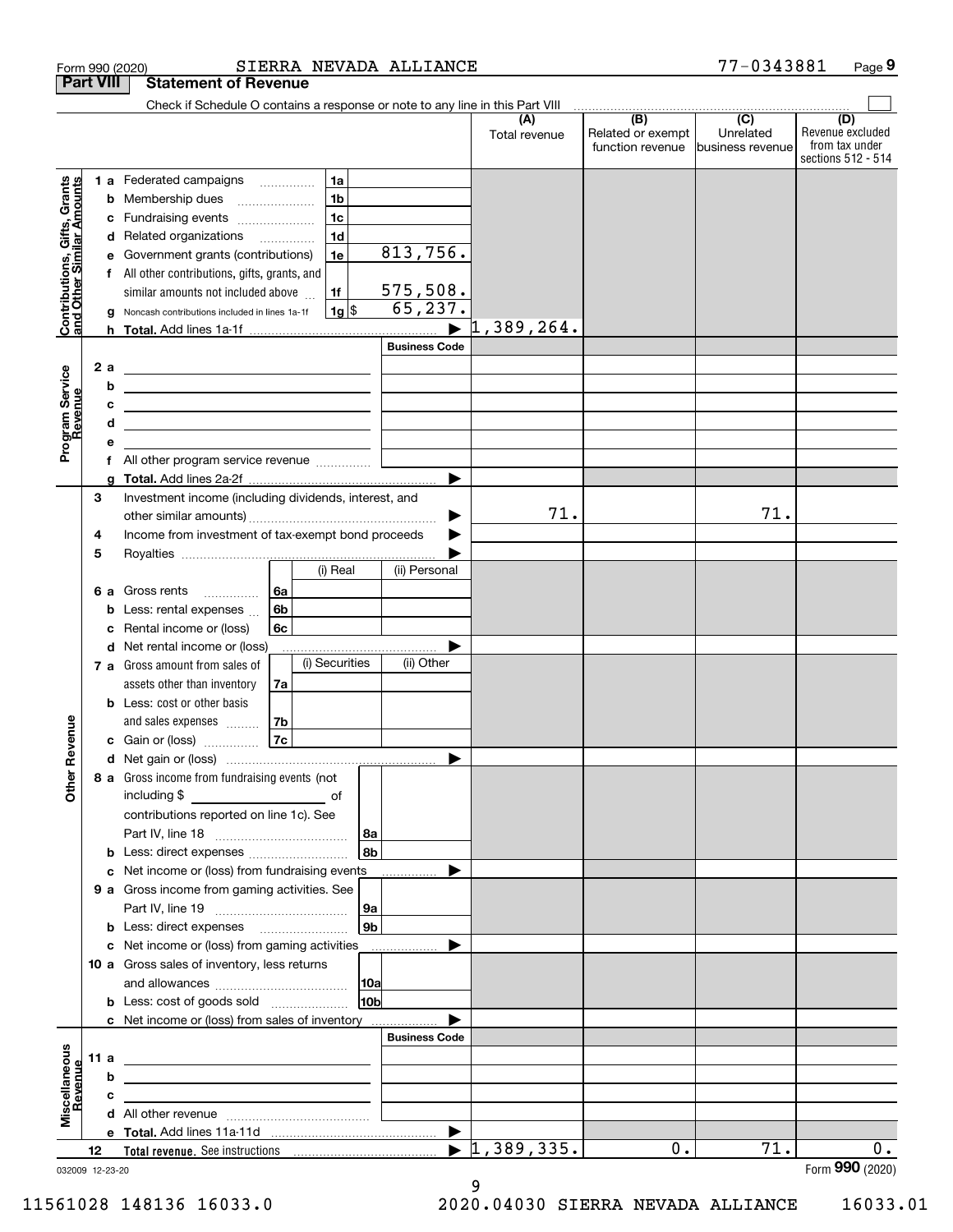|  | Form 990 (2020) |  |
|--|-----------------|--|
|  |                 |  |

Form 990 (2020) SIERRA NEVADA ALLIANCE 77-0343881 Page **Part IX Statement of Functional Expenses** 

|                  | Section 501(c)(3) and 501(c)(4) organizations must complete all columns. All other organizations must complete column (A).                                                                                 |                       |                                    |                                                      |                                |
|------------------|------------------------------------------------------------------------------------------------------------------------------------------------------------------------------------------------------------|-----------------------|------------------------------------|------------------------------------------------------|--------------------------------|
|                  | Check if Schedule O contains a response or note to any line in this Part IX                                                                                                                                |                       |                                    |                                                      |                                |
|                  | Do not include amounts reported on lines 6b,<br>7b, 8b, 9b, and 10b of Part VIII.                                                                                                                          | (A)<br>Total expenses | (B)<br>Program service<br>expenses | $\overline{C}$<br>Management and<br>general expenses | (D)<br>Fundraising<br>expenses |
| 1.               | Grants and other assistance to domestic organizations                                                                                                                                                      |                       |                                    |                                                      |                                |
|                  | and domestic governments. See Part IV, line 21                                                                                                                                                             |                       |                                    |                                                      |                                |
| $\mathbf{2}$     | Grants and other assistance to domestic                                                                                                                                                                    |                       |                                    |                                                      |                                |
|                  | individuals. See Part IV, line 22                                                                                                                                                                          |                       |                                    |                                                      |                                |
| 3                | Grants and other assistance to foreign                                                                                                                                                                     |                       |                                    |                                                      |                                |
|                  | organizations, foreign governments, and foreign                                                                                                                                                            |                       |                                    |                                                      |                                |
|                  | individuals. See Part IV, lines 15 and 16                                                                                                                                                                  |                       |                                    |                                                      |                                |
| 4                | Benefits paid to or for members                                                                                                                                                                            |                       |                                    |                                                      |                                |
| 5                | Compensation of current officers, directors,                                                                                                                                                               |                       |                                    |                                                      |                                |
|                  |                                                                                                                                                                                                            | 70,125.               |                                    | 70,125.                                              |                                |
| 6                | Compensation not included above to disqualified                                                                                                                                                            |                       |                                    |                                                      |                                |
|                  | persons (as defined under section 4958(f)(1)) and                                                                                                                                                          |                       |                                    |                                                      |                                |
|                  | persons described in section 4958(c)(3)(B)                                                                                                                                                                 |                       |                                    |                                                      |                                |
| 7                |                                                                                                                                                                                                            | 844,535.              | 819,900.                           | 12,596.                                              | 12,039.                        |
| 8                | Pension plan accruals and contributions (include                                                                                                                                                           |                       |                                    |                                                      |                                |
|                  | section 401(k) and 403(b) employer contributions)                                                                                                                                                          |                       |                                    |                                                      |                                |
| 9                |                                                                                                                                                                                                            | 126,485.              | 114,572.                           | 11,221.                                              | 692.                           |
| 10               |                                                                                                                                                                                                            | 76,615.               | 69,399.                            | 6,797.                                               | 419.                           |
| 11               | Fees for services (nonemployees):                                                                                                                                                                          |                       |                                    |                                                      |                                |
| a                |                                                                                                                                                                                                            |                       |                                    |                                                      |                                |
| b                |                                                                                                                                                                                                            |                       |                                    |                                                      |                                |
| c                |                                                                                                                                                                                                            |                       |                                    |                                                      |                                |
| d                |                                                                                                                                                                                                            |                       |                                    |                                                      |                                |
| е                | Professional fundraising services. See Part IV, line 17                                                                                                                                                    |                       |                                    |                                                      |                                |
| f                | Investment management fees                                                                                                                                                                                 |                       |                                    |                                                      |                                |
| g                | Other. (If line 11g amount exceeds 10% of line 25,                                                                                                                                                         |                       |                                    |                                                      |                                |
|                  | column (A) amount, list line 11g expenses on Sch O.)                                                                                                                                                       | 111,764.              | 70,848.                            | 40,916.                                              |                                |
| 12 <sup>12</sup> |                                                                                                                                                                                                            |                       |                                    |                                                      |                                |
| 13               |                                                                                                                                                                                                            | 20,683.               | 9,961.                             | 10,722.                                              |                                |
| 14               |                                                                                                                                                                                                            |                       |                                    |                                                      |                                |
| 15               |                                                                                                                                                                                                            |                       |                                    |                                                      |                                |
| 16               |                                                                                                                                                                                                            | 17,844.               | 3,485.                             | 14,359.                                              |                                |
| 17               |                                                                                                                                                                                                            | 5,799.                | 5,380.                             | 419.                                                 |                                |
| 18               | Payments of travel or entertainment expenses                                                                                                                                                               |                       |                                    |                                                      |                                |
|                  | for any federal, state, or local public officials                                                                                                                                                          |                       |                                    |                                                      |                                |
| 19               | Conferences, conventions, and meetings                                                                                                                                                                     | 13,630.               | 10,281.                            | 3,349.                                               |                                |
| 20               | Interest                                                                                                                                                                                                   |                       |                                    |                                                      |                                |
| 21               |                                                                                                                                                                                                            |                       |                                    |                                                      |                                |
| 22               | Depreciation, depletion, and amortization                                                                                                                                                                  |                       |                                    |                                                      |                                |
| 23               | Insurance                                                                                                                                                                                                  | 5,386.                | 3,961.                             | $\overline{1,425}$ .                                 |                                |
| 24               | Other expenses. Itemize expenses not covered<br>above (List miscellaneous expenses on line 24e. If<br>line 24e amount exceeds 10% of line 25, column (A)<br>amount, list line 24e expenses on Schedule O.) |                       |                                    |                                                      |                                |
|                  | a SNAP IN-KIND                                                                                                                                                                                             | 65,237.               | 65,237.                            |                                                      |                                |
| b                | MISCELLANEOUS                                                                                                                                                                                              | 11, 238.              | 7,238.                             | 3,283.                                               | 717.                           |
| c                | <b>SUPPLIES</b>                                                                                                                                                                                            | 7,404.                | 5,986.                             | 1,418.                                               |                                |
| d                |                                                                                                                                                                                                            |                       |                                    |                                                      |                                |
|                  | e All other expenses                                                                                                                                                                                       |                       |                                    |                                                      |                                |
| 25               | Total functional expenses. Add lines 1 through 24e                                                                                                                                                         | 1,376,745.            | 1,186,248.                         | 176,630.                                             | 13,867.                        |
| 26               | Joint costs. Complete this line only if the organization                                                                                                                                                   |                       |                                    |                                                      |                                |
|                  | reported in column (B) joint costs from a combined                                                                                                                                                         |                       |                                    |                                                      |                                |
|                  | educational campaign and fundraising solicitation.                                                                                                                                                         |                       |                                    |                                                      |                                |
|                  | Check here $\blacktriangleright$<br>if following SOP 98-2 (ASC 958-720)                                                                                                                                    |                       |                                    |                                                      |                                |

10

032010 12-23-20

Form 990 (2020)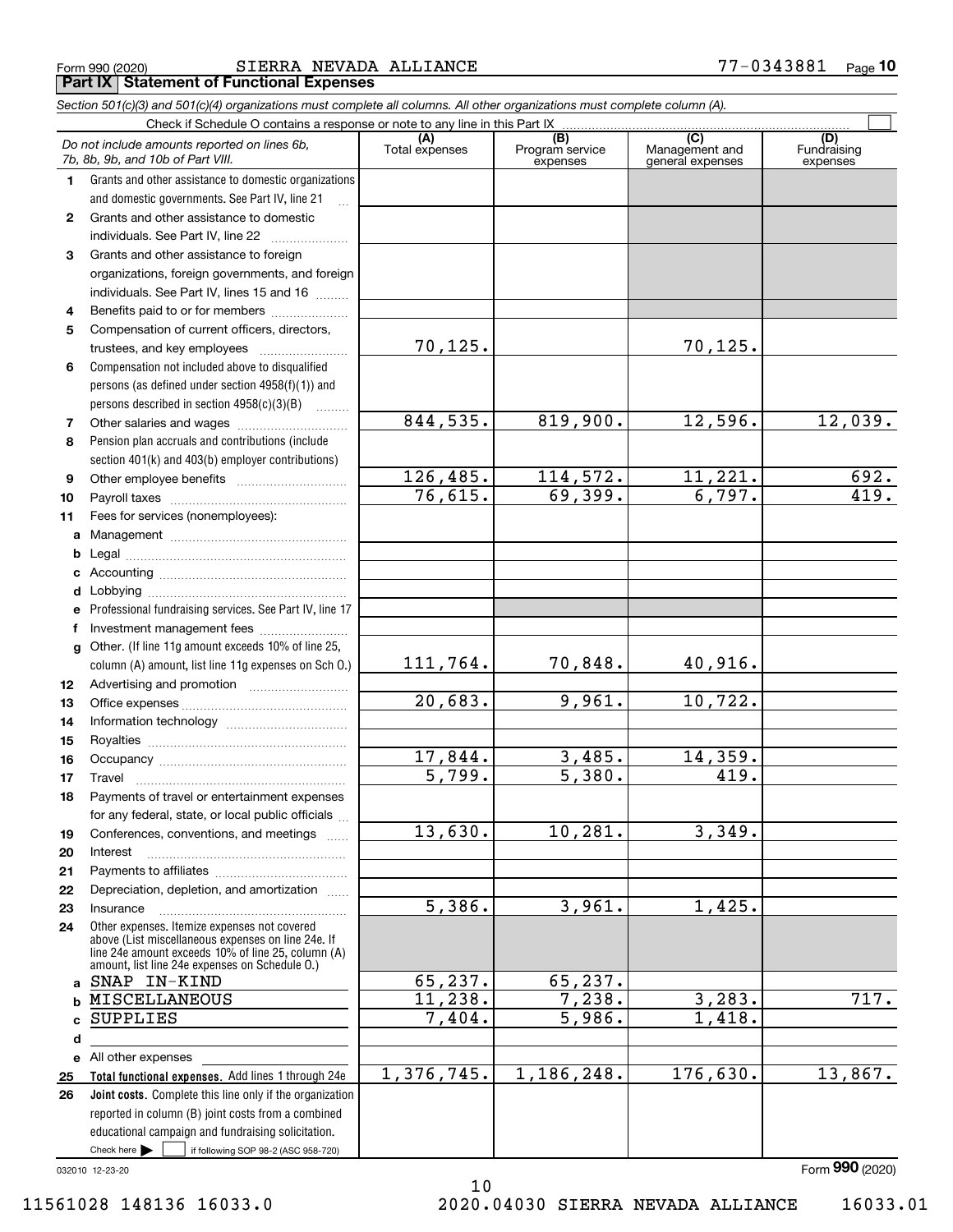33

Total liabilities and net assets/fund balances

33

500,891. 742,903.

Form 990 (2020)

## Form 990 (2020) SIERRA NEVADA ALLIANCE 77-0343881 Page

Check if Schedule O contains a response or note to any line in this Part X

|                             |              |                                                                                                                                                                                                                                |                         |                      | (A)<br>Beginning of year |                          | (B)<br>End of year |
|-----------------------------|--------------|--------------------------------------------------------------------------------------------------------------------------------------------------------------------------------------------------------------------------------|-------------------------|----------------------|--------------------------|--------------------------|--------------------|
|                             | 1            | Cash - non-interest-bearing                                                                                                                                                                                                    |                         |                      | 190,028.                 | 1                        | 14,384.            |
|                             | $\mathbf{2}$ |                                                                                                                                                                                                                                | $\overline{254}$ , 984. | $\overline{2}$       | 537,254.                 |                          |                    |
|                             | 3            |                                                                                                                                                                                                                                |                         | 3                    |                          |                          |                    |
|                             | 4            |                                                                                                                                                                                                                                |                         |                      | 52, 246.                 | $\overline{\mathbf{4}}$  | 177,884.           |
|                             | 5            | Loans and other receivables from any current or former officer, director,                                                                                                                                                      |                         |                      |                          |                          |                    |
|                             |              | trustee, key employee, creator or founder, substantial contributor, or 35%                                                                                                                                                     |                         |                      |                          |                          |                    |
|                             |              | controlled entity or family member of any of these persons                                                                                                                                                                     |                         |                      |                          | 5                        |                    |
|                             | 6            | Loans and other receivables from other disqualified persons (as defined                                                                                                                                                        |                         |                      |                          |                          |                    |
|                             |              | under section $4958(f)(1)$ , and persons described in section $4958(c)(3)(B)$                                                                                                                                                  |                         | $\ldots$             |                          | 6                        |                    |
|                             | 7            |                                                                                                                                                                                                                                |                         |                      |                          | $\overline{\phantom{a}}$ |                    |
| Assets                      | 8            |                                                                                                                                                                                                                                |                         |                      |                          | 8                        |                    |
|                             | 9            | Prepaid expenses and deferred charges [11] [11] prepaid expenses and deferred charges [11] [11] minimum materials                                                                                                              |                         |                      | 3,633.                   | 9                        | 13,381.            |
|                             |              | 10a Land, buildings, and equipment: cost or other                                                                                                                                                                              |                         |                      |                          |                          |                    |
|                             |              | basis. Complete Part VI of Schedule D  10a 39, 203.<br>Less: accumulated depreciation 10b 39, 203.                                                                                                                             |                         |                      |                          |                          |                    |
|                             |              | $\frac{10b}{10b}$<br><b>b</b> Less: accumulated depreciation                                                                                                                                                                   |                         |                      | $0$ .                    | 10 <sub>c</sub>          | 0.                 |
|                             | 11           |                                                                                                                                                                                                                                |                         |                      |                          | 11                       |                    |
|                             | 12           |                                                                                                                                                                                                                                |                         |                      |                          | 12                       |                    |
|                             | 13           |                                                                                                                                                                                                                                |                         | 13                   |                          |                          |                    |
|                             | 14           |                                                                                                                                                                                                                                |                         |                      | 14                       |                          |                    |
|                             | 15           |                                                                                                                                                                                                                                |                         |                      |                          | 15                       |                    |
|                             | 16           |                                                                                                                                                                                                                                |                         |                      | 500,891.                 | 16                       | 742,903.           |
|                             | 17           |                                                                                                                                                                                                                                |                         | $\overline{1}3,094.$ | 17                       | 23,198.                  |                    |
|                             | 18           |                                                                                                                                                                                                                                |                         | 18                   |                          |                          |                    |
|                             | 19           | Deferred revenue information and contain an area of the contained and area of the contained and contained and contain and contain and contain and contain and contain and contain and contain and contain and contain and cont |                         |                      | $\overline{255}$ , 899.  | 19                       | 475,117.           |
|                             | 20           |                                                                                                                                                                                                                                |                         |                      |                          | 20                       |                    |
|                             | 21           | Escrow or custodial account liability. Complete Part IV of Schedule D                                                                                                                                                          |                         | .                    |                          | 21                       |                    |
|                             | 22           | Loans and other payables to any current or former officer, director,                                                                                                                                                           |                         |                      |                          |                          |                    |
| Liabilities                 |              | trustee, key employee, creator or founder, substantial contributor, or 35%                                                                                                                                                     |                         |                      |                          |                          |                    |
|                             |              | controlled entity or family member of any of these persons                                                                                                                                                                     |                         |                      | 149,900.                 | 22                       | 150,000.           |
|                             | 23           |                                                                                                                                                                                                                                |                         |                      |                          | 23                       |                    |
|                             | 24           |                                                                                                                                                                                                                                |                         |                      |                          | 24                       |                    |
|                             | 25           | Other liabilities (including federal income tax, payables to related third<br>parties, and other liabilities not included on lines 17-24). Complete Part X                                                                     |                         |                      |                          |                          |                    |
|                             |              |                                                                                                                                                                                                                                |                         |                      |                          |                          |                    |
|                             | 26           | of Schedule D                                                                                                                                                                                                                  |                         |                      | 418,893.                 | 25<br>26                 | 648, 315.          |
|                             |              | Organizations that follow FASB ASC 958, check here $\blacktriangleright \boxed{X}$                                                                                                                                             |                         |                      |                          |                          |                    |
|                             |              | and complete lines 27, 28, 32, and 33.                                                                                                                                                                                         |                         |                      |                          |                          |                    |
|                             | 27           | Net assets without donor restrictions                                                                                                                                                                                          |                         |                      | 80,998.                  | 27                       | 93,588.            |
|                             | 28           |                                                                                                                                                                                                                                |                         |                      | 1,000.                   | 28                       | 1,000.             |
|                             |              | Organizations that do not follow FASB ASC 958, check here $\blacktriangleright$                                                                                                                                                |                         |                      |                          |                          |                    |
|                             |              | and complete lines 29 through 33.                                                                                                                                                                                              |                         |                      |                          |                          |                    |
| Net Assets or Fund Balances | 29           | Capital stock or trust principal, or current funds                                                                                                                                                                             |                         |                      | 29                       |                          |                    |
|                             | 30           | Paid-in or capital surplus, or land, building, or equipment fund                                                                                                                                                               |                         |                      |                          | 30                       |                    |
|                             | 31           | Retained earnings, endowment, accumulated income, or other funds                                                                                                                                                               |                         | .                    |                          | 31                       |                    |
|                             | 32           |                                                                                                                                                                                                                                |                         |                      | 81,998.                  | 32                       | 94,588.            |
|                             |              |                                                                                                                                                                                                                                |                         |                      |                          |                          |                    |

 $\boxed{\phantom{1}}$ 

Form 990 (2020)<br>**Part X | Balance Sheet** 

Liabilities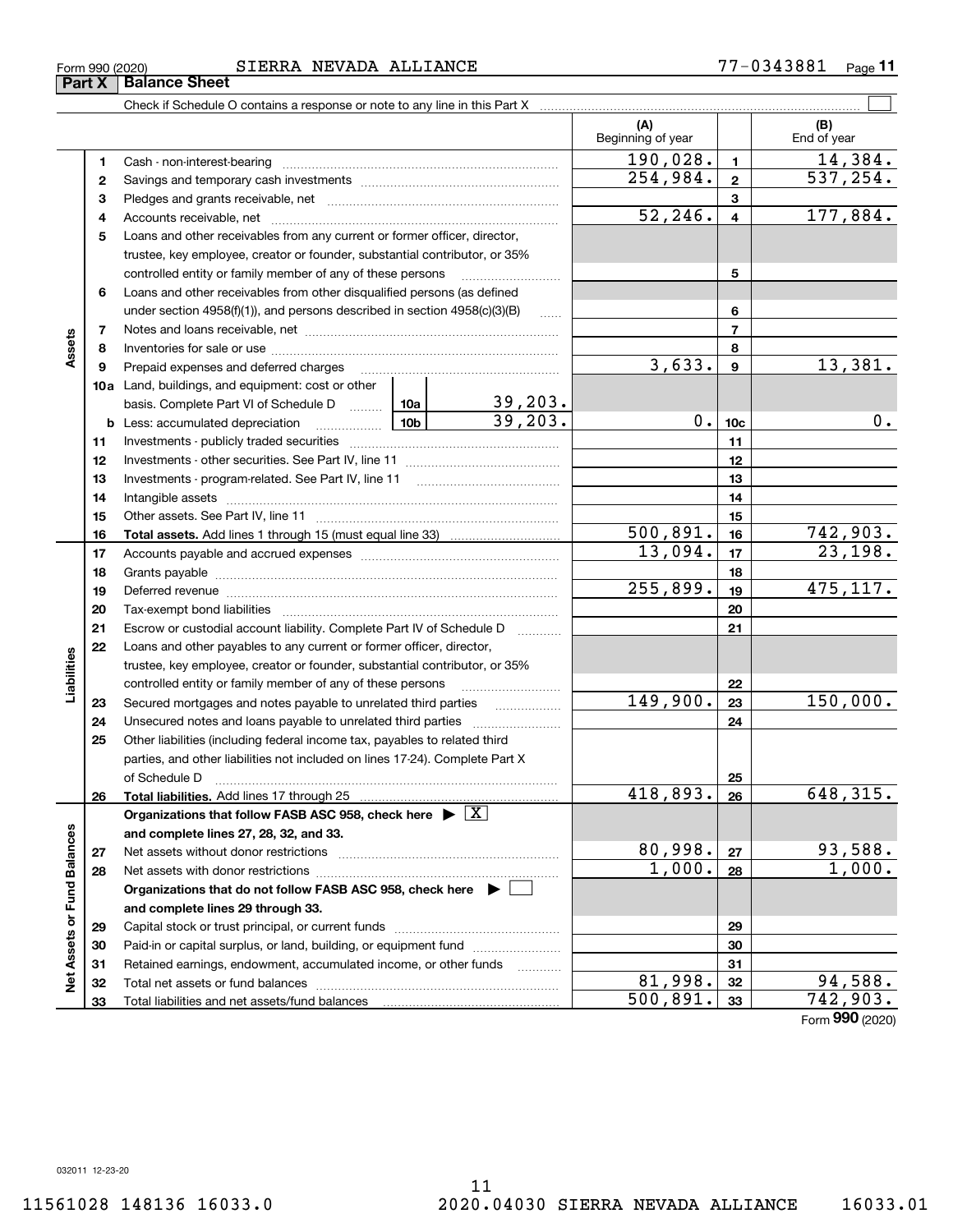| Part XI<br>1,389,335.<br>1.<br>1<br>1,376,745.<br>$\mathbf{2}$<br>2<br>12,590.<br>Revenue less expenses. Subtract line 2 from line 1<br>3<br>З<br>81,998.<br>4<br>4<br>5<br>5<br>6<br>6<br>$\overline{7}$<br>7<br>Investment expenses www.communication.communication.com/interaction.com/interaction.com/interaction.com/interaction.com<br>8<br>8<br>Prior period adjustments material contents and content of the content of the content of the content of the content of the content of the content of the content of the content of the content of the content of the content of<br>$\overline{0}$ .<br>9<br>Other changes in net assets or fund balances (explain on Schedule O)<br>9<br>Net assets or fund balances at end of year. Combine lines 3 through 9 (must equal Part X, line 32,<br>10<br>94,588.<br>10<br>column (B))<br>Part XII Financial Statements and Reporting<br>Check if Schedule O contains a response or note to any line in this Part XII [11] [12] Check if Schedule O contains a response or note to any line in this Part XII<br>Yes<br>No<br>$\boxed{\text{X}}$ Accrual $\boxed{\phantom{0}}$ Other<br>Accounting method used to prepare the Form 990: <u>I</u> Cash<br>1<br>If the organization changed its method of accounting from a prior year or checked "Other," explain in Schedule O.<br>Χ<br>2a Were the organization's financial statements compiled or reviewed by an independent accountant?<br>2a<br>If "Yes," check a box below to indicate whether the financial statements for the year were compiled or reviewed on a<br>separate basis, consolidated basis, or both:<br>Separate basis<br>Consolidated basis<br>Both consolidated and separate basis<br>$\mathbf X$<br>b Were the organization's financial statements audited by an independent accountant?<br>2 <sub>b</sub><br>If "Yes," check a box below to indicate whether the financial statements for the year were audited on a separate basis,<br>consolidated basis, or both:<br>$\lfloor x \rfloor$ Separate basis<br><b>Consolidated basis</b><br>Both consolidated and separate basis<br>c If "Yes" to line 2a or 2b, does the organization have a committee that assumes responsibility for oversight of the audit,<br>x<br>2c<br>If the organization changed either its oversight process or selection process during the tax year, explain on Schedule O.<br>3a As a result of a federal award, was the organization required to undergo an audit or audits as set forth in the Single Audit<br>x<br>3a<br><b>b</b> If "Yes," did the organization undergo the required audit or audits? If the organization did not undergo the required audit<br>3b<br>no o | SIERRA NEVADA ALLIANCE<br>Form 990 (2020) | 77-0343881 | Page $12$ |
|------------------------------------------------------------------------------------------------------------------------------------------------------------------------------------------------------------------------------------------------------------------------------------------------------------------------------------------------------------------------------------------------------------------------------------------------------------------------------------------------------------------------------------------------------------------------------------------------------------------------------------------------------------------------------------------------------------------------------------------------------------------------------------------------------------------------------------------------------------------------------------------------------------------------------------------------------------------------------------------------------------------------------------------------------------------------------------------------------------------------------------------------------------------------------------------------------------------------------------------------------------------------------------------------------------------------------------------------------------------------------------------------------------------------------------------------------------------------------------------------------------------------------------------------------------------------------------------------------------------------------------------------------------------------------------------------------------------------------------------------------------------------------------------------------------------------------------------------------------------------------------------------------------------------------------------------------------------------------------------------------------------------------------------------------------------------------------------------------------------------------------------------------------------------------------------------------------------------------------------------------------------------------------------------------------------------------------------------------------------------------------------------------------------------------------------------------------------------------------------------------------------------------------------------------------------------------------------------------------------------------------------------------------------------------------|-------------------------------------------|------------|-----------|
|                                                                                                                                                                                                                                                                                                                                                                                                                                                                                                                                                                                                                                                                                                                                                                                                                                                                                                                                                                                                                                                                                                                                                                                                                                                                                                                                                                                                                                                                                                                                                                                                                                                                                                                                                                                                                                                                                                                                                                                                                                                                                                                                                                                                                                                                                                                                                                                                                                                                                                                                                                                                                                                                                    | <b>Reconciliation of Net Assets</b>       |            |           |
|                                                                                                                                                                                                                                                                                                                                                                                                                                                                                                                                                                                                                                                                                                                                                                                                                                                                                                                                                                                                                                                                                                                                                                                                                                                                                                                                                                                                                                                                                                                                                                                                                                                                                                                                                                                                                                                                                                                                                                                                                                                                                                                                                                                                                                                                                                                                                                                                                                                                                                                                                                                                                                                                                    |                                           |            |           |
|                                                                                                                                                                                                                                                                                                                                                                                                                                                                                                                                                                                                                                                                                                                                                                                                                                                                                                                                                                                                                                                                                                                                                                                                                                                                                                                                                                                                                                                                                                                                                                                                                                                                                                                                                                                                                                                                                                                                                                                                                                                                                                                                                                                                                                                                                                                                                                                                                                                                                                                                                                                                                                                                                    |                                           |            |           |
|                                                                                                                                                                                                                                                                                                                                                                                                                                                                                                                                                                                                                                                                                                                                                                                                                                                                                                                                                                                                                                                                                                                                                                                                                                                                                                                                                                                                                                                                                                                                                                                                                                                                                                                                                                                                                                                                                                                                                                                                                                                                                                                                                                                                                                                                                                                                                                                                                                                                                                                                                                                                                                                                                    |                                           |            |           |
|                                                                                                                                                                                                                                                                                                                                                                                                                                                                                                                                                                                                                                                                                                                                                                                                                                                                                                                                                                                                                                                                                                                                                                                                                                                                                                                                                                                                                                                                                                                                                                                                                                                                                                                                                                                                                                                                                                                                                                                                                                                                                                                                                                                                                                                                                                                                                                                                                                                                                                                                                                                                                                                                                    |                                           |            |           |
|                                                                                                                                                                                                                                                                                                                                                                                                                                                                                                                                                                                                                                                                                                                                                                                                                                                                                                                                                                                                                                                                                                                                                                                                                                                                                                                                                                                                                                                                                                                                                                                                                                                                                                                                                                                                                                                                                                                                                                                                                                                                                                                                                                                                                                                                                                                                                                                                                                                                                                                                                                                                                                                                                    |                                           |            |           |
|                                                                                                                                                                                                                                                                                                                                                                                                                                                                                                                                                                                                                                                                                                                                                                                                                                                                                                                                                                                                                                                                                                                                                                                                                                                                                                                                                                                                                                                                                                                                                                                                                                                                                                                                                                                                                                                                                                                                                                                                                                                                                                                                                                                                                                                                                                                                                                                                                                                                                                                                                                                                                                                                                    |                                           |            |           |
|                                                                                                                                                                                                                                                                                                                                                                                                                                                                                                                                                                                                                                                                                                                                                                                                                                                                                                                                                                                                                                                                                                                                                                                                                                                                                                                                                                                                                                                                                                                                                                                                                                                                                                                                                                                                                                                                                                                                                                                                                                                                                                                                                                                                                                                                                                                                                                                                                                                                                                                                                                                                                                                                                    |                                           |            |           |
|                                                                                                                                                                                                                                                                                                                                                                                                                                                                                                                                                                                                                                                                                                                                                                                                                                                                                                                                                                                                                                                                                                                                                                                                                                                                                                                                                                                                                                                                                                                                                                                                                                                                                                                                                                                                                                                                                                                                                                                                                                                                                                                                                                                                                                                                                                                                                                                                                                                                                                                                                                                                                                                                                    |                                           |            |           |
|                                                                                                                                                                                                                                                                                                                                                                                                                                                                                                                                                                                                                                                                                                                                                                                                                                                                                                                                                                                                                                                                                                                                                                                                                                                                                                                                                                                                                                                                                                                                                                                                                                                                                                                                                                                                                                                                                                                                                                                                                                                                                                                                                                                                                                                                                                                                                                                                                                                                                                                                                                                                                                                                                    |                                           |            |           |
|                                                                                                                                                                                                                                                                                                                                                                                                                                                                                                                                                                                                                                                                                                                                                                                                                                                                                                                                                                                                                                                                                                                                                                                                                                                                                                                                                                                                                                                                                                                                                                                                                                                                                                                                                                                                                                                                                                                                                                                                                                                                                                                                                                                                                                                                                                                                                                                                                                                                                                                                                                                                                                                                                    |                                           |            |           |
|                                                                                                                                                                                                                                                                                                                                                                                                                                                                                                                                                                                                                                                                                                                                                                                                                                                                                                                                                                                                                                                                                                                                                                                                                                                                                                                                                                                                                                                                                                                                                                                                                                                                                                                                                                                                                                                                                                                                                                                                                                                                                                                                                                                                                                                                                                                                                                                                                                                                                                                                                                                                                                                                                    |                                           |            |           |
|                                                                                                                                                                                                                                                                                                                                                                                                                                                                                                                                                                                                                                                                                                                                                                                                                                                                                                                                                                                                                                                                                                                                                                                                                                                                                                                                                                                                                                                                                                                                                                                                                                                                                                                                                                                                                                                                                                                                                                                                                                                                                                                                                                                                                                                                                                                                                                                                                                                                                                                                                                                                                                                                                    |                                           |            |           |
|                                                                                                                                                                                                                                                                                                                                                                                                                                                                                                                                                                                                                                                                                                                                                                                                                                                                                                                                                                                                                                                                                                                                                                                                                                                                                                                                                                                                                                                                                                                                                                                                                                                                                                                                                                                                                                                                                                                                                                                                                                                                                                                                                                                                                                                                                                                                                                                                                                                                                                                                                                                                                                                                                    |                                           |            |           |
|                                                                                                                                                                                                                                                                                                                                                                                                                                                                                                                                                                                                                                                                                                                                                                                                                                                                                                                                                                                                                                                                                                                                                                                                                                                                                                                                                                                                                                                                                                                                                                                                                                                                                                                                                                                                                                                                                                                                                                                                                                                                                                                                                                                                                                                                                                                                                                                                                                                                                                                                                                                                                                                                                    |                                           |            |           |
|                                                                                                                                                                                                                                                                                                                                                                                                                                                                                                                                                                                                                                                                                                                                                                                                                                                                                                                                                                                                                                                                                                                                                                                                                                                                                                                                                                                                                                                                                                                                                                                                                                                                                                                                                                                                                                                                                                                                                                                                                                                                                                                                                                                                                                                                                                                                                                                                                                                                                                                                                                                                                                                                                    |                                           |            |           |
|                                                                                                                                                                                                                                                                                                                                                                                                                                                                                                                                                                                                                                                                                                                                                                                                                                                                                                                                                                                                                                                                                                                                                                                                                                                                                                                                                                                                                                                                                                                                                                                                                                                                                                                                                                                                                                                                                                                                                                                                                                                                                                                                                                                                                                                                                                                                                                                                                                                                                                                                                                                                                                                                                    |                                           |            |           |
|                                                                                                                                                                                                                                                                                                                                                                                                                                                                                                                                                                                                                                                                                                                                                                                                                                                                                                                                                                                                                                                                                                                                                                                                                                                                                                                                                                                                                                                                                                                                                                                                                                                                                                                                                                                                                                                                                                                                                                                                                                                                                                                                                                                                                                                                                                                                                                                                                                                                                                                                                                                                                                                                                    |                                           |            |           |
|                                                                                                                                                                                                                                                                                                                                                                                                                                                                                                                                                                                                                                                                                                                                                                                                                                                                                                                                                                                                                                                                                                                                                                                                                                                                                                                                                                                                                                                                                                                                                                                                                                                                                                                                                                                                                                                                                                                                                                                                                                                                                                                                                                                                                                                                                                                                                                                                                                                                                                                                                                                                                                                                                    |                                           |            |           |
|                                                                                                                                                                                                                                                                                                                                                                                                                                                                                                                                                                                                                                                                                                                                                                                                                                                                                                                                                                                                                                                                                                                                                                                                                                                                                                                                                                                                                                                                                                                                                                                                                                                                                                                                                                                                                                                                                                                                                                                                                                                                                                                                                                                                                                                                                                                                                                                                                                                                                                                                                                                                                                                                                    |                                           |            |           |
|                                                                                                                                                                                                                                                                                                                                                                                                                                                                                                                                                                                                                                                                                                                                                                                                                                                                                                                                                                                                                                                                                                                                                                                                                                                                                                                                                                                                                                                                                                                                                                                                                                                                                                                                                                                                                                                                                                                                                                                                                                                                                                                                                                                                                                                                                                                                                                                                                                                                                                                                                                                                                                                                                    |                                           |            |           |
|                                                                                                                                                                                                                                                                                                                                                                                                                                                                                                                                                                                                                                                                                                                                                                                                                                                                                                                                                                                                                                                                                                                                                                                                                                                                                                                                                                                                                                                                                                                                                                                                                                                                                                                                                                                                                                                                                                                                                                                                                                                                                                                                                                                                                                                                                                                                                                                                                                                                                                                                                                                                                                                                                    |                                           |            |           |
|                                                                                                                                                                                                                                                                                                                                                                                                                                                                                                                                                                                                                                                                                                                                                                                                                                                                                                                                                                                                                                                                                                                                                                                                                                                                                                                                                                                                                                                                                                                                                                                                                                                                                                                                                                                                                                                                                                                                                                                                                                                                                                                                                                                                                                                                                                                                                                                                                                                                                                                                                                                                                                                                                    |                                           |            |           |
|                                                                                                                                                                                                                                                                                                                                                                                                                                                                                                                                                                                                                                                                                                                                                                                                                                                                                                                                                                                                                                                                                                                                                                                                                                                                                                                                                                                                                                                                                                                                                                                                                                                                                                                                                                                                                                                                                                                                                                                                                                                                                                                                                                                                                                                                                                                                                                                                                                                                                                                                                                                                                                                                                    |                                           |            |           |
|                                                                                                                                                                                                                                                                                                                                                                                                                                                                                                                                                                                                                                                                                                                                                                                                                                                                                                                                                                                                                                                                                                                                                                                                                                                                                                                                                                                                                                                                                                                                                                                                                                                                                                                                                                                                                                                                                                                                                                                                                                                                                                                                                                                                                                                                                                                                                                                                                                                                                                                                                                                                                                                                                    |                                           |            |           |
|                                                                                                                                                                                                                                                                                                                                                                                                                                                                                                                                                                                                                                                                                                                                                                                                                                                                                                                                                                                                                                                                                                                                                                                                                                                                                                                                                                                                                                                                                                                                                                                                                                                                                                                                                                                                                                                                                                                                                                                                                                                                                                                                                                                                                                                                                                                                                                                                                                                                                                                                                                                                                                                                                    |                                           |            |           |
|                                                                                                                                                                                                                                                                                                                                                                                                                                                                                                                                                                                                                                                                                                                                                                                                                                                                                                                                                                                                                                                                                                                                                                                                                                                                                                                                                                                                                                                                                                                                                                                                                                                                                                                                                                                                                                                                                                                                                                                                                                                                                                                                                                                                                                                                                                                                                                                                                                                                                                                                                                                                                                                                                    |                                           |            |           |
|                                                                                                                                                                                                                                                                                                                                                                                                                                                                                                                                                                                                                                                                                                                                                                                                                                                                                                                                                                                                                                                                                                                                                                                                                                                                                                                                                                                                                                                                                                                                                                                                                                                                                                                                                                                                                                                                                                                                                                                                                                                                                                                                                                                                                                                                                                                                                                                                                                                                                                                                                                                                                                                                                    |                                           |            |           |
|                                                                                                                                                                                                                                                                                                                                                                                                                                                                                                                                                                                                                                                                                                                                                                                                                                                                                                                                                                                                                                                                                                                                                                                                                                                                                                                                                                                                                                                                                                                                                                                                                                                                                                                                                                                                                                                                                                                                                                                                                                                                                                                                                                                                                                                                                                                                                                                                                                                                                                                                                                                                                                                                                    |                                           |            |           |
|                                                                                                                                                                                                                                                                                                                                                                                                                                                                                                                                                                                                                                                                                                                                                                                                                                                                                                                                                                                                                                                                                                                                                                                                                                                                                                                                                                                                                                                                                                                                                                                                                                                                                                                                                                                                                                                                                                                                                                                                                                                                                                                                                                                                                                                                                                                                                                                                                                                                                                                                                                                                                                                                                    |                                           |            |           |
|                                                                                                                                                                                                                                                                                                                                                                                                                                                                                                                                                                                                                                                                                                                                                                                                                                                                                                                                                                                                                                                                                                                                                                                                                                                                                                                                                                                                                                                                                                                                                                                                                                                                                                                                                                                                                                                                                                                                                                                                                                                                                                                                                                                                                                                                                                                                                                                                                                                                                                                                                                                                                                                                                    |                                           |            |           |
|                                                                                                                                                                                                                                                                                                                                                                                                                                                                                                                                                                                                                                                                                                                                                                                                                                                                                                                                                                                                                                                                                                                                                                                                                                                                                                                                                                                                                                                                                                                                                                                                                                                                                                                                                                                                                                                                                                                                                                                                                                                                                                                                                                                                                                                                                                                                                                                                                                                                                                                                                                                                                                                                                    |                                           |            |           |
|                                                                                                                                                                                                                                                                                                                                                                                                                                                                                                                                                                                                                                                                                                                                                                                                                                                                                                                                                                                                                                                                                                                                                                                                                                                                                                                                                                                                                                                                                                                                                                                                                                                                                                                                                                                                                                                                                                                                                                                                                                                                                                                                                                                                                                                                                                                                                                                                                                                                                                                                                                                                                                                                                    |                                           |            |           |
|                                                                                                                                                                                                                                                                                                                                                                                                                                                                                                                                                                                                                                                                                                                                                                                                                                                                                                                                                                                                                                                                                                                                                                                                                                                                                                                                                                                                                                                                                                                                                                                                                                                                                                                                                                                                                                                                                                                                                                                                                                                                                                                                                                                                                                                                                                                                                                                                                                                                                                                                                                                                                                                                                    |                                           |            |           |

Form 990 (2020)

032012 12-23-20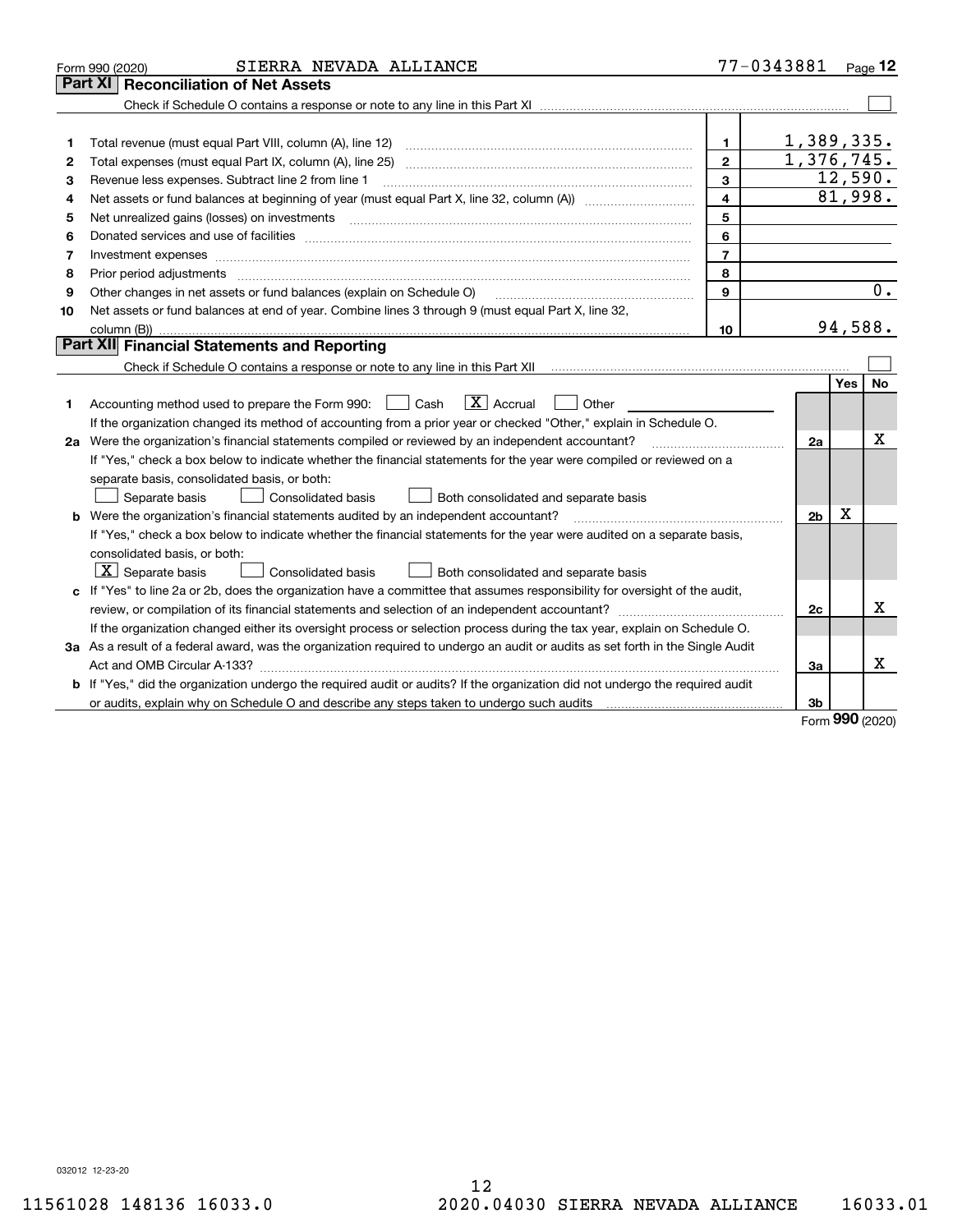## (Form 990 or 990-EZ) Complete if the organization is a section 501(c)(3) organization or a section Public Charity Status and Public Support

4947(a)(1) nonexempt charitable trust. Attach to Form 990 or Form 990-FZ

|  | Attach to Form 990 or Form 990-EZ.                          |  |  |
|--|-------------------------------------------------------------|--|--|
|  | uu iro qoy/Eorm000 for inotruotiona and the lateat informa; |  |  |

|  | Inspection | <b>Open to Public</b> |
|--|------------|-----------------------|
|  |            |                       |

OMB No. 1545-0047

| <b>INTERNATION</b> DELVICE |  |  |
|----------------------------|--|--|
|                            |  |  |
|                            |  |  |

|    |                 | Department of the Treasury<br>Internal Revenue Service |                                                                        | Attach to Form 990 or Form 990-EZ.                                                                                                           |     |                                                                |                            | <b>Open to Public</b><br><b>Inspection</b> |
|----|-----------------|--------------------------------------------------------|------------------------------------------------------------------------|----------------------------------------------------------------------------------------------------------------------------------------------|-----|----------------------------------------------------------------|----------------------------|--------------------------------------------|
|    |                 | Name of the organization                               |                                                                        | Go to www.irs.gov/Form990 for instructions and the latest information.                                                                       |     |                                                                |                            | <b>Employer identification number</b>      |
|    |                 |                                                        | SIERRA NEVADA ALLIANCE                                                 |                                                                                                                                              |     |                                                                |                            | 77-0343881                                 |
|    | Part I          |                                                        |                                                                        | Reason for Public Charity Status. (All organizations must complete this part.) See instructions.                                             |     |                                                                |                            |                                            |
|    |                 |                                                        |                                                                        |                                                                                                                                              |     |                                                                |                            |                                            |
|    |                 |                                                        |                                                                        | The organization is not a private foundation because it is: (For lines 1 through 12, check only one box.)                                    |     |                                                                |                            |                                            |
| 1  |                 |                                                        |                                                                        | A church, convention of churches, or association of churches described in section 170(b)(1)(A)(i).                                           |     |                                                                |                            |                                            |
| 2  |                 |                                                        |                                                                        | A school described in section 170(b)(1)(A)(ii). (Attach Schedule E (Form 990 or 990-EZ).)                                                    |     |                                                                |                            |                                            |
| 3  |                 |                                                        |                                                                        | A hospital or a cooperative hospital service organization described in section $170(b)(1)(A)(iii)$ .                                         |     |                                                                |                            |                                            |
| 4  |                 |                                                        |                                                                        | A medical research organization operated in conjunction with a hospital described in section 170(b)(1)(A)(iii). Enter the hospital's name,   |     |                                                                |                            |                                            |
|    |                 | city, and state:                                       |                                                                        |                                                                                                                                              |     |                                                                |                            |                                            |
| 5  |                 |                                                        |                                                                        | An organization operated for the benefit of a college or university owned or operated by a governmental unit described in                    |     |                                                                |                            |                                            |
|    |                 |                                                        | section 170(b)(1)(A)(iv). (Complete Part II.)                          |                                                                                                                                              |     |                                                                |                            |                                            |
| 6  |                 |                                                        |                                                                        | A federal, state, or local government or governmental unit described in section 170(b)(1)(A)(v).                                             |     |                                                                |                            |                                            |
|    | $7 \mid X \mid$ |                                                        |                                                                        | An organization that normally receives a substantial part of its support from a governmental unit or from the general public described in    |     |                                                                |                            |                                            |
|    |                 |                                                        | section 170(b)(1)(A)(vi). (Complete Part II.)                          |                                                                                                                                              |     |                                                                |                            |                                            |
| 8  |                 |                                                        |                                                                        | A community trust described in section 170(b)(1)(A)(vi). (Complete Part II.)                                                                 |     |                                                                |                            |                                            |
| 9  |                 |                                                        |                                                                        | An agricultural research organization described in section 170(b)(1)(A)(ix) operated in conjunction with a land-grant college                |     |                                                                |                            |                                            |
|    |                 |                                                        |                                                                        | or university or a non-land-grant college of agriculture (see instructions). Enter the name, city, and state of the college or               |     |                                                                |                            |                                            |
|    |                 | university:                                            |                                                                        | An organization that normally receives (1) more than 33 1/3% of its support from contributions, membership fees, and gross receipts from     |     |                                                                |                            |                                            |
| 10 |                 |                                                        |                                                                        |                                                                                                                                              |     |                                                                |                            |                                            |
|    |                 |                                                        |                                                                        | activities related to its exempt functions, subject to certain exceptions; and (2) no more than 33 1/3% of its support from gross investment |     |                                                                |                            |                                            |
|    |                 |                                                        | See section 509(a)(2). (Complete Part III.)                            | income and unrelated business taxable income (less section 511 tax) from businesses acquired by the organization after June 30, 1975.        |     |                                                                |                            |                                            |
| 11 |                 |                                                        |                                                                        | An organization organized and operated exclusively to test for public safety. See section 509(a)(4).                                         |     |                                                                |                            |                                            |
| 12 |                 |                                                        |                                                                        | An organization organized and operated exclusively for the benefit of, to perform the functions of, or to carry out the purposes of one or   |     |                                                                |                            |                                            |
|    |                 |                                                        |                                                                        | more publicly supported organizations described in section 509(a)(1) or section 509(a)(2). See section 509(a)(3). Check the box in           |     |                                                                |                            |                                            |
|    |                 |                                                        |                                                                        | lines 12a through 12d that describes the type of supporting organization and complete lines 12e, 12f, and 12g.                               |     |                                                                |                            |                                            |
| а  |                 |                                                        |                                                                        | Type I. A supporting organization operated, supervised, or controlled by its supported organization(s), typically by giving                  |     |                                                                |                            |                                            |
|    |                 |                                                        |                                                                        | the supported organization(s) the power to regularly appoint or elect a majority of the directors or trustees of the supporting              |     |                                                                |                            |                                            |
|    |                 |                                                        | organization. You must complete Part IV, Sections A and B.             |                                                                                                                                              |     |                                                                |                            |                                            |
| b  |                 |                                                        |                                                                        | Type II. A supporting organization supervised or controlled in connection with its supported organization(s), by having                      |     |                                                                |                            |                                            |
|    |                 |                                                        |                                                                        | control or management of the supporting organization vested in the same persons that control or manage the supported                         |     |                                                                |                            |                                            |
|    |                 |                                                        | organization(s). You must complete Part IV, Sections A and C.          |                                                                                                                                              |     |                                                                |                            |                                            |
| c  |                 |                                                        |                                                                        | Type III functionally integrated. A supporting organization operated in connection with, and functionally integrated with,                   |     |                                                                |                            |                                            |
|    |                 |                                                        |                                                                        | its supported organization(s) (see instructions). You must complete Part IV, Sections A, D, and E.                                           |     |                                                                |                            |                                            |
| d  |                 |                                                        |                                                                        | Type III non-functionally integrated. A supporting organization operated in connection with its supported organization(s)                    |     |                                                                |                            |                                            |
|    |                 |                                                        |                                                                        | that is not functionally integrated. The organization generally must satisfy a distribution requirement and an attentiveness                 |     |                                                                |                            |                                            |
|    |                 |                                                        |                                                                        | requirement (see instructions). You must complete Part IV, Sections A and D, and Part V.                                                     |     |                                                                |                            |                                            |
| е  |                 |                                                        |                                                                        | Check this box if the organization received a written determination from the IRS that it is a Type I, Type II, Type III                      |     |                                                                |                            |                                            |
|    |                 |                                                        |                                                                        | functionally integrated, or Type III non-functionally integrated supporting organization.                                                    |     |                                                                |                            |                                            |
|    |                 | Enter the number of supported organizations            |                                                                        |                                                                                                                                              |     |                                                                |                            |                                            |
|    |                 |                                                        | Provide the following information about the supported organization(s). |                                                                                                                                              |     |                                                                |                            |                                            |
|    |                 | (i) Name of supported                                  | (ii) $EIN$                                                             | (iii) Type of organization                                                                                                                   |     | (iv) Is the organization listed<br>in your governing document? | (v) Amount of monetary     | (vi) Amount of other                       |
|    |                 | organization                                           |                                                                        | (described on lines 1-10<br>above (see instructions))                                                                                        | Yes | No                                                             | support (see instructions) | support (see instructions)                 |
|    |                 |                                                        |                                                                        |                                                                                                                                              |     |                                                                |                            |                                            |
|    |                 |                                                        |                                                                        |                                                                                                                                              |     |                                                                |                            |                                            |
|    |                 |                                                        |                                                                        |                                                                                                                                              |     |                                                                |                            |                                            |
|    |                 |                                                        |                                                                        |                                                                                                                                              |     |                                                                |                            |                                            |
|    |                 |                                                        |                                                                        |                                                                                                                                              |     |                                                                |                            |                                            |
|    |                 |                                                        |                                                                        |                                                                                                                                              |     |                                                                |                            |                                            |
|    |                 |                                                        |                                                                        |                                                                                                                                              |     |                                                                |                            |                                            |
|    |                 |                                                        |                                                                        |                                                                                                                                              |     |                                                                |                            |                                            |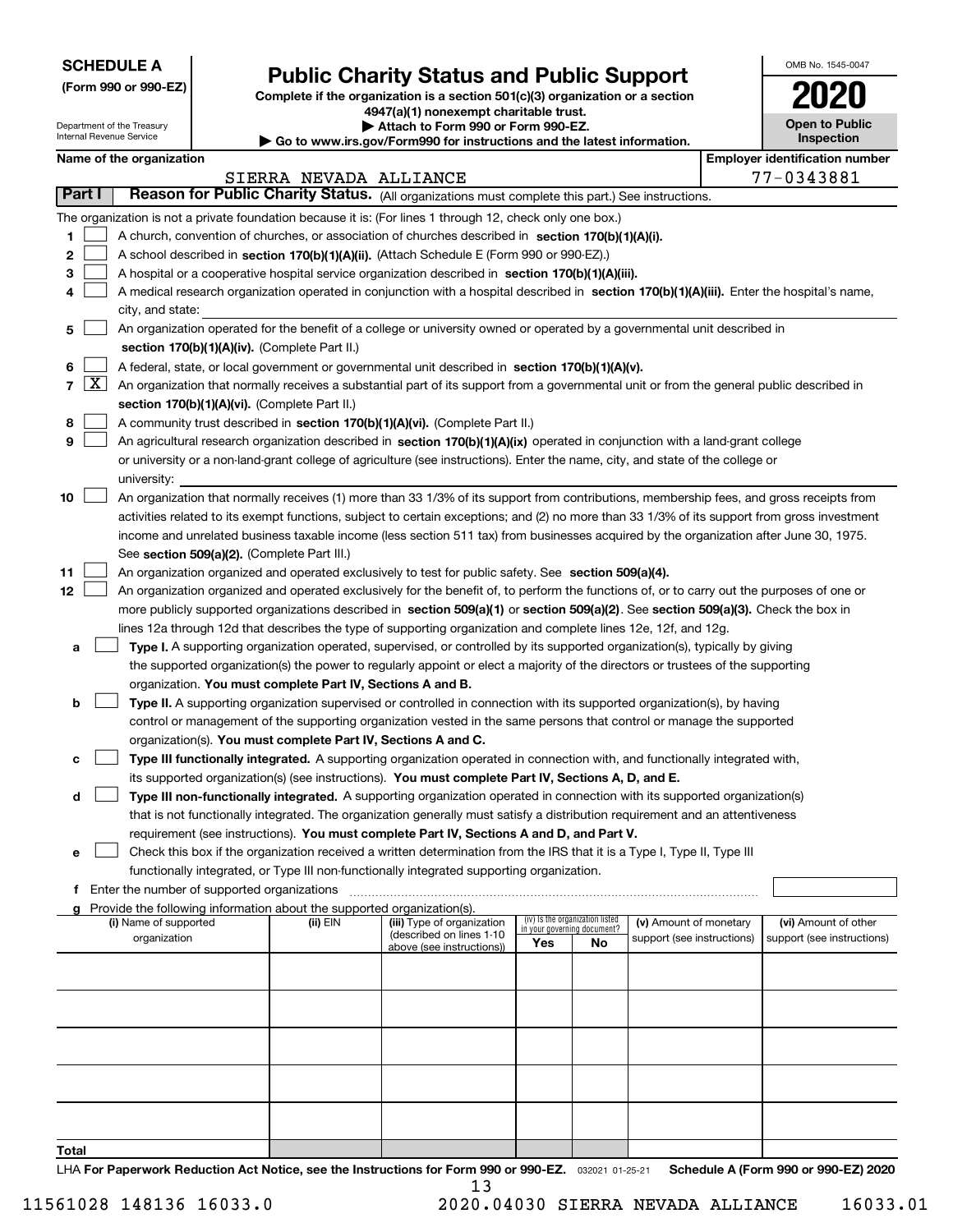$77 - 0343881$  Page 2

(Complete only if you checked the box on line 5, 7, or 8 of Part I or if the organization failed to qualify under Part III. If the organization fails to qualify under the tests listed below, please complete Part III.) Part II | Support Schedule for Organizations Described in Sections 170(b)(1)(A)(iv) and 170(b)(1)(A)(vi)

|    | <b>Section A. Public Support</b>                                                                                                                                                                                               |          |          |            |            |                                      |                                          |
|----|--------------------------------------------------------------------------------------------------------------------------------------------------------------------------------------------------------------------------------|----------|----------|------------|------------|--------------------------------------|------------------------------------------|
|    | Calendar year (or fiscal year beginning in) $\blacktriangleright$                                                                                                                                                              | (a) 2016 | (b) 2017 | $(c)$ 2018 | $(d)$ 2019 | (e) 2020                             | (f) Total                                |
|    | 1 Gifts, grants, contributions, and                                                                                                                                                                                            |          |          |            |            |                                      |                                          |
|    | membership fees received. (Do not                                                                                                                                                                                              |          |          |            |            |                                      |                                          |
|    | include any "unusual grants.")                                                                                                                                                                                                 | 769,222. | 862,620. | 881,390.   | 1111927.   | 1387454.                             | 5012613.                                 |
|    | 2 Tax revenues levied for the organ-                                                                                                                                                                                           |          |          |            |            |                                      |                                          |
|    | ization's benefit and either paid to                                                                                                                                                                                           |          |          |            |            |                                      |                                          |
|    | or expended on its behalf                                                                                                                                                                                                      |          |          |            |            |                                      |                                          |
|    | 3 The value of services or facilities                                                                                                                                                                                          |          |          |            |            |                                      |                                          |
|    | furnished by a governmental unit to                                                                                                                                                                                            |          |          |            |            |                                      |                                          |
|    | the organization without charge                                                                                                                                                                                                |          |          |            |            |                                      |                                          |
|    | 4 Total. Add lines 1 through 3                                                                                                                                                                                                 | 769,222. | 862,620. | 881,390.   | 1111927.   | 1387454.                             | 5012613.                                 |
| 5. | The portion of total contributions                                                                                                                                                                                             |          |          |            |            |                                      |                                          |
|    | by each person (other than a                                                                                                                                                                                                   |          |          |            |            |                                      |                                          |
|    | governmental unit or publicly                                                                                                                                                                                                  |          |          |            |            |                                      |                                          |
|    | supported organization) included                                                                                                                                                                                               |          |          |            |            |                                      |                                          |
|    | on line 1 that exceeds 2% of the                                                                                                                                                                                               |          |          |            |            |                                      |                                          |
|    | amount shown on line 11,                                                                                                                                                                                                       |          |          |            |            |                                      |                                          |
|    | column (f)                                                                                                                                                                                                                     |          |          |            |            |                                      |                                          |
|    | 6 Public support. Subtract line 5 from line 4.                                                                                                                                                                                 |          |          |            |            |                                      | 5012613.                                 |
|    | <b>Section B. Total Support</b>                                                                                                                                                                                                |          |          |            |            |                                      |                                          |
|    | Calendar year (or fiscal year beginning in)                                                                                                                                                                                    | (a) 2016 | (b) 2017 | $(c)$ 2018 | $(d)$ 2019 | (e) 2020                             | (f) Total                                |
|    | <b>7</b> Amounts from line 4                                                                                                                                                                                                   | 769,222. | 862,620. | 881,390.   | 1111927.   | 1387454.                             | 5012613.                                 |
| 8  | Gross income from interest.                                                                                                                                                                                                    |          |          |            |            |                                      |                                          |
|    | dividends, payments received on                                                                                                                                                                                                |          |          |            |            |                                      |                                          |
|    | securities loans, rents, royalties,                                                                                                                                                                                            |          |          |            |            |                                      |                                          |
|    | and income from similar sources                                                                                                                                                                                                | 40.      | 56.      | 47.        | 67.        | 71.                                  | 281.                                     |
| 9  | Net income from unrelated business                                                                                                                                                                                             |          |          |            |            |                                      |                                          |
|    | activities, whether or not the                                                                                                                                                                                                 |          |          |            |            |                                      |                                          |
|    | business is regularly carried on                                                                                                                                                                                               |          |          |            |            |                                      |                                          |
|    | 10 Other income. Do not include gain                                                                                                                                                                                           |          |          |            |            |                                      |                                          |
|    | or loss from the sale of capital                                                                                                                                                                                               |          |          |            |            |                                      |                                          |
|    | assets (Explain in Part VI.)                                                                                                                                                                                                   |          |          |            |            |                                      |                                          |
|    | 11 Total support. Add lines 7 through 10                                                                                                                                                                                       |          |          |            |            |                                      | 5012894.                                 |
|    | <b>12</b> Gross receipts from related activities, etc. (see instructions)                                                                                                                                                      |          |          |            |            | 12                                   | 86,607.                                  |
|    | 13 First 5 years. If the Form 990 is for the organization's first, second, third, fourth, or fifth tax year as a section 501(c)(3)                                                                                             |          |          |            |            |                                      |                                          |
|    | organization, check this box and stop here manufactured and according to the state of the state of the state of the state of the state of the state of the state of the state of the state of the state of the state of the st |          |          |            |            |                                      |                                          |
|    | <b>Section C. Computation of Public Support Percentage</b>                                                                                                                                                                     |          |          |            |            |                                      |                                          |
|    |                                                                                                                                                                                                                                |          |          |            |            | 14                                   | 99.99<br>$\frac{9}{6}$                   |
|    | <b>15</b> Public support percentage from 2019 Schedule A, Part II, line 14                                                                                                                                                     |          |          |            |            | 15                                   | 99.99<br>$\%$                            |
|    | 16a 33 1/3% support test - 2020. If the organization did not check the box on line 13, and line 14 is 33 1/3% or more, check this box and                                                                                      |          |          |            |            |                                      |                                          |
|    | stop here. The organization qualifies as a publicly supported organization                                                                                                                                                     |          |          |            |            |                                      | $\blacktriangleright$ $\boxed{\text{X}}$ |
|    | b 33 1/3% support test - 2019. If the organization did not check a box on line 13 or 16a, and line 15 is 33 1/3% or more, check this box                                                                                       |          |          |            |            |                                      |                                          |
|    | and stop here. The organization qualifies as a publicly supported organization                                                                                                                                                 |          |          |            |            |                                      |                                          |
|    | 17a 10% -facts-and-circumstances test - 2020. If the organization did not check a box on line 13, 16a, or 16b, and line 14 is 10% or more,                                                                                     |          |          |            |            |                                      |                                          |
|    | and if the organization meets the facts-and-circumstances test, check this box and stop here. Explain in Part VI how the organization                                                                                          |          |          |            |            |                                      |                                          |
|    | meets the facts-and-circumstances test. The organization qualifies as a publicly supported organization                                                                                                                        |          |          |            |            |                                      |                                          |
|    | <b>b 10% -facts-and-circumstances test - 2019.</b> If the organization did not check a box on line 13, 16a, 16b, or 17a, and line 15 is 10% or                                                                                 |          |          |            |            |                                      |                                          |
|    | more, and if the organization meets the facts-and-circumstances test, check this box and stop here. Explain in Part VI how the                                                                                                 |          |          |            |            |                                      |                                          |
|    | organization meets the facts-and-circumstances test. The organization qualifies as a publicly supported organization                                                                                                           |          |          |            |            |                                      |                                          |
| 18 | Private foundation. If the organization did not check a box on line 13, 16a, 16b, 17a, or 17b, check this box and see instructions                                                                                             |          |          |            |            |                                      |                                          |
|    |                                                                                                                                                                                                                                |          |          |            |            | Schedule A (Form 990 or 990-F7) 2020 |                                          |

Schedule A (Form 990 or 990-EZ) 2020

032022 01-25-21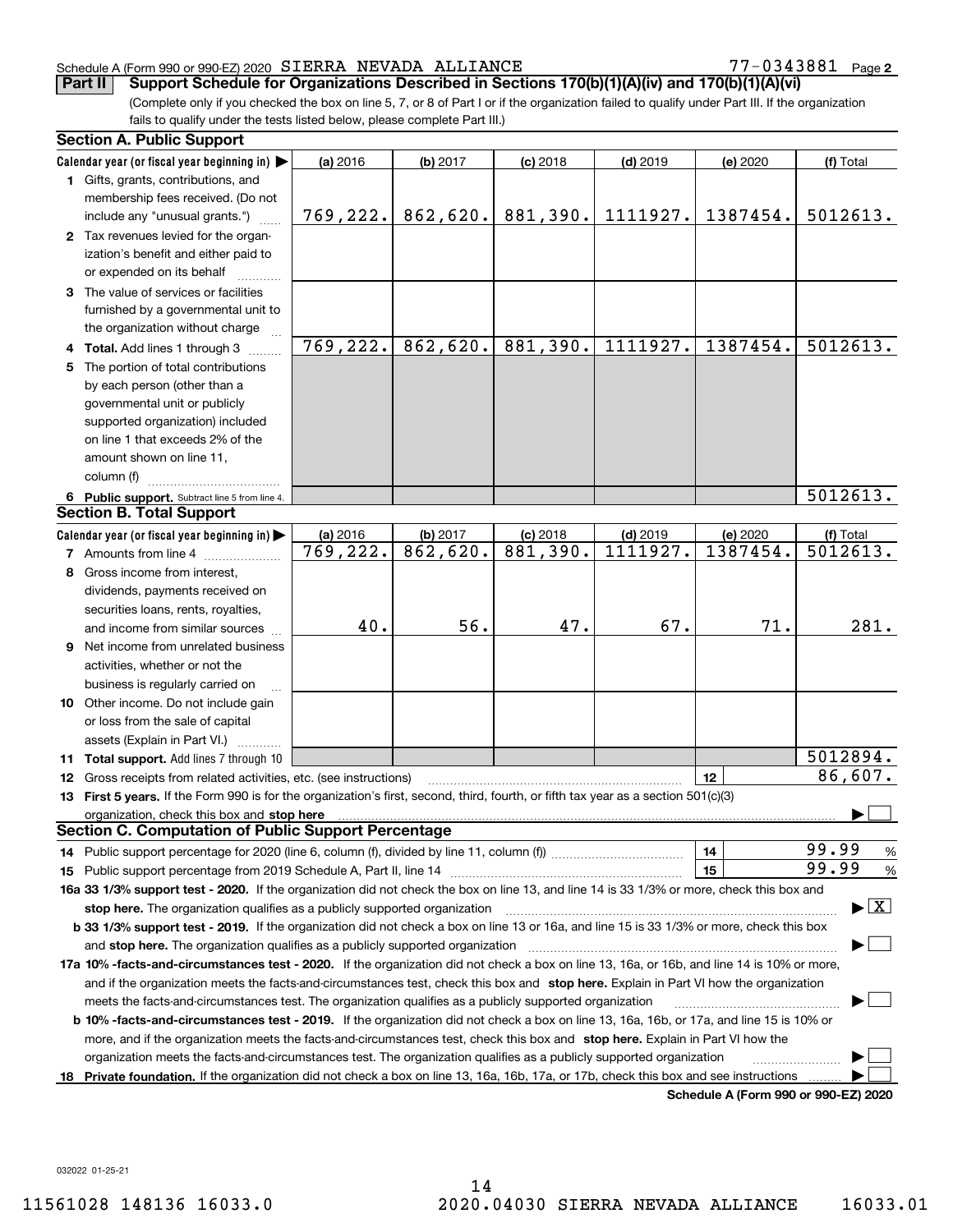## **Part III | Support Schedule for Organizations Described in Section 509(a)(2)**

(Complete only if you checked the box on line 10 of Part I or if the organization failed to qualify under Part II. If the organization fails to qualify under the tests listed below, please complete Part II.)

|    | <b>Section A. Public Support</b>                                                                                                                                                                |          |          |            |            |          |                                      |
|----|-------------------------------------------------------------------------------------------------------------------------------------------------------------------------------------------------|----------|----------|------------|------------|----------|--------------------------------------|
|    | Calendar year (or fiscal year beginning in) $\blacktriangleright$                                                                                                                               | (a) 2016 | (b) 2017 | $(c)$ 2018 | $(d)$ 2019 | (e) 2020 | (f) Total                            |
|    | 1 Gifts, grants, contributions, and                                                                                                                                                             |          |          |            |            |          |                                      |
|    | membership fees received. (Do not                                                                                                                                                               |          |          |            |            |          |                                      |
|    | include any "unusual grants.")                                                                                                                                                                  |          |          |            |            |          |                                      |
|    | <b>2</b> Gross receipts from admissions,<br>merchandise sold or services per-<br>formed, or facilities furnished in<br>any activity that is related to the<br>organization's tax-exempt purpose |          |          |            |            |          |                                      |
|    | 3 Gross receipts from activities that                                                                                                                                                           |          |          |            |            |          |                                      |
|    | are not an unrelated trade or bus-                                                                                                                                                              |          |          |            |            |          |                                      |
|    | iness under section 513                                                                                                                                                                         |          |          |            |            |          |                                      |
| 4  | Tax revenues levied for the organ-<br>ization's benefit and either paid to                                                                                                                      |          |          |            |            |          |                                      |
|    | or expended on its behalf                                                                                                                                                                       |          |          |            |            |          |                                      |
|    | .<br>5 The value of services or facilities                                                                                                                                                      |          |          |            |            |          |                                      |
|    | furnished by a governmental unit to                                                                                                                                                             |          |          |            |            |          |                                      |
|    | the organization without charge                                                                                                                                                                 |          |          |            |            |          |                                      |
|    |                                                                                                                                                                                                 |          |          |            |            |          |                                      |
|    | <b>6 Total.</b> Add lines 1 through 5<br>7a Amounts included on lines 1, 2, and                                                                                                                 |          |          |            |            |          |                                      |
|    | 3 received from disqualified persons                                                                                                                                                            |          |          |            |            |          |                                      |
|    | <b>b</b> Amounts included on lines 2 and 3 received<br>from other than disqualified persons that<br>exceed the greater of \$5,000 or 1% of the<br>amount on line 13 for the year                |          |          |            |            |          |                                      |
|    | c Add lines 7a and 7b                                                                                                                                                                           |          |          |            |            |          |                                      |
|    | 8 Public support. (Subtract line 7c from line 6.)                                                                                                                                               |          |          |            |            |          |                                      |
|    | <b>Section B. Total Support</b>                                                                                                                                                                 |          |          |            |            |          |                                      |
|    | Calendar year (or fiscal year beginning in) $\blacktriangleright$                                                                                                                               | (a) 2016 | (b) 2017 | $(c)$ 2018 | $(d)$ 2019 | (e) 2020 | (f) Total                            |
|    | 9 Amounts from line 6                                                                                                                                                                           |          |          |            |            |          |                                      |
|    | <b>10a Gross income from interest.</b><br>dividends, payments received on<br>securities loans, rents, royalties,<br>and income from similar sources                                             |          |          |            |            |          |                                      |
|    | <b>b</b> Unrelated business taxable income                                                                                                                                                      |          |          |            |            |          |                                      |
|    | (less section 511 taxes) from businesses                                                                                                                                                        |          |          |            |            |          |                                      |
|    | acquired after June 30, 1975                                                                                                                                                                    |          |          |            |            |          |                                      |
|    | c Add lines 10a and 10b                                                                                                                                                                         |          |          |            |            |          |                                      |
|    | <b>11</b> Net income from unrelated business<br>activities not included in line 10b.<br>whether or not the business is<br>regularly carried on                                                  |          |          |            |            |          |                                      |
|    | <b>12</b> Other income. Do not include gain<br>or loss from the sale of capital                                                                                                                 |          |          |            |            |          |                                      |
|    | assets (Explain in Part VI.)<br><b>13</b> Total support. (Add lines 9, 10c, 11, and 12.)                                                                                                        |          |          |            |            |          |                                      |
|    | 14 First 5 years. If the Form 990 is for the organization's first, second, third, fourth, or fifth tax year as a section 501(c)(3) organization,                                                |          |          |            |            |          |                                      |
|    | check this box and stop here measurements are constructed as the state of the state of the state of the state o                                                                                 |          |          |            |            |          |                                      |
|    | <b>Section C. Computation of Public Support Percentage</b>                                                                                                                                      |          |          |            |            |          |                                      |
|    |                                                                                                                                                                                                 |          |          |            |            | 15       | %                                    |
| 16 | Public support percentage from 2019 Schedule A, Part III, line 15                                                                                                                               |          |          |            |            | 16       | %                                    |
|    | Section D. Computation of Investment Income Percentage                                                                                                                                          |          |          |            |            |          |                                      |
|    |                                                                                                                                                                                                 |          |          |            |            | 17       | %                                    |
|    | 18 Investment income percentage from 2019 Schedule A, Part III, line 17                                                                                                                         |          |          |            |            | 18       | %                                    |
|    | 19a 33 1/3% support tests - 2020. If the organization did not check the box on line 14, and line 15 is more than 33 1/3%, and line 17 is not                                                    |          |          |            |            |          |                                      |
|    | more than 33 1/3%, check this box and stop here. The organization qualifies as a publicly supported organization                                                                                |          |          |            |            |          |                                      |
|    | b 33 1/3% support tests - 2019. If the organization did not check a box on line 14 or line 19a, and line 16 is more than 33 1/3%, and                                                           |          |          |            |            |          |                                      |
|    | line 18 is not more than 33 1/3%, check this box and stop here. The organization qualifies as a publicly supported organization                                                                 |          |          |            |            |          |                                      |
|    | 20 Private foundation. If the organization did not check a box on line 14, 19a, or 19b, check this box and see instructions                                                                     |          |          |            |            | .        |                                      |
|    | 032023 01-25-21                                                                                                                                                                                 |          |          |            |            |          | Schedule A (Form 990 or 990-EZ) 2020 |
|    |                                                                                                                                                                                                 |          | 15       |            |            |          |                                      |

11561028 148136 16033.0 2020.04030 SIERRA NEVADA ALLIANCE 16033.01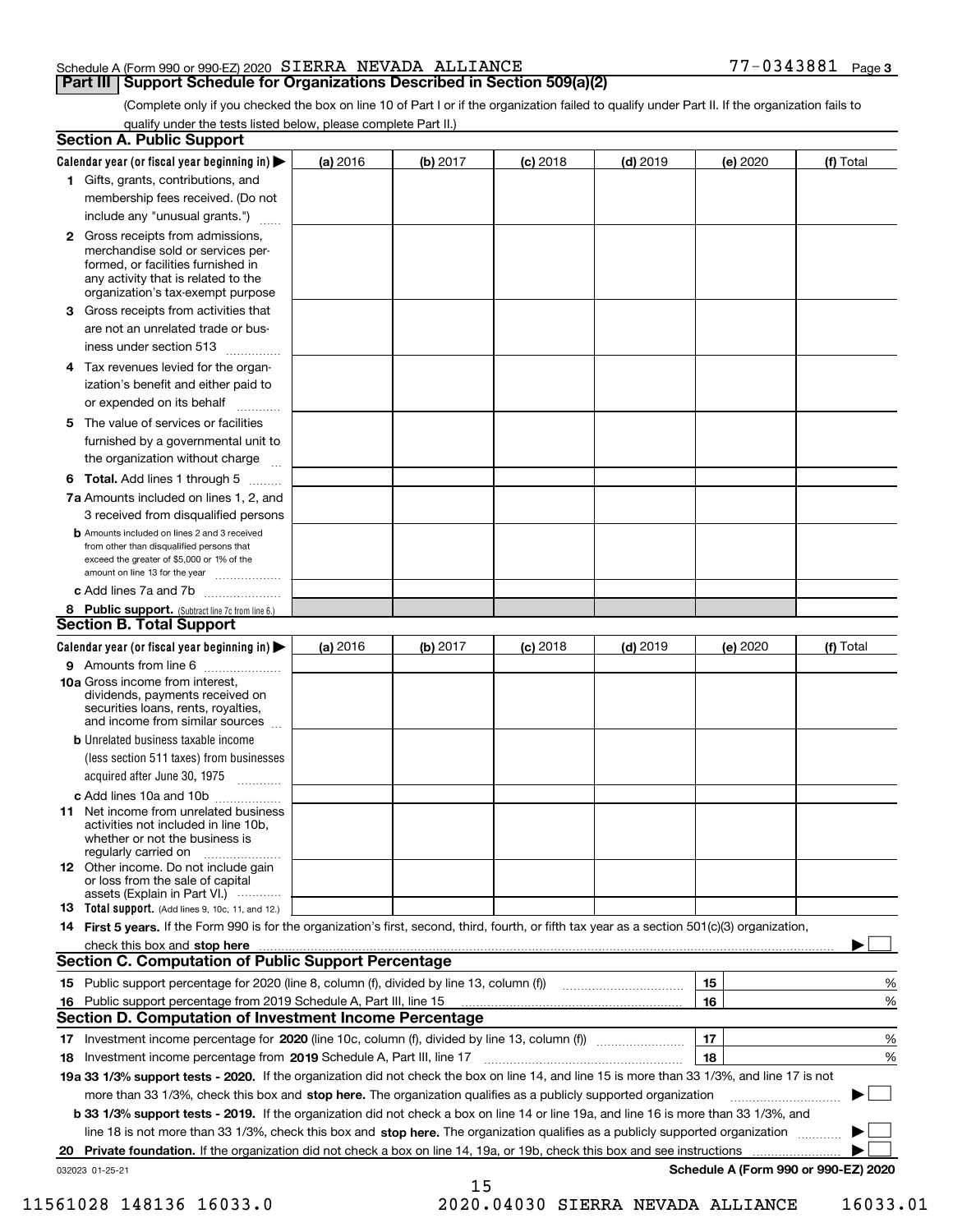## $77 - 0343881$  Page 4

1

2

3a

3b

3c

4a

4b

4c

5a

5b 5c

6

7

8

9a

9b

Yes | No

## **Part IV Supporting Organizations**

(Complete only if you checked a box in line 12 on Part I. If you checked box 12a, Part I, complete Sections A and B. If you checked box 12b, Part I, complete Sections A and C. If you checked box 12c, Part I, complete Sections A, D, and E. If you checked box 12d, Part I, complete Sections A and D, and complete Part V.)

## Section A. All Supporting Organizations

- 1 Are all of the organization's supported organizations listed by name in the organization's governing documents? If "No," describe in Part VI how the supported organizations are designated. If designated by class or purpose, describe the designation. If historic and continuing relationship, explain.
- 2 Did the organization have any supported organization that does not have an IRS determination of status under section 509(a)(1) or (2)? If "Yes," explain in Part VI how the organization determined that the supported organization was described in section 509(a)(1) or (2).
- 3a Did the organization have a supported organization described in section 501(c)(4), (5), or (6)? If "Yes," answer lines 3b and 3c below.
- b Did the organization confirm that each supported organization qualified under section 501(c)(4), (5), or (6) and satisfied the public support tests under section 509(a)(2)? If "Yes," describe in Part VI when and how the organization made the determination.
- c Did the organization ensure that all support to such organizations was used exclusively for section 170(c)(2)(B) purposes? If "Yes," explain in Part VI what controls the organization put in place to ensure such use.
- 4a Was any supported organization not organized in the United States ("foreign supported organization")? If "Yes," and if you checked box 12a or 12b in Part I, answer lines 4b and 4c below.
- b Did the organization have ultimate control and discretion in deciding whether to make grants to the foreign supported organization? If "Yes," describe in Part VI how the organization had such control and discretion despite being controlled or supervised by or in connection with its supported organizations.
- c Did the organization support any foreign supported organization that does not have an IRS determination under sections 501(c)(3) and 509(a)(1) or (2)? If "Yes," explain in Part VI what controls the organization used to ensure that all support to the foreign supported organization was used exclusively for section 170(c)(2)(B) purposes.
- 5a Did the organization add, substitute, or remove any supported organizations during the tax year? If "Yes," answer lines 5b and 5c below (if applicable). Also, provide detail in **Part VI,** including (i) the names and EIN numbers of the supported organizations added, substituted, or removed; (ii) the reasons for each such action; (iii) the authority under the organization's organizing document authorizing such action; and (iv) how the action was accomplished (such as by amendment to the organizing document).
- **b Type I or Type II only.** Was any added or substituted supported organization part of a class already designated in the organization's organizing document?
- c Substitutions only. Was the substitution the result of an event beyond the organization's control?
- 6 Did the organization provide support (whether in the form of grants or the provision of services or facilities) to Part VI. support or benefit one or more of the filing organization's supported organizations? If "Yes," provide detail in anyone other than (i) its supported organizations, (ii) individuals that are part of the charitable class benefited by one or more of its supported organizations, or (iii) other supporting organizations that also
- 7 Did the organization provide a grant, loan, compensation, or other similar payment to a substantial contributor regard to a substantial contributor? If "Yes," complete Part I of Schedule L (Form 990 or 990-EZ). (as defined in section 4958(c)(3)(C)), a family member of a substantial contributor, or a 35% controlled entity with
- 8 Did the organization make a loan to a disqualified person (as defined in section 4958) not described in line 7? If "Yes," complete Part I of Schedule L (Form 990 or 990-EZ).
- **9a** Was the organization controlled directly or indirectly at any time during the tax year by one or more in section 509(a)(1) or (2))? If "Yes," provide detail in Part VI. disqualified persons, as defined in section 4946 (other than foundation managers and organizations described
- b Did one or more disqualified persons (as defined in line 9a) hold a controlling interest in any entity in which the supporting organization had an interest? If "Yes," provide detail in Part VI.
- c Did a disqualified person (as defined in line 9a) have an ownership interest in, or derive any personal benefit from, assets in which the supporting organization also had an interest? If "Yes," provide detail in Part VI.
- 10a Was the organization subject to the excess business holdings rules of section 4943 because of section supporting organizations)? If "Yes," answer line 10b below. 4943(f) (regarding certain Type II supporting organizations, and all Type III non-functionally integrated
- **b** Did the organization have any excess business holdings in the tax year? (Use Schedule C, Form 4720, to determine whether the organization had excess business holdings.)

16

032024 01-25-21

9c 10a 10b Schedule A (Form 990 or 990-EZ) 2020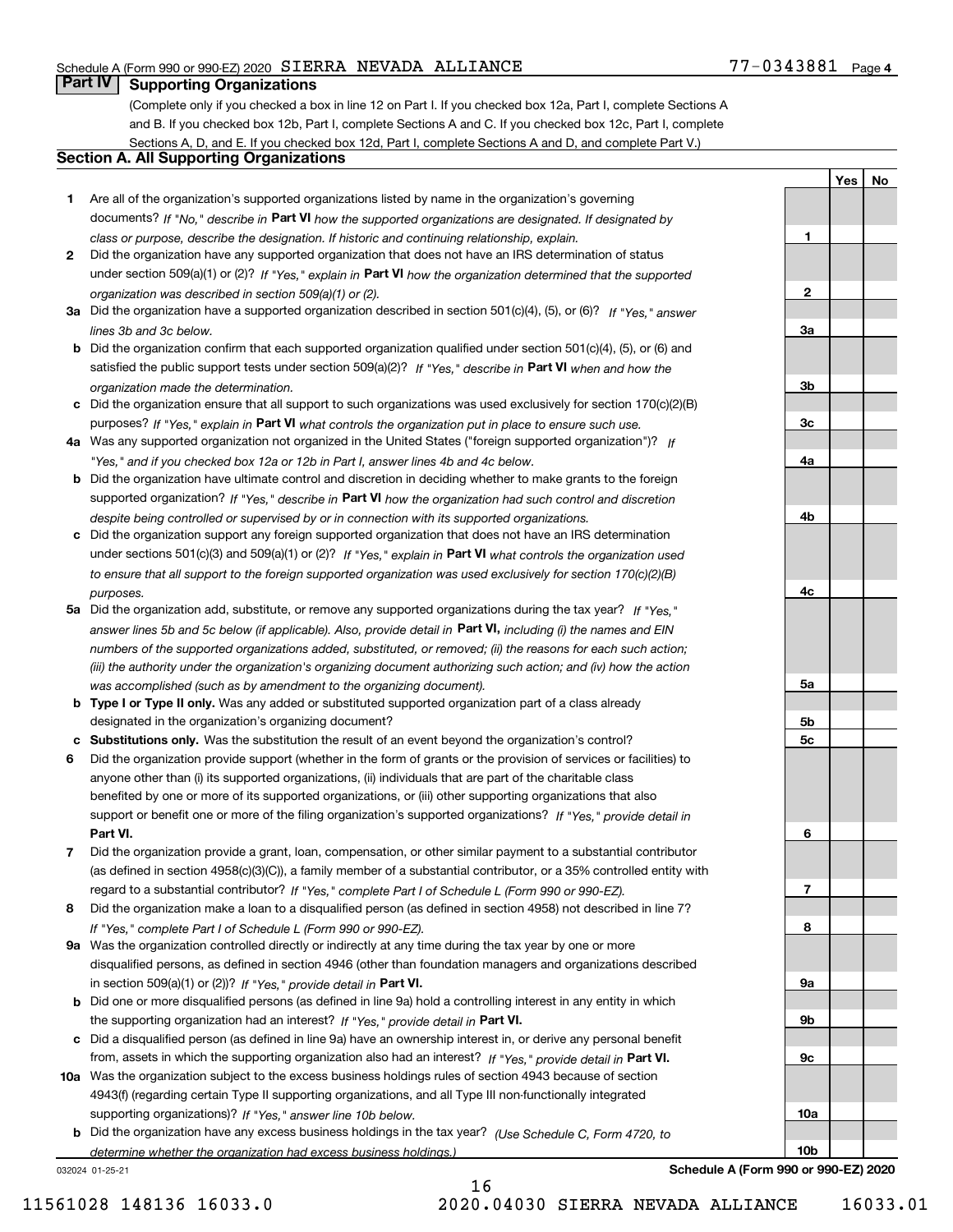|              | Part IV<br><b>Supporting Organizations (continued)</b>                                                                                                                                                                                                     |                 |            |    |
|--------------|------------------------------------------------------------------------------------------------------------------------------------------------------------------------------------------------------------------------------------------------------------|-----------------|------------|----|
|              |                                                                                                                                                                                                                                                            |                 | <b>Yes</b> | No |
| 11           | Has the organization accepted a gift or contribution from any of the following persons?                                                                                                                                                                    |                 |            |    |
|              | a A person who directly or indirectly controls, either alone or together with persons described in lines 11b and                                                                                                                                           |                 |            |    |
|              | 11c below, the governing body of a supported organization?                                                                                                                                                                                                 | 11a             |            |    |
|              | <b>b</b> A family member of a person described in line 11a above?                                                                                                                                                                                          | 11 <sub>b</sub> |            |    |
|              | A 35% controlled entity of a person described in line 11a or 11b above? If "Yes" to line 11a, 11b, or 11c, provide                                                                                                                                         |                 |            |    |
|              | detail in Part VI.                                                                                                                                                                                                                                         | 11c             |            |    |
|              | <b>Section B. Type I Supporting Organizations</b>                                                                                                                                                                                                          |                 |            |    |
|              |                                                                                                                                                                                                                                                            |                 | Yes        | No |
| 1            | Did the governing body, members of the governing body, officers acting in their official capacity, or membership of one or                                                                                                                                 |                 |            |    |
|              | more supported organizations have the power to regularly appoint or elect at least a majority of the organization's officers,                                                                                                                              |                 |            |    |
|              | directors, or trustees at all times during the tax year? If "No," describe in Part VI how the supported organization(s)                                                                                                                                    |                 |            |    |
|              | effectively operated, supervised, or controlled the organization's activities. If the organization had more than one supported<br>organization, describe how the powers to appoint and/or remove officers, directors, or trustees were allocated among the |                 |            |    |
|              | supported organizations and what conditions or restrictions, if any, applied to such powers during the tax year.                                                                                                                                           | 1               |            |    |
| $\mathbf{2}$ | Did the organization operate for the benefit of any supported organization other than the supported                                                                                                                                                        |                 |            |    |
|              | organization(s) that operated, supervised, or controlled the supporting organization? If "Yes," explain in                                                                                                                                                 |                 |            |    |
|              | Part VI how providing such benefit carried out the purposes of the supported organization(s) that operated,                                                                                                                                                |                 |            |    |
|              | supervised, or controlled the supporting organization.                                                                                                                                                                                                     | $\overline{2}$  |            |    |
|              | Section C. Type II Supporting Organizations                                                                                                                                                                                                                |                 |            |    |
|              |                                                                                                                                                                                                                                                            |                 | Yes        | No |
| 1.           | Were a majority of the organization's directors or trustees during the tax year also a majority of the directors                                                                                                                                           |                 |            |    |
|              | or trustees of each of the organization's supported organization(s)? If "No," describe in Part VI how control                                                                                                                                              |                 |            |    |
|              | or management of the supporting organization was vested in the same persons that controlled or managed                                                                                                                                                     |                 |            |    |
|              | the supported organization(s).                                                                                                                                                                                                                             | 1               |            |    |
|              | Section D. All Type III Supporting Organizations                                                                                                                                                                                                           |                 |            |    |
|              |                                                                                                                                                                                                                                                            |                 | <b>Yes</b> | No |
| 1.           | Did the organization provide to each of its supported organizations, by the last day of the fifth month of the                                                                                                                                             |                 |            |    |
|              | organization's tax year, (i) a written notice describing the type and amount of support provided during the prior tax                                                                                                                                      |                 |            |    |
|              | year, (ii) a copy of the Form 990 that was most recently filed as of the date of notification, and (iii) copies of the                                                                                                                                     |                 |            |    |
|              | organization's governing documents in effect on the date of notification, to the extent not previously provided?                                                                                                                                           | 1               |            |    |
| 2            | Were any of the organization's officers, directors, or trustees either (i) appointed or elected by the supported                                                                                                                                           |                 |            |    |
|              | organization(s) or (ii) serving on the governing body of a supported organization? If "No." explain in Part VI how                                                                                                                                         |                 |            |    |
|              | the organization maintained a close and continuous working relationship with the supported organization(s).                                                                                                                                                | $\mathbf{2}$    |            |    |
| 3            | By reason of the relationship described in line 2, above, did the organization's supported organizations have a                                                                                                                                            |                 |            |    |
|              | significant voice in the organization's investment policies and in directing the use of the organization's                                                                                                                                                 |                 |            |    |
|              | income or assets at all times during the tax year? If "Yes," describe in Part VI the role the organization's                                                                                                                                               |                 |            |    |
|              | supported organizations played in this regard.                                                                                                                                                                                                             | 3               |            |    |
|              | Section E. Type III Functionally Integrated Supporting Organizations                                                                                                                                                                                       |                 |            |    |
| 1.           | Check the box next to the method that the organization used to satisfy the Integral Part Test during the year (see instructions).                                                                                                                          |                 |            |    |
| a            | The organization satisfied the Activities Test. Complete line 2 below.                                                                                                                                                                                     |                 |            |    |
| þ            | The organization is the parent of each of its supported organizations. Complete line 3 below.                                                                                                                                                              |                 |            |    |
| c            | The organization supported a governmental entity. Describe in Part VI how you supported a governmental entity (see instructions)                                                                                                                           |                 |            |    |

- 2 Activities Test. Answer lines 2a and 2b below. No recorded the control of the control of the control of the control of the control of the control of the control of the control of the control of the control of the contro
- a Did substantially all of the organization's activities during the tax year directly further the exempt purposes of b Did the activities described in line 2a, above, constitute activities that, but for the organization's involvement, the supported organization(s) to which the organization was responsive? If "Yes," then in Part VI identify those supported organizations and explain how these activities directly furthered their exempt purposes, how the organization was responsive to those supported organizations, and how the organization determined that these activities constituted substantially all of its activities. one or more of the organization's supported organization(s) would have been engaged in? If "Yes," explain in
	- Part VI the reasons for the organization's position that its supported organization(s) would have engaged in these activities but for the organization's involvement.
- 3 Parent of Supported Organizations. Answer lines 3a and 3b below.

a Did the organization have the power to regularly appoint or elect a majority of the officers, directors, or trustees of each of the supported organizations? If "Yes" or "No" provide details in Part VI.

032025 01-25-21 b Did the organization exercise a substantial degree of direction over the policies, programs, and activities of each of its supported organizations? If "Yes," describe in Part VI the role played by the organization in this regard.

Schedule A (Form 990 or 990-EZ) 2020

2a

2b

3a

3b

11561028 148136 16033.0 2020.04030 SIERRA NEVADA ALLIANCE 16033.01

17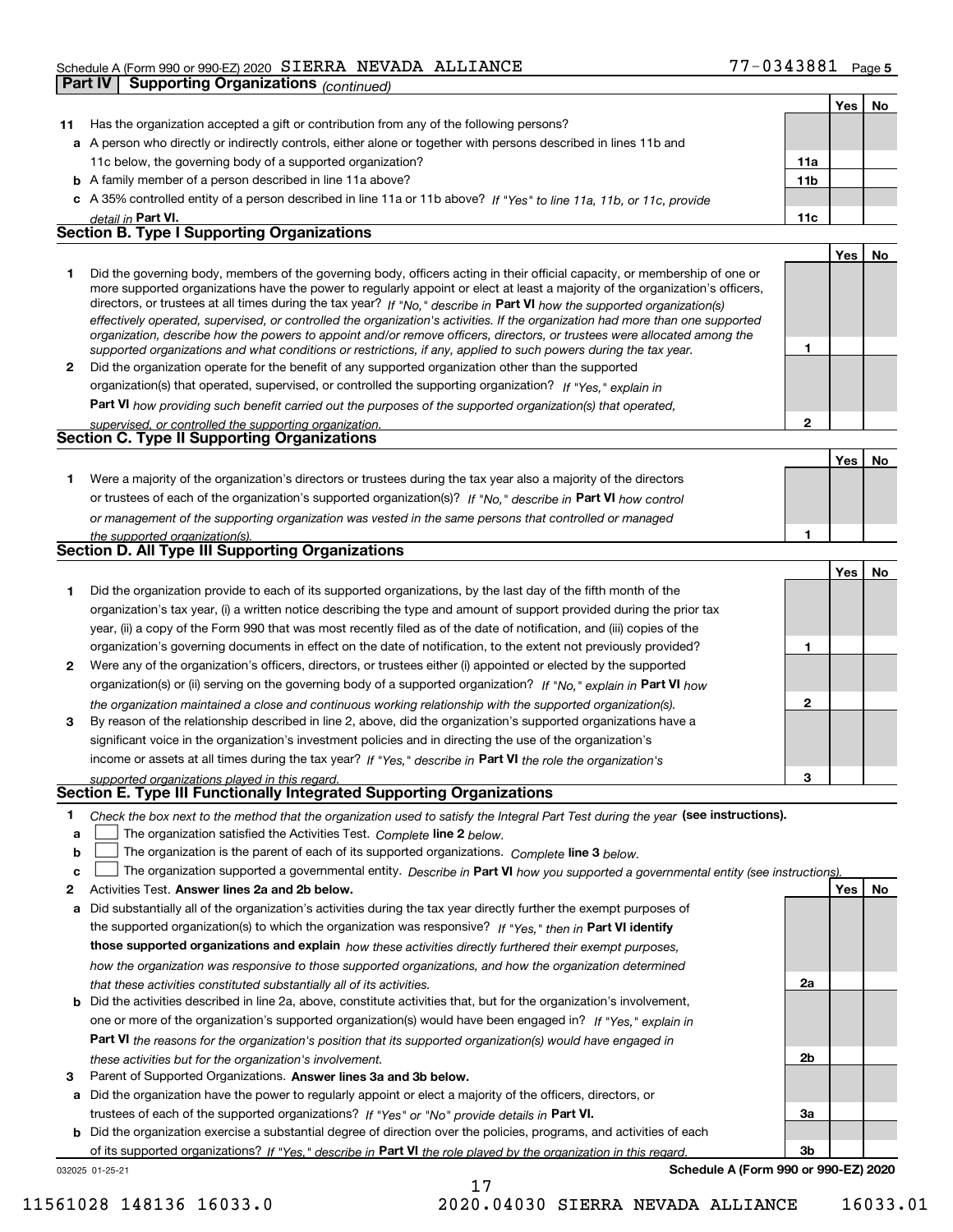## Schedule A (Form 990 or 990-EZ) 2020 Page SIERRA NEVADA ALLIANCE 77-0343881 **Part V** | Type III Non-Functionally Integrated 509(a)(3) Supporting Organizations

The Check here if the organization satisfied the Integral Part Test as a qualifying trust on Nov. 20, 1970 ( explain in Part VI). See instructions. All other Type III non-functionally integrated supporting organizations must complete Sections A through E.

|              | Section A - Adjusted Net Income                                                                                                   |                | (A) Prior Year | (B) Current Year<br>(optional) |
|--------------|-----------------------------------------------------------------------------------------------------------------------------------|----------------|----------------|--------------------------------|
| п.           | Net short-term capital gain                                                                                                       | 1              |                |                                |
| 2            | Recoveries of prior-year distributions                                                                                            | $\mathbf{2}$   |                |                                |
| 3            | Other gross income (see instructions)                                                                                             | 3              |                |                                |
| 4            | Add lines 1 through 3.                                                                                                            | 4              |                |                                |
| 5            | Depreciation and depletion                                                                                                        | 5              |                |                                |
| 6            | Portion of operating expenses paid or incurred for production or                                                                  |                |                |                                |
|              | collection of gross income or for management, conservation, or                                                                    |                |                |                                |
|              | maintenance of property held for production of income (see instructions)                                                          | 6              |                |                                |
| 7            | Other expenses (see instructions)                                                                                                 | $\overline{7}$ |                |                                |
| 8            | Adjusted Net Income (subtract lines 5, 6, and 7 from line 4)                                                                      | 8              |                |                                |
|              | <b>Section B - Minimum Asset Amount</b>                                                                                           |                | (A) Prior Year | (B) Current Year<br>(optional) |
| 1            | Aggregate fair market value of all non-exempt-use assets (see                                                                     |                |                |                                |
|              | instructions for short tax year or assets held for part of year):                                                                 |                |                |                                |
|              | a Average monthly value of securities                                                                                             | 1a             |                |                                |
|              | <b>b</b> Average monthly cash balances                                                                                            | 1b             |                |                                |
|              | c Fair market value of other non-exempt-use assets                                                                                | 1c             |                |                                |
|              | d Total (add lines 1a, 1b, and 1c)                                                                                                | 1d             |                |                                |
|              | e Discount claimed for blockage or other factors                                                                                  |                |                |                                |
|              | (explain in detail in <b>Part VI</b> ):                                                                                           |                |                |                                |
| $\mathbf{2}$ | Acquisition indebtedness applicable to non-exempt-use assets                                                                      | $\mathbf{2}$   |                |                                |
| 3            | Subtract line 2 from line 1d.                                                                                                     | 3              |                |                                |
| 4            | Cash deemed held for exempt use. Enter 0.015 of line 3 (for greater amount,                                                       |                |                |                                |
|              | see instructions).                                                                                                                | 4              |                |                                |
| 5            | Net value of non-exempt-use assets (subtract line 4 from line 3)                                                                  | 5              |                |                                |
| 6            | Multiply line 5 by 0.035.                                                                                                         | 6              |                |                                |
| 7            | Recoveries of prior-year distributions                                                                                            | $\overline{7}$ |                |                                |
| 8            | <b>Minimum Asset Amount</b> (add line 7 to line 6)                                                                                | 8              |                |                                |
|              | <b>Section C - Distributable Amount</b>                                                                                           |                |                | <b>Current Year</b>            |
| 1            | Adjusted net income for prior year (from Section A, line 8, column A)                                                             | 1              |                |                                |
| 2            | Enter 0.85 of line 1.                                                                                                             | $\overline{2}$ |                |                                |
| 3            | Minimum asset amount for prior year (from Section B, line 8, column A)                                                            | 3              |                |                                |
| 4            | Enter greater of line 2 or line 3.                                                                                                | 4              |                |                                |
| 5            | Income tax imposed in prior year                                                                                                  | 5              |                |                                |
| 6            | <b>Distributable Amount.</b> Subtract line 5 from line 4, unless subject to                                                       |                |                |                                |
|              | emergency temporary reduction (see instructions).                                                                                 | 6              |                |                                |
| 7            | Check here if the current year is the organization's first as a non-functionally integrated Type III supporting organization (see |                |                |                                |

instructions).

Schedule A (Form 990 or 990-EZ) 2020

032026 01-25-21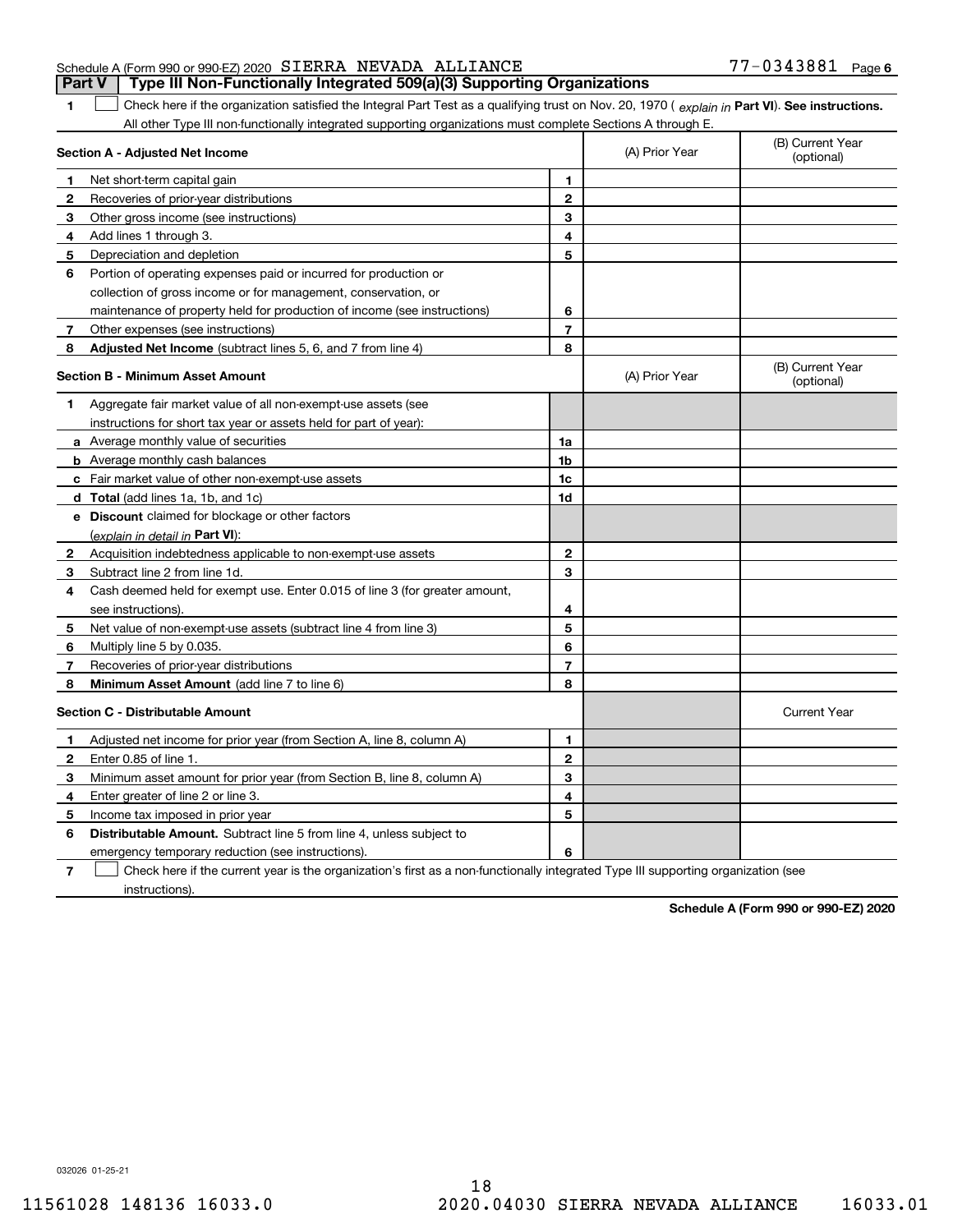|    | Type III Non-Functionally Integrated 509(a)(3) Supporting Organizations<br>Part V<br>(continued) |                                    |                                                |                                                  |
|----|--------------------------------------------------------------------------------------------------|------------------------------------|------------------------------------------------|--------------------------------------------------|
|    | <b>Section D - Distributions</b>                                                                 |                                    |                                                | <b>Current Year</b>                              |
| 1  | Amounts paid to supported organizations to accomplish exempt purposes                            |                                    | 1                                              |                                                  |
| 2  | Amounts paid to perform activity that directly furthers exempt purposes of supported             |                                    |                                                |                                                  |
|    | organizations, in excess of income from activity                                                 |                                    | 2                                              |                                                  |
| 3  | Administrative expenses paid to accomplish exempt purposes of supported organizations            |                                    | 3                                              |                                                  |
| 4  | Amounts paid to acquire exempt-use assets                                                        |                                    | 4                                              |                                                  |
| 5  | Qualified set-aside amounts (prior IRS approval required - provide details in Part VI)           |                                    | 5                                              |                                                  |
| 6  | Other distributions ( <i>describe in</i> Part VI). See instructions.                             |                                    | 6                                              |                                                  |
| 7  | Total annual distributions. Add lines 1 through 6.                                               |                                    | $\overline{7}$                                 |                                                  |
| 8  | Distributions to attentive supported organizations to which the organization is responsive       |                                    |                                                |                                                  |
|    | (provide details in Part VI). See instructions.                                                  |                                    | 8                                              |                                                  |
| 9  | Distributable amount for 2020 from Section C, line 6                                             |                                    | 9                                              |                                                  |
| 10 | Line 8 amount divided by line 9 amount                                                           |                                    | 10                                             |                                                  |
|    | <b>Section E - Distribution Allocations</b> (see instructions)                                   | (i)<br><b>Excess Distributions</b> | (iii)<br><b>Underdistributions</b><br>Pre-2020 | (iii)<br><b>Distributable</b><br>Amount for 2020 |
| 1  | Distributable amount for 2020 from Section C, line 6                                             |                                    |                                                |                                                  |
| 2  | Underdistributions, if any, for years prior to 2020 (reason-                                     |                                    |                                                |                                                  |
|    | able cause required - explain in Part VI). See instructions.                                     |                                    |                                                |                                                  |
| З  | Excess distributions carryover, if any, to 2020                                                  |                                    |                                                |                                                  |
|    | <b>a</b> From 2015                                                                               |                                    |                                                |                                                  |
|    | <b>b</b> From 2016                                                                               |                                    |                                                |                                                  |
|    | $c$ From 2017                                                                                    |                                    |                                                |                                                  |
|    | d From 2018                                                                                      |                                    |                                                |                                                  |
|    | e From 2019                                                                                      |                                    |                                                |                                                  |
|    | Total of lines 3a through 3e                                                                     |                                    |                                                |                                                  |
| g  | Applied to underdistributions of prior years                                                     |                                    |                                                |                                                  |
|    | <b>h</b> Applied to 2020 distributable amount                                                    |                                    |                                                |                                                  |
|    | Carryover from 2015 not applied (see instructions)                                               |                                    |                                                |                                                  |
|    | Remainder. Subtract lines 3g, 3h, and 3i from line 3f.                                           |                                    |                                                |                                                  |
| 4  | Distributions for 2020 from Section D,                                                           |                                    |                                                |                                                  |
|    | line $7:$                                                                                        |                                    |                                                |                                                  |
|    | <b>a</b> Applied to underdistributions of prior years                                            |                                    |                                                |                                                  |
|    | <b>b</b> Applied to 2020 distributable amount                                                    |                                    |                                                |                                                  |
|    | c Remainder. Subtract lines 4a and 4b from line 4.                                               |                                    |                                                |                                                  |
| 5  | Remaining underdistributions for years prior to 2020, if                                         |                                    |                                                |                                                  |
|    | any. Subtract lines 3g and 4a from line 2. For result greater                                    |                                    |                                                |                                                  |
|    | than zero, explain in Part VI. See instructions.                                                 |                                    |                                                |                                                  |
| 6  | Remaining underdistributions for 2020. Subtract lines 3h                                         |                                    |                                                |                                                  |
|    | and 4b from line 1. For result greater than zero, explain in                                     |                                    |                                                |                                                  |
|    | Part VI. See instructions.                                                                       |                                    |                                                |                                                  |
| 7  | Excess distributions carryover to 2021. Add lines 3j<br>and 4c.                                  |                                    |                                                |                                                  |
| 8  | Breakdown of line 7:                                                                             |                                    |                                                |                                                  |
|    | a Excess from 2016                                                                               |                                    |                                                |                                                  |
|    | <b>b</b> Excess from 2017                                                                        |                                    |                                                |                                                  |
|    | c Excess from 2018                                                                               |                                    |                                                |                                                  |
|    | d Excess from 2019                                                                               |                                    |                                                |                                                  |
|    | e Excess from 2020                                                                               |                                    |                                                |                                                  |
|    |                                                                                                  |                                    |                                                |                                                  |

Schedule A (Form 990 or 990-EZ) 2020

032027 01-25-21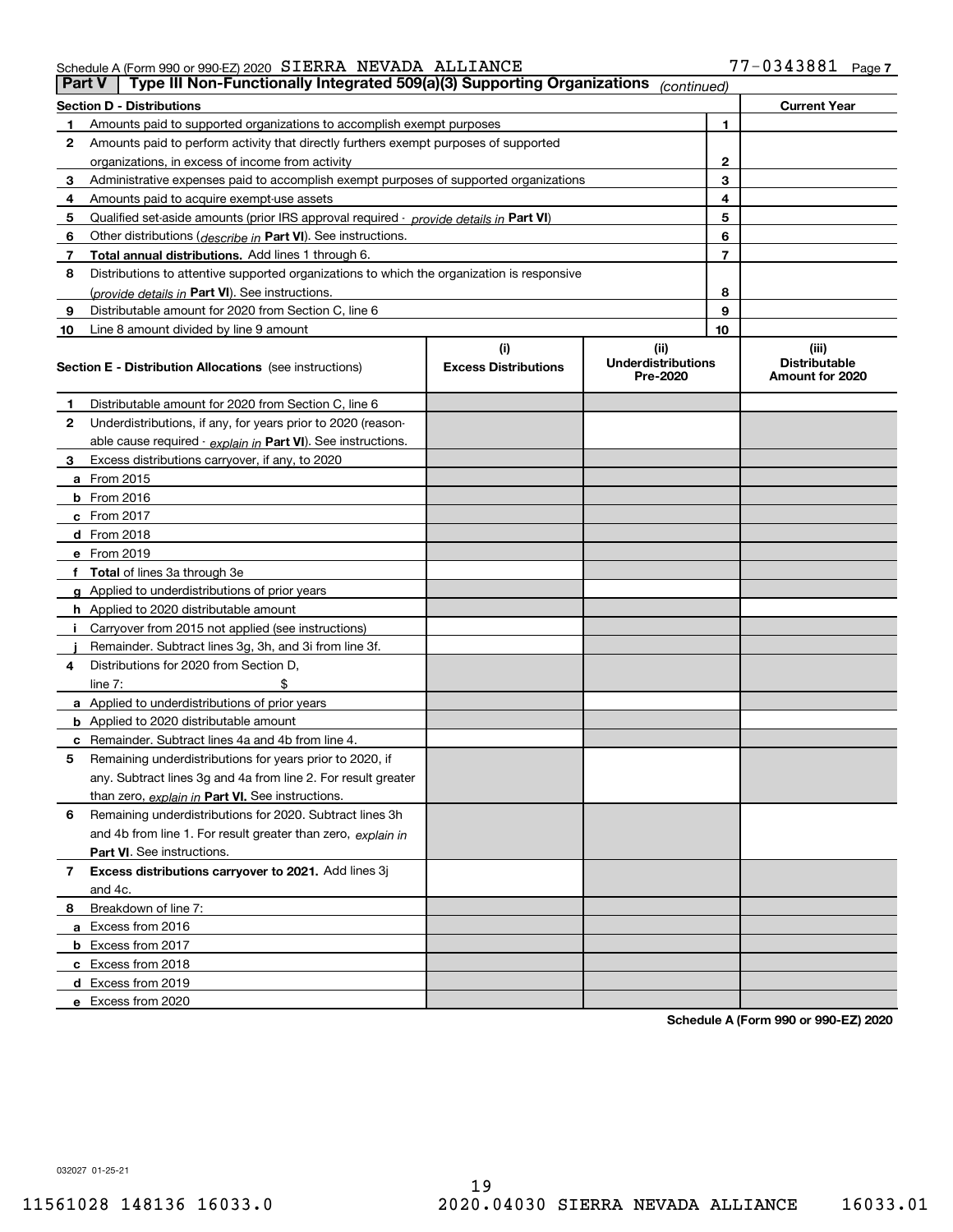|                 | Schedule A (Form 990 or 990-EZ) 2020 SIERRA NEVADA ALLIANCE |  |    |                                                                                                                                                                                                                                                                                                                                                                                                                                                                                                                                                                      | 77-0343881 Page 8                    |
|-----------------|-------------------------------------------------------------|--|----|----------------------------------------------------------------------------------------------------------------------------------------------------------------------------------------------------------------------------------------------------------------------------------------------------------------------------------------------------------------------------------------------------------------------------------------------------------------------------------------------------------------------------------------------------------------------|--------------------------------------|
| <b>Part VI</b>  |                                                             |  |    | Supplemental Information. Provide the explanations required by Part II, line 10; Part II, line 17a or 17b; Part III, line 12;<br>Part IV, Section A, lines 1, 2, 3b, 3c, 4b, 4c, 5a, 6, 9a, 9b, 9c, 11a, 11b, and 11c; Part IV, Section B, lines 1 and 2; Part IV, Section C,<br>line 1; Part IV, Section D, lines 2 and 3; Part IV, Section E, lines 1c, 2a, 2b, 3a, and 3b; Part V, line 1; Part V, Section B, line 1e; Part V,<br>Section D, lines 5, 6, and 8; and Part V, Section E, lines 2, 5, and 6. Also complete this part for any additional information. |                                      |
|                 | (See instructions.)                                         |  |    |                                                                                                                                                                                                                                                                                                                                                                                                                                                                                                                                                                      |                                      |
|                 |                                                             |  |    |                                                                                                                                                                                                                                                                                                                                                                                                                                                                                                                                                                      |                                      |
|                 |                                                             |  |    |                                                                                                                                                                                                                                                                                                                                                                                                                                                                                                                                                                      |                                      |
|                 |                                                             |  |    |                                                                                                                                                                                                                                                                                                                                                                                                                                                                                                                                                                      |                                      |
|                 |                                                             |  |    |                                                                                                                                                                                                                                                                                                                                                                                                                                                                                                                                                                      |                                      |
|                 |                                                             |  |    |                                                                                                                                                                                                                                                                                                                                                                                                                                                                                                                                                                      |                                      |
|                 |                                                             |  |    |                                                                                                                                                                                                                                                                                                                                                                                                                                                                                                                                                                      |                                      |
|                 |                                                             |  |    |                                                                                                                                                                                                                                                                                                                                                                                                                                                                                                                                                                      |                                      |
|                 |                                                             |  |    |                                                                                                                                                                                                                                                                                                                                                                                                                                                                                                                                                                      |                                      |
|                 |                                                             |  |    |                                                                                                                                                                                                                                                                                                                                                                                                                                                                                                                                                                      |                                      |
|                 |                                                             |  |    |                                                                                                                                                                                                                                                                                                                                                                                                                                                                                                                                                                      |                                      |
|                 |                                                             |  |    |                                                                                                                                                                                                                                                                                                                                                                                                                                                                                                                                                                      |                                      |
|                 |                                                             |  |    |                                                                                                                                                                                                                                                                                                                                                                                                                                                                                                                                                                      |                                      |
|                 |                                                             |  |    |                                                                                                                                                                                                                                                                                                                                                                                                                                                                                                                                                                      |                                      |
|                 |                                                             |  |    |                                                                                                                                                                                                                                                                                                                                                                                                                                                                                                                                                                      |                                      |
|                 |                                                             |  |    |                                                                                                                                                                                                                                                                                                                                                                                                                                                                                                                                                                      |                                      |
|                 |                                                             |  |    |                                                                                                                                                                                                                                                                                                                                                                                                                                                                                                                                                                      |                                      |
|                 |                                                             |  |    |                                                                                                                                                                                                                                                                                                                                                                                                                                                                                                                                                                      |                                      |
|                 |                                                             |  |    |                                                                                                                                                                                                                                                                                                                                                                                                                                                                                                                                                                      |                                      |
|                 |                                                             |  |    |                                                                                                                                                                                                                                                                                                                                                                                                                                                                                                                                                                      |                                      |
|                 |                                                             |  |    |                                                                                                                                                                                                                                                                                                                                                                                                                                                                                                                                                                      |                                      |
|                 |                                                             |  |    |                                                                                                                                                                                                                                                                                                                                                                                                                                                                                                                                                                      |                                      |
|                 |                                                             |  |    |                                                                                                                                                                                                                                                                                                                                                                                                                                                                                                                                                                      |                                      |
|                 |                                                             |  |    |                                                                                                                                                                                                                                                                                                                                                                                                                                                                                                                                                                      |                                      |
|                 |                                                             |  |    |                                                                                                                                                                                                                                                                                                                                                                                                                                                                                                                                                                      |                                      |
|                 |                                                             |  |    |                                                                                                                                                                                                                                                                                                                                                                                                                                                                                                                                                                      |                                      |
|                 |                                                             |  |    |                                                                                                                                                                                                                                                                                                                                                                                                                                                                                                                                                                      |                                      |
|                 |                                                             |  |    |                                                                                                                                                                                                                                                                                                                                                                                                                                                                                                                                                                      |                                      |
|                 |                                                             |  |    |                                                                                                                                                                                                                                                                                                                                                                                                                                                                                                                                                                      |                                      |
| 032028 01-25-21 |                                                             |  | 20 |                                                                                                                                                                                                                                                                                                                                                                                                                                                                                                                                                                      | Schedule A (Form 990 or 990-EZ) 2020 |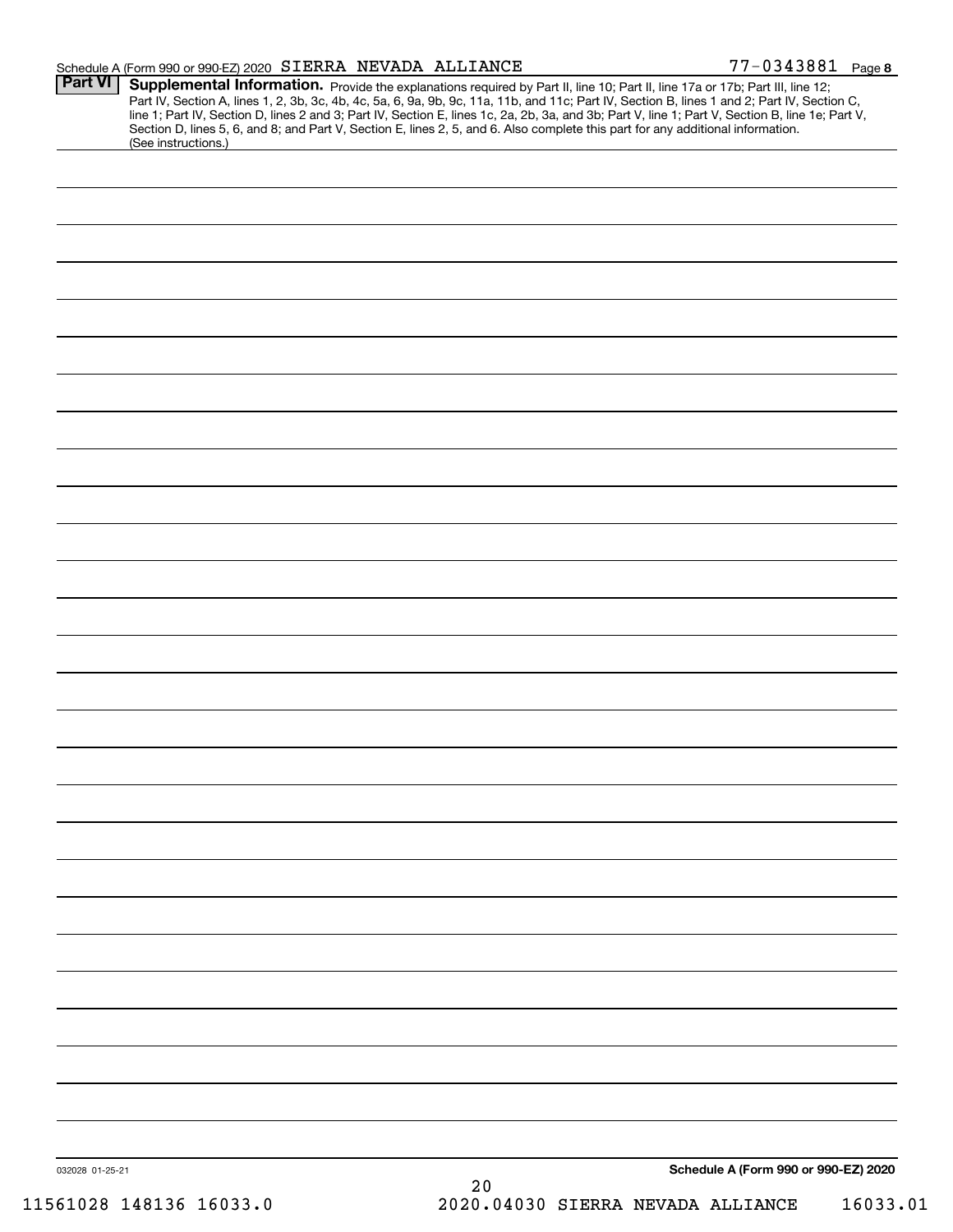Department of the Treasury Internal Revenue Service (Form 990, 990-EZ, Name of the organization

## Schedule B The Schedule of Contributors

Attach to Form 990, Form 990-EZ, or Form 990-PF. | Go to www.irs.gov/Form990 for the latest information. OMB No. 1545-0047

2020

Employer identification number

77-0343881

|                    | <b>Organization type (check one):</b>                                              |  |  |  |  |
|--------------------|------------------------------------------------------------------------------------|--|--|--|--|
| Filers of:         | Section:                                                                           |  |  |  |  |
| Form 990 or 990-EZ | $ \mathbf{X} $ 501(c)( 3) (enter number) organization                              |  |  |  |  |
|                    | $4947(a)(1)$ nonexempt charitable trust <b>not</b> treated as a private foundation |  |  |  |  |
|                    | 527 political organization                                                         |  |  |  |  |
| Form 990-PF        | 501(c)(3) exempt private foundation                                                |  |  |  |  |
|                    | 4947(a)(1) nonexempt charitable trust treated as a private foundation              |  |  |  |  |
|                    | 501(c)(3) taxable private foundation                                               |  |  |  |  |
|                    |                                                                                    |  |  |  |  |

Check if your organization is covered by the General Rule or a Special Rule. Note: Only a section 501(c)(7), (8), or (10) organization can check boxes for both the General Rule and a Special Rule. See instructions.

## General Rule

 $\begin{array}{c} \hline \end{array}$ 

For an organization filing Form 990, 990-EZ, or 990-PF that received, during the year, contributions totaling \$5,000 or more (in money or property) from any one contributor. Complete Parts I and II. See instructions for determining a contributor's total contributions.

### Special Rules

any one contributor, during the year, total contributions of the greater of  $\,$  (1) \$5,000; or (2) 2% of the amount on (i) Form 990, Part VIII, line 1h;  $\boxed{\textbf{X}}$  For an organization described in section 501(c)(3) filing Form 990 or 990-EZ that met the 33 1/3% support test of the regulations under sections 509(a)(1) and 170(b)(1)(A)(vi), that checked Schedule A (Form 990 or 990-EZ), Part II, line 13, 16a, or 16b, and that received from or (ii) Form 990-EZ, line 1. Complete Parts I and II.

For an organization described in section 501(c)(7), (8), or (10) filing Form 990 or 990-EZ that received from any one contributor, during the year, total contributions of more than \$1,000 exclusively for religious, charitable, scientific, literary, or educational purposes, or for the prevention of cruelty to children or animals. Complete Parts I (entering "N/A" in column (b) instead of the contributor name and address), II, and III.  $\begin{array}{c} \hline \end{array}$ 

purpose. Don't complete any of the parts unless the General Rule applies to this organization because it received nonexclusively year, contributions <sub>exclusively</sub> for religious, charitable, etc., purposes, but no such contributions totaled more than \$1,000. If this box is checked, enter here the total contributions that were received during the year for an exclusively religious, charitable, etc., For an organization described in section 501(c)(7), (8), or (10) filing Form 990 or 990-EZ that received from any one contributor, during the religious, charitable, etc., contributions totaling \$5,000 or more during the year  $\Box$ — $\Box$   $\Box$   $\Box$  $\begin{array}{c} \hline \end{array}$ 

Caution: An organization that isn't covered by the General Rule and/or the Special Rules doesn't file Schedule B (Form 990, 990-EZ, or 990-PF), but it **must** answer "No" on Part IV, line 2, of its Form 990; or check the box on line H of its Form 990-EZ or on its Form 990-PF, Part I, line 2, to certify that it doesn't meet the filing requirements of Schedule B (Form 990, 990-EZ, or 990-PF).

LHA For Paperwork Reduction Act Notice, see the instructions for Form 990, 990-EZ, or 990-PF. Schedule B (Form 990, 990-EZ, or 990-PF) (2020)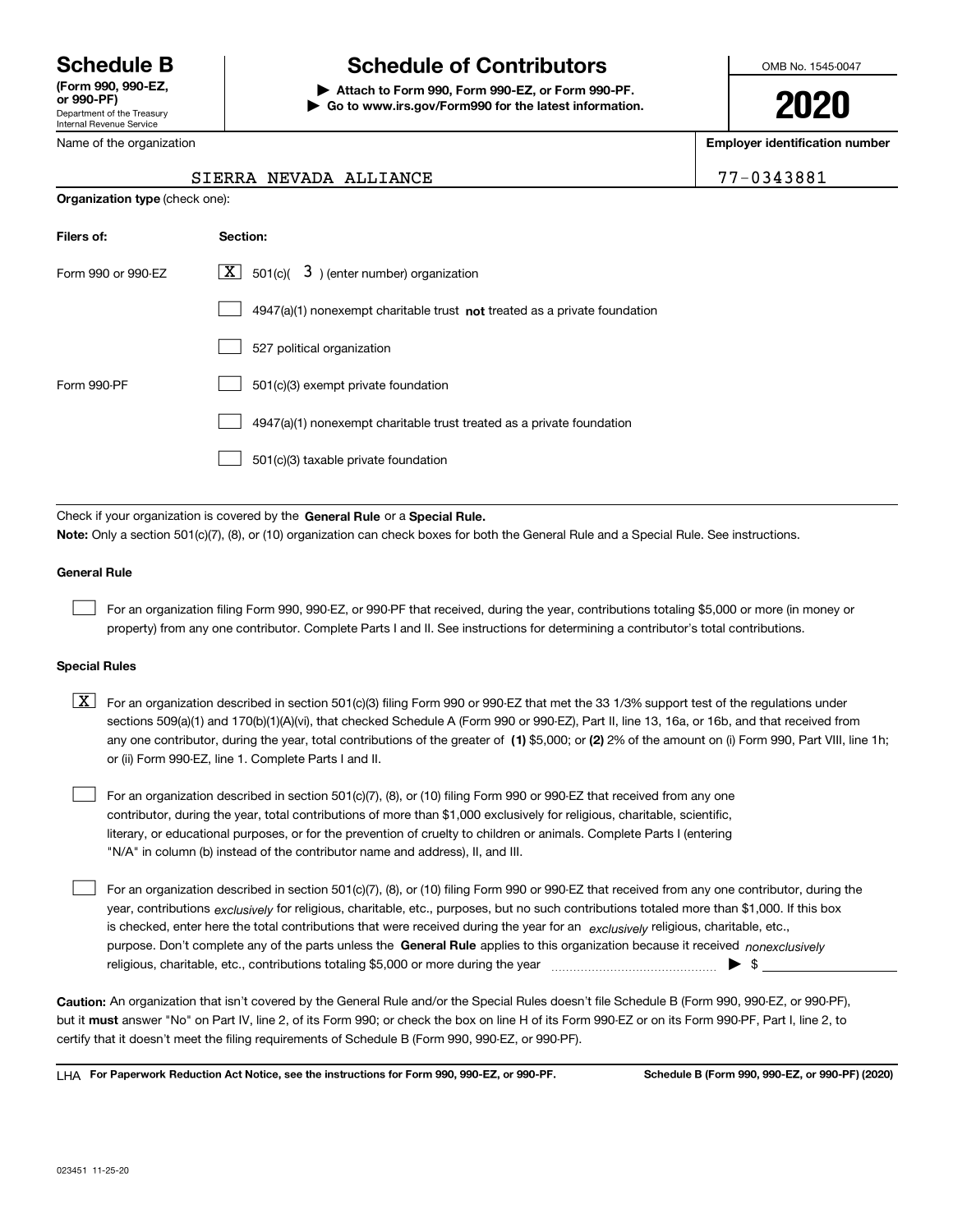## Schedule B (Form 990, 990-EZ, or 990-PF) (2020)

Name of organization

 $\lceil \text{X} \rceil$  $\begin{array}{c} \hline \end{array}$  $\begin{array}{c} \hline \end{array}$ 

 $\begin{array}{c} \hline \end{array}$  $\begin{array}{c} \hline \end{array}$  $\overline{\mathbf{X}}$ 

 $|X|$  $\begin{array}{c} \hline \end{array}$  $\begin{array}{c} \hline \end{array}$ 

 $|X|$  $\begin{array}{c} \hline \end{array}$  $\begin{array}{c} \hline \end{array}$ 

 $\begin{array}{c} \hline \end{array}$  $\begin{array}{c} \hline \end{array}$  $\begin{array}{c} \hline \end{array}$ 

 $\begin{array}{c} \hline \end{array}$  $\begin{array}{c} \hline \end{array}$  $\begin{array}{c} \hline \end{array}$ 

Employer identification number

SIERRA NEVADA ALLIANCE 77-0343881

#### (a) No. (b) Name, address, and ZIP + 4 (c) Total contributions (d) Type of contribution Person Payroll Noncash (a) No. (b) Name, address, and ZIP + 4 (c) Total contributions (d) Type of contribution Person Payroll Noncash (a) No. (b) Name, address, and ZIP + 4 (c) Total contributions (d) Type of contribution Person Payroll Noncash (a) No. (b) Name, address, and ZIP + 4 (c) Total contributions (d) Type of contribution Person Payroll Noncash (a) No. (b) Name, address, and ZIP + 4 (c) Total contributions (d) Type of contribution Person Payroll Noncash (a) No. (b) Name, address, and ZIP + 4 (c) Total contributions (d) Type of contribution Person Payroll Noncash Part I Contributors (see instructions). Use duplicate copies of Part I if additional space is needed. \$ (Complete Part II for noncash contributions.) \$ (Complete Part II for noncash contributions.) \$ (Complete Part II for noncash contributions.) \$ (Complete Part II for noncash contributions.) \$ (Complete Part II for noncash contributions.) \$ (Complete Part II for  $1$  | CALIFORNIA VOLUNTEERS |  $\qquad$  |  $\qquad$  |  $\qquad$  |  $\qquad$  Person  $\qquad \overline{\text{X}}$ 723,519. 1400 10TH STREET SACRAMENTO, CA 95814 2 65,237. X CALIFORNIA VOLUNTEERS 1400 10TH STREET SACRAMENTO, CA 95814 3 X CITY OF SOUTH LAKE TAHOE 31,000. 1901 AIRPORT ROAD SOUTH LAKE TAHOE, CA 96150 4 X SIERRA NEVADA CONSERVANCY 280,942. 11521 BLOCKER DR SUITE 205 AUBURN, CA 95603

22

023452 11-25-20 Schedule B (Form 990, 990-EZ, or 990-PF) (2020)

noncash contributions.)

11561028 148136 16033.0 2020.04030 SIERRA NEVADA ALLIANCE 16033.01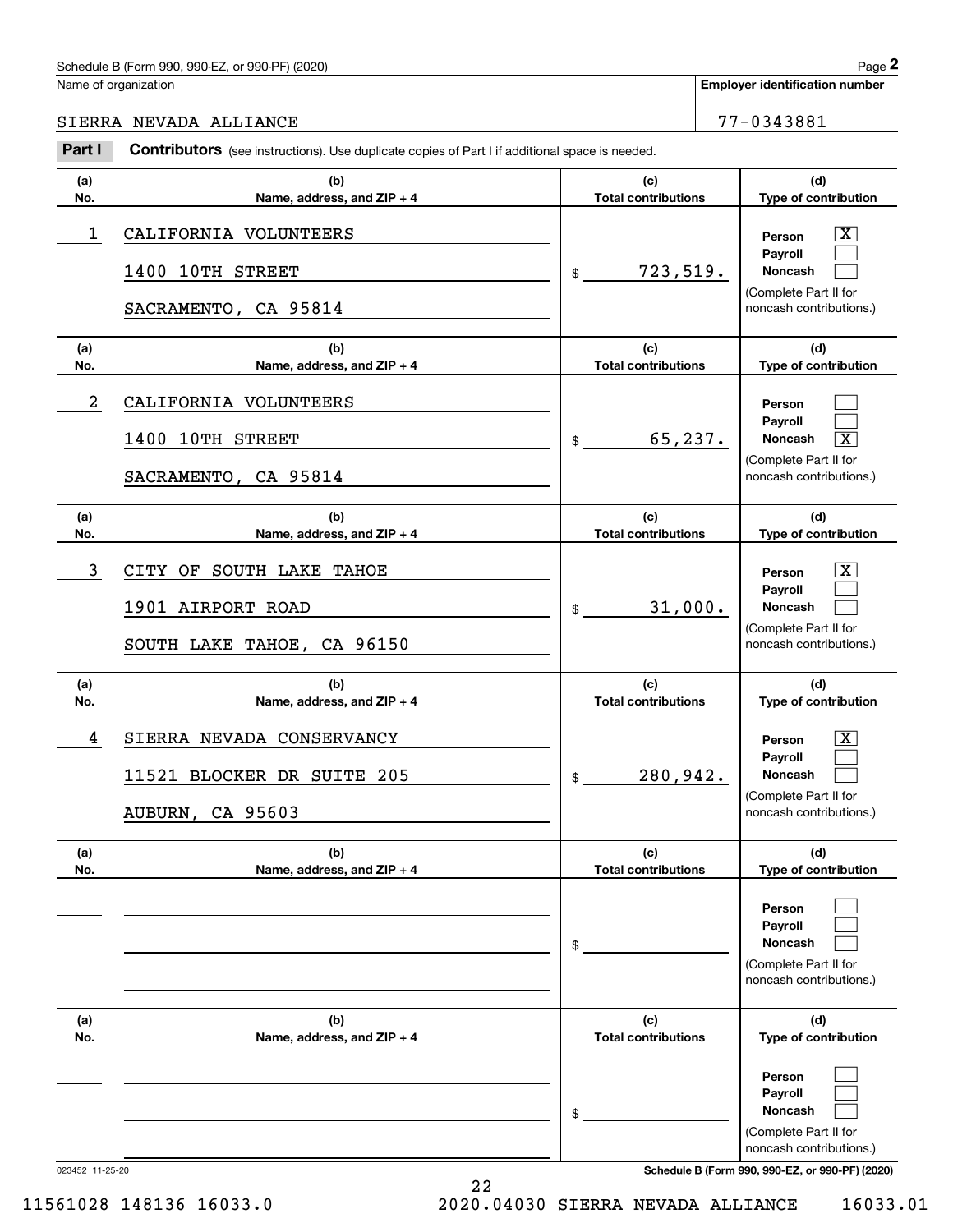Employer identification number

## SIERRA NEVADA ALLIANCE 77-0343881

Part II Noncash Property (see instructions). Use duplicate copies of Part II if additional space is needed.

| (a)<br>No.<br>from<br>Part I | (b)<br>Description of noncash property given | (c)<br>FMV (or estimate)<br>(See instructions.) | (d)<br>Date received                            |
|------------------------------|----------------------------------------------|-------------------------------------------------|-------------------------------------------------|
| 2                            | IN KIND SERVICES PROVIDED                    | 65, 237.<br>$\frac{1}{2}$                       |                                                 |
| (a)<br>No.<br>from<br>Part I | (b)<br>Description of noncash property given | (c)<br>FMV (or estimate)<br>(See instructions.) | (d)<br>Date received                            |
|                              |                                              | $$\circ$$                                       |                                                 |
| (a)<br>No.<br>from<br>Part I | (b)<br>Description of noncash property given | (c)<br>FMV (or estimate)<br>(See instructions.) | (d)<br>Date received                            |
|                              |                                              | \$                                              |                                                 |
| (a)<br>No.<br>from<br>Part I | (b)<br>Description of noncash property given | (c)<br>FMV (or estimate)<br>(See instructions.) | (d)<br>Date received                            |
|                              |                                              | \$                                              |                                                 |
| (a)<br>No.<br>from<br>Part I | (b)<br>Description of noncash property given | (c)<br>FMV (or estimate)<br>(See instructions.) | (d)<br>Date received                            |
|                              |                                              | \$                                              |                                                 |
| (a)<br>No.<br>from<br>Part I | (b)<br>Description of noncash property given | (c)<br>FMV (or estimate)<br>(See instructions.) | (d)<br>Date received                            |
| 023453 11-25-20              |                                              | \$                                              | Schedule B (Form 990, 990-EZ, or 990-PF) (2020) |

23

11561028 148136 16033.0 2020.04030 SIERRA NEVADA ALLIANCE 16033.01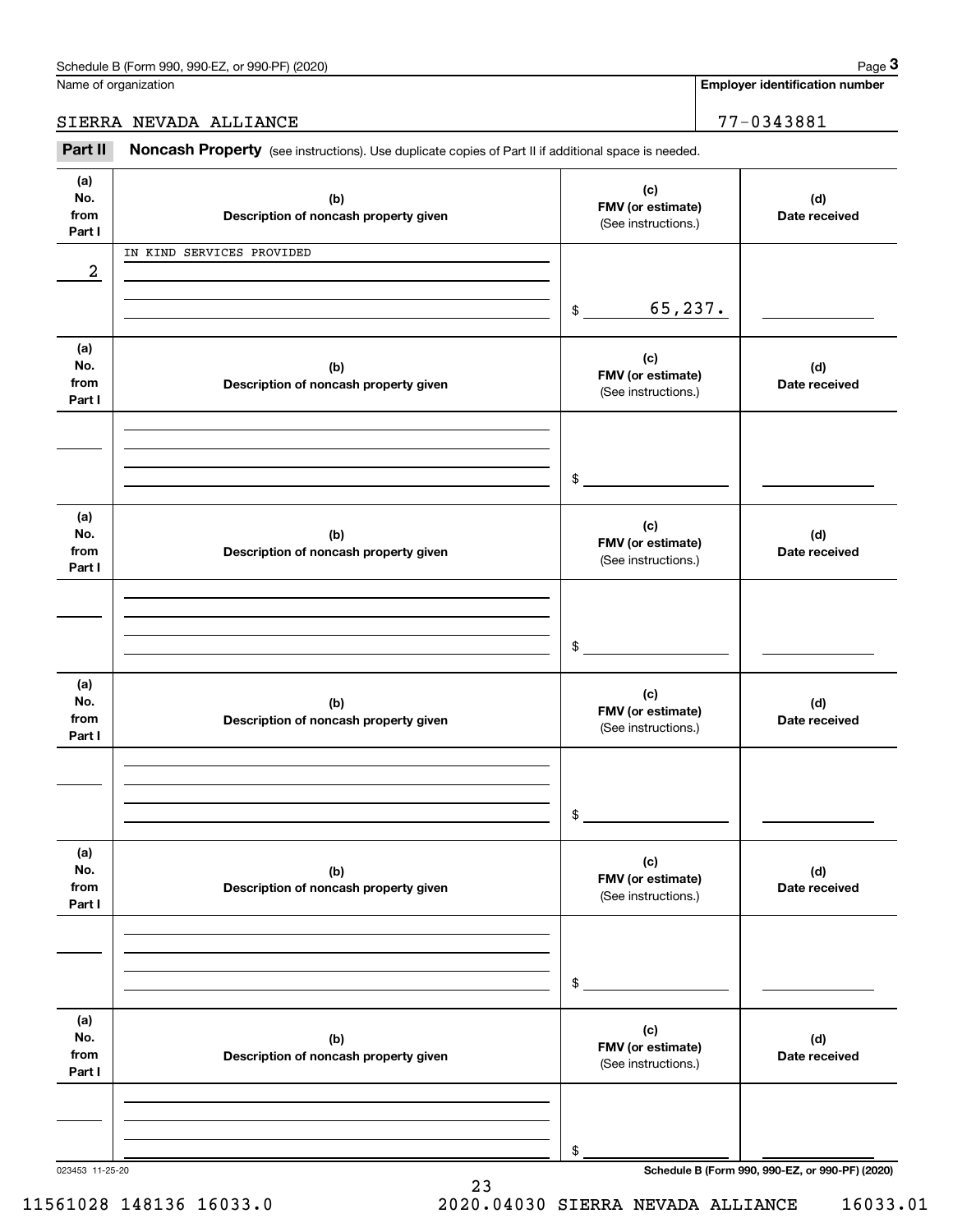| Name of organization      |                                                                                                                                                                                                                                                                                                                                                                                                                                                                                                                 |                      | Employer identification number                  |
|---------------------------|-----------------------------------------------------------------------------------------------------------------------------------------------------------------------------------------------------------------------------------------------------------------------------------------------------------------------------------------------------------------------------------------------------------------------------------------------------------------------------------------------------------------|----------------------|-------------------------------------------------|
|                           | SIERRA NEVADA ALLIANCE                                                                                                                                                                                                                                                                                                                                                                                                                                                                                          |                      | 77-0343881                                      |
| Part III                  | Exclusively religious, charitable, etc., contributions to organizations described in section 501(c)(7), (8), or (10) that total more than \$1,000 for the year<br>from any one contributor. Complete columns (a) through (e) and the following line entry. For organizations<br>completing Part III, enter the total of exclusively religious, charitable, etc., contributions of \$1,000 or less for the year. (Enter this info. once.) \\$<br>Use duplicate copies of Part III if additional space is needed. |                      |                                                 |
| (a) No.<br>from<br>Part I | (b) Purpose of gift                                                                                                                                                                                                                                                                                                                                                                                                                                                                                             | (c) Use of gift      | (d) Description of how gift is held             |
|                           |                                                                                                                                                                                                                                                                                                                                                                                                                                                                                                                 |                      |                                                 |
|                           |                                                                                                                                                                                                                                                                                                                                                                                                                                                                                                                 | (e) Transfer of gift |                                                 |
|                           | Transferee's name, address, and ZIP + 4                                                                                                                                                                                                                                                                                                                                                                                                                                                                         |                      | Relationship of transferor to transferee        |
|                           |                                                                                                                                                                                                                                                                                                                                                                                                                                                                                                                 |                      |                                                 |
| (a) No.<br>from<br>Part I | (b) Purpose of gift                                                                                                                                                                                                                                                                                                                                                                                                                                                                                             | (c) Use of gift      | (d) Description of how gift is held             |
|                           |                                                                                                                                                                                                                                                                                                                                                                                                                                                                                                                 |                      |                                                 |
|                           |                                                                                                                                                                                                                                                                                                                                                                                                                                                                                                                 | (e) Transfer of gift |                                                 |
|                           | Transferee's name, address, and ZIP + 4                                                                                                                                                                                                                                                                                                                                                                                                                                                                         |                      | Relationship of transferor to transferee        |
|                           |                                                                                                                                                                                                                                                                                                                                                                                                                                                                                                                 |                      |                                                 |
| (a) No.<br>from<br>Part I | (b) Purpose of gift                                                                                                                                                                                                                                                                                                                                                                                                                                                                                             | (c) Use of gift      | (d) Description of how gift is held             |
|                           |                                                                                                                                                                                                                                                                                                                                                                                                                                                                                                                 |                      |                                                 |
|                           |                                                                                                                                                                                                                                                                                                                                                                                                                                                                                                                 | (e) Transfer of gift |                                                 |
|                           | Transferee's name, address, and ZIP + 4                                                                                                                                                                                                                                                                                                                                                                                                                                                                         |                      | Relationship of transferor to transferee        |
|                           |                                                                                                                                                                                                                                                                                                                                                                                                                                                                                                                 |                      |                                                 |
| (a) No.<br>from<br>Part I | (b) Purpose of gift                                                                                                                                                                                                                                                                                                                                                                                                                                                                                             | (c) Use of gift      | (d) Description of how gift is held             |
|                           |                                                                                                                                                                                                                                                                                                                                                                                                                                                                                                                 |                      |                                                 |
|                           |                                                                                                                                                                                                                                                                                                                                                                                                                                                                                                                 | (e) Transfer of gift |                                                 |
|                           | Transferee's name, address, and ZIP + 4                                                                                                                                                                                                                                                                                                                                                                                                                                                                         |                      | Relationship of transferor to transferee        |
|                           |                                                                                                                                                                                                                                                                                                                                                                                                                                                                                                                 |                      |                                                 |
| 023454 11-25-20           |                                                                                                                                                                                                                                                                                                                                                                                                                                                                                                                 |                      | Schedule B (Form 990, 990-EZ, or 990-PF) (2020) |

24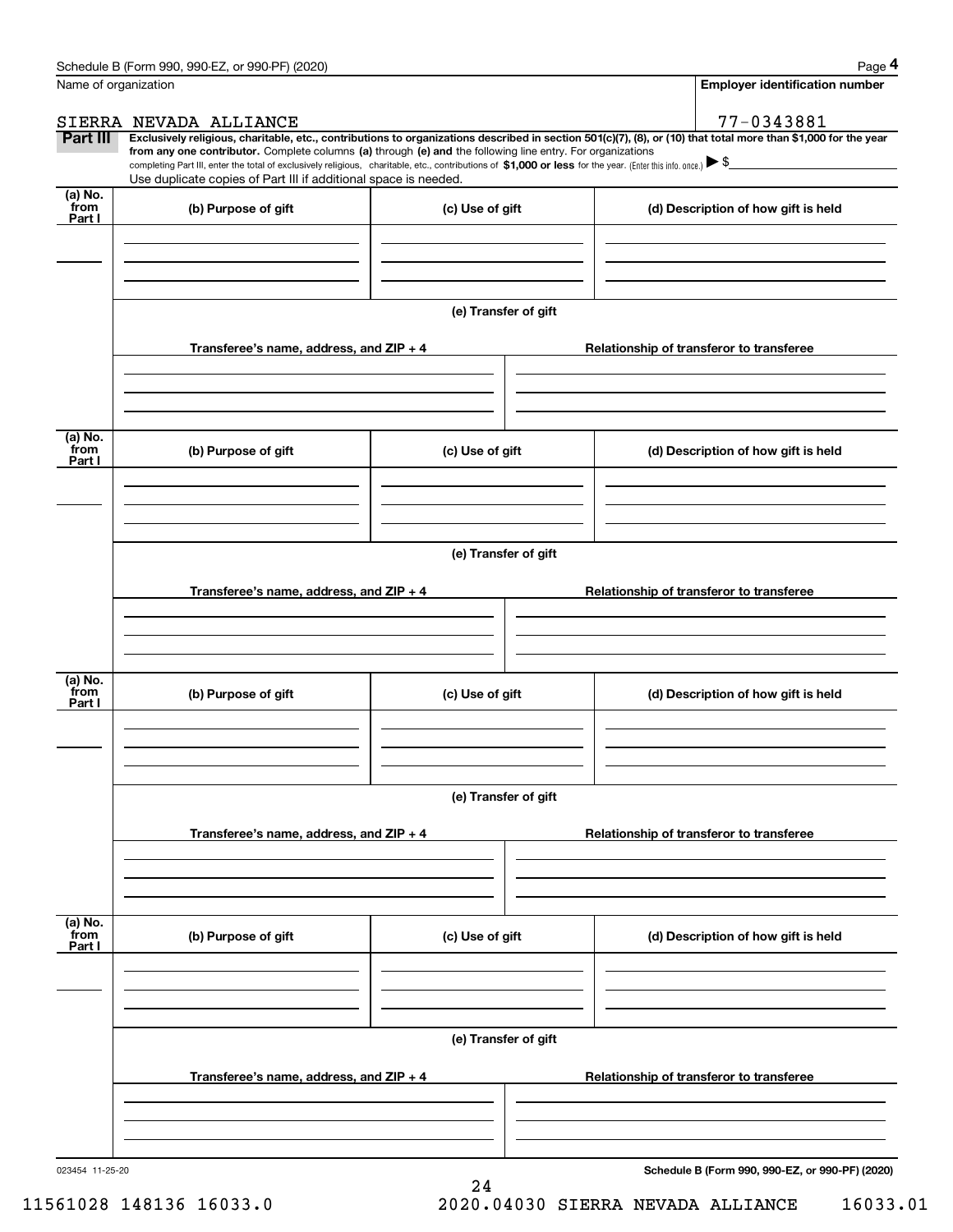|         | <b>SCHEDULE D</b>                                                      |                                                                                                                                                                               | <b>Supplemental Financial Statements</b>                                                                                                                                                                                                                             |                         | OMB No. 1545-0047                                  |  |
|---------|------------------------------------------------------------------------|-------------------------------------------------------------------------------------------------------------------------------------------------------------------------------|----------------------------------------------------------------------------------------------------------------------------------------------------------------------------------------------------------------------------------------------------------------------|-------------------------|----------------------------------------------------|--|
|         | Complete if the organization answered "Yes" on Form 990,<br>(Form 990) |                                                                                                                                                                               |                                                                                                                                                                                                                                                                      |                         |                                                    |  |
|         |                                                                        |                                                                                                                                                                               | Part IV, line 6, 7, 8, 9, 10, 11a, 11b, 11c, 11d, 11e, 11f, 12a, or 12b.<br>Attach to Form 990.                                                                                                                                                                      |                         | Open to Public                                     |  |
|         | Department of the Treasury<br>Internal Revenue Service                 |                                                                                                                                                                               | Go to www.irs.gov/Form990 for instructions and the latest information.                                                                                                                                                                                               |                         | Inspection                                         |  |
|         | Name of the organization                                               |                                                                                                                                                                               |                                                                                                                                                                                                                                                                      |                         | <b>Employer identification number</b>              |  |
|         |                                                                        | SIERRA NEVADA ALLIANCE                                                                                                                                                        |                                                                                                                                                                                                                                                                      |                         | 77-0343881                                         |  |
| Part I  |                                                                        |                                                                                                                                                                               | Organizations Maintaining Donor Advised Funds or Other Similar Funds or Accounts. Complete if the                                                                                                                                                                    |                         |                                                    |  |
|         |                                                                        | organization answered "Yes" on Form 990, Part IV, line 6.                                                                                                                     | (a) Donor advised funds                                                                                                                                                                                                                                              |                         | (b) Funds and other accounts                       |  |
| 1       |                                                                        |                                                                                                                                                                               |                                                                                                                                                                                                                                                                      |                         |                                                    |  |
| 2       |                                                                        | Aggregate value of contributions to (during year)                                                                                                                             |                                                                                                                                                                                                                                                                      |                         |                                                    |  |
| 3       |                                                                        |                                                                                                                                                                               | <u> 1980 - Johann Barbara, martxa alemaniar amerikan a</u>                                                                                                                                                                                                           |                         |                                                    |  |
| 4       |                                                                        |                                                                                                                                                                               |                                                                                                                                                                                                                                                                      |                         |                                                    |  |
| 5       |                                                                        |                                                                                                                                                                               | Did the organization inform all donors and donor advisors in writing that the assets held in donor advised funds                                                                                                                                                     |                         |                                                    |  |
|         |                                                                        |                                                                                                                                                                               |                                                                                                                                                                                                                                                                      |                         | Yes<br><b>No</b>                                   |  |
| 6       |                                                                        |                                                                                                                                                                               | Did the organization inform all grantees, donors, and donor advisors in writing that grant funds can be used only                                                                                                                                                    |                         |                                                    |  |
|         |                                                                        |                                                                                                                                                                               | for charitable purposes and not for the benefit of the donor or donor advisor, or for any other purpose conferring                                                                                                                                                   |                         |                                                    |  |
|         |                                                                        |                                                                                                                                                                               |                                                                                                                                                                                                                                                                      |                         | Yes<br>No                                          |  |
| Part II |                                                                        |                                                                                                                                                                               | Conservation Easements. Complete if the organization answered "Yes" on Form 990, Part IV, line 7.                                                                                                                                                                    |                         |                                                    |  |
| 1       |                                                                        | Purpose(s) of conservation easements held by the organization (check all that apply).                                                                                         |                                                                                                                                                                                                                                                                      |                         |                                                    |  |
|         |                                                                        | Preservation of land for public use (for example, recreation or education)<br>Protection of natural habitat                                                                   | Preservation of a certified historic structure                                                                                                                                                                                                                       |                         | Preservation of a historically important land area |  |
|         |                                                                        | Preservation of open space                                                                                                                                                    |                                                                                                                                                                                                                                                                      |                         |                                                    |  |
| 2       |                                                                        |                                                                                                                                                                               | Complete lines 2a through 2d if the organization held a qualified conservation contribution in the form of a conservation easement on the last                                                                                                                       |                         |                                                    |  |
|         | day of the tax year.                                                   |                                                                                                                                                                               |                                                                                                                                                                                                                                                                      |                         | Held at the End of the Tax Year                    |  |
| a       |                                                                        |                                                                                                                                                                               |                                                                                                                                                                                                                                                                      | 2a                      |                                                    |  |
| b       |                                                                        | Total acreage restricted by conservation easements                                                                                                                            |                                                                                                                                                                                                                                                                      | 2 <sub>b</sub>          |                                                    |  |
| c       |                                                                        |                                                                                                                                                                               |                                                                                                                                                                                                                                                                      | 2c                      |                                                    |  |
| d       |                                                                        |                                                                                                                                                                               | Number of conservation easements included in (c) acquired after 7/25/06, and not on a historic structure                                                                                                                                                             |                         |                                                    |  |
|         |                                                                        |                                                                                                                                                                               |                                                                                                                                                                                                                                                                      | 2d                      |                                                    |  |
| 3       |                                                                        |                                                                                                                                                                               | Number of conservation easements modified, transferred, released, extinguished, or terminated by the organization during the tax                                                                                                                                     |                         |                                                    |  |
|         | $year \blacktriangleright$                                             |                                                                                                                                                                               |                                                                                                                                                                                                                                                                      |                         |                                                    |  |
| 4       |                                                                        | Number of states where property subject to conservation easement is located $\blacktriangleright$                                                                             |                                                                                                                                                                                                                                                                      |                         |                                                    |  |
| 5       |                                                                        | Does the organization have a written policy regarding the periodic monitoring, inspection, handling of<br>violations, and enforcement of the conservation easements it holds? |                                                                                                                                                                                                                                                                      |                         | Yes<br><b>No</b>                                   |  |
| 6       |                                                                        |                                                                                                                                                                               | Staff and volunteer hours devoted to monitoring, inspecting, handling of violations, and enforcing conservation easements during the year                                                                                                                            |                         |                                                    |  |
|         |                                                                        |                                                                                                                                                                               |                                                                                                                                                                                                                                                                      |                         |                                                    |  |
| 7       |                                                                        |                                                                                                                                                                               | Amount of expenses incurred in monitoring, inspecting, handling of violations, and enforcing conservation easements during the year                                                                                                                                  |                         |                                                    |  |
|         | $\blacktriangleright$ \$                                               |                                                                                                                                                                               |                                                                                                                                                                                                                                                                      |                         |                                                    |  |
| 8       |                                                                        |                                                                                                                                                                               | Does each conservation easement reported on line 2(d) above satisfy the requirements of section 170(h)(4)(B)(i)                                                                                                                                                      |                         |                                                    |  |
|         |                                                                        |                                                                                                                                                                               |                                                                                                                                                                                                                                                                      |                         | Yes<br>No                                          |  |
| 9       |                                                                        |                                                                                                                                                                               | In Part XIII, describe how the organization reports conservation easements in its revenue and expense statement and                                                                                                                                                  |                         |                                                    |  |
|         |                                                                        |                                                                                                                                                                               | balance sheet, and include, if applicable, the text of the footnote to the organization's financial statements that describes the                                                                                                                                    |                         |                                                    |  |
|         |                                                                        | organization's accounting for conservation easements.                                                                                                                         |                                                                                                                                                                                                                                                                      |                         |                                                    |  |
|         | Part III                                                               |                                                                                                                                                                               | Organizations Maintaining Collections of Art, Historical Treasures, or Other Similar Assets.                                                                                                                                                                         |                         |                                                    |  |
|         |                                                                        | Complete if the organization answered "Yes" on Form 990, Part IV, line 8.                                                                                                     |                                                                                                                                                                                                                                                                      |                         |                                                    |  |
|         |                                                                        |                                                                                                                                                                               | 1a If the organization elected, as permitted under FASB ASC 958, not to report in its revenue statement and balance sheet works<br>of art, historical treasures, or other similar assets held for public exhibition, education, or research in furtherance of public |                         |                                                    |  |
|         |                                                                        |                                                                                                                                                                               | service, provide in Part XIII the text of the footnote to its financial statements that describes these items.                                                                                                                                                       |                         |                                                    |  |
| b       |                                                                        |                                                                                                                                                                               | If the organization elected, as permitted under FASB ASC 958, to report in its revenue statement and balance sheet works of                                                                                                                                          |                         |                                                    |  |
|         |                                                                        |                                                                                                                                                                               | art, historical treasures, or other similar assets held for public exhibition, education, or research in furtherance of public service,                                                                                                                              |                         |                                                    |  |
|         |                                                                        | provide the following amounts relating to these items:                                                                                                                        |                                                                                                                                                                                                                                                                      |                         |                                                    |  |
|         |                                                                        |                                                                                                                                                                               |                                                                                                                                                                                                                                                                      |                         | $\frac{1}{2}$                                      |  |
|         |                                                                        | (ii) Assets included in Form 990, Part X                                                                                                                                      |                                                                                                                                                                                                                                                                      |                         | $\triangleright$ \$                                |  |
| 2       |                                                                        |                                                                                                                                                                               | If the organization received or held works of art, historical treasures, or other similar assets for financial gain, provide                                                                                                                                         |                         |                                                    |  |
|         |                                                                        | the following amounts required to be reported under FASB ASC 958 relating to these items:                                                                                     |                                                                                                                                                                                                                                                                      |                         |                                                    |  |
| а       |                                                                        |                                                                                                                                                                               |                                                                                                                                                                                                                                                                      |                         | - \$                                               |  |
|         |                                                                        |                                                                                                                                                                               |                                                                                                                                                                                                                                                                      | $\blacktriangleright$ s |                                                    |  |

**b** Assets included in Form 990, Part X

032051 12-01-20 LHA For Paperwork Reduction Act Notice, see the Instructions for Form 990. Shank the Schedule D (Form 990) 2020 L

25

11561028 148136 16033.0 2020.04030 SIERRA NEVADA ALLIANCE 16033.01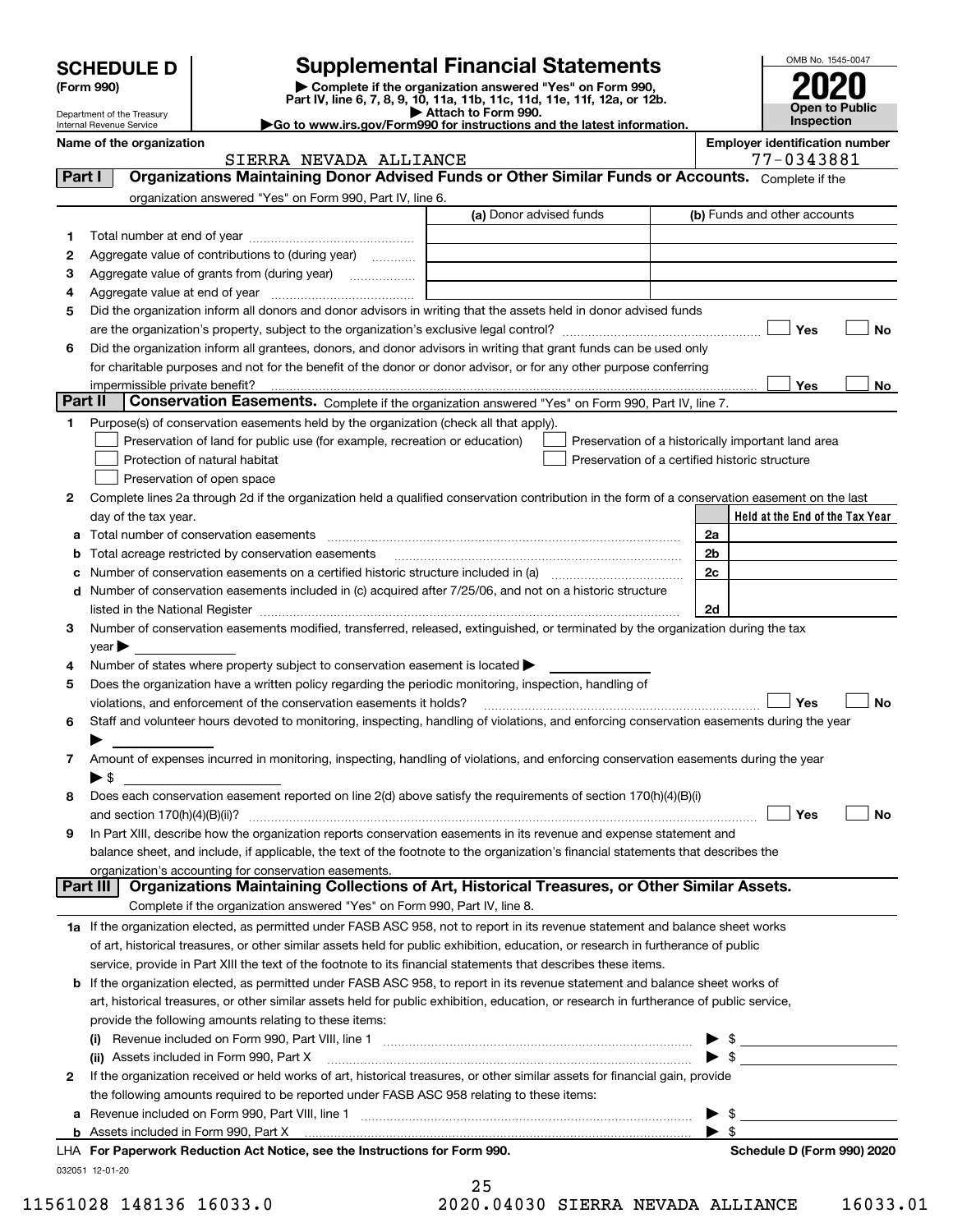| Part III<br>Organizations Maintaining Collections of Art, Historical Treasures, or Other Similar Assets (continued)<br>Using the organization's acquisition, accession, and other records, check any of the following that make significant use of its<br>3<br>collection items (check all that apply):<br>Public exhibition<br>Loan or exchange program<br>a<br>Other and the contract of the contract of the contract of the contract of the contract of the contract of the contract of the contract of the contract of the contract of the contract of the contract of the contract of the<br>Scholarly research<br>b<br>Preservation for future generations<br>с<br>Provide a description of the organization's collections and explain how they further the organization's exempt purpose in Part XIII.<br>4<br>During the year, did the organization solicit or receive donations of art, historical treasures, or other similar assets<br>5<br>to be sold to raise funds rather than to be maintained as part of the organization's collection?<br>Yes<br>No<br>Escrow and Custodial Arrangements. Complete if the organization answered "Yes" on Form 990, Part IV, line 9, or<br><b>Part IV</b><br>reported an amount on Form 990, Part X, line 21.<br>1a Is the organization an agent, trustee, custodian or other intermediary for contributions or other assets not included<br>Yes<br>No<br>on Form 990, Part X? [11] matter contracts and contracts and contracts are contracted as a form 990, Part X?<br><b>b</b> If "Yes," explain the arrangement in Part XIII and complete the following table:<br>Amount<br>Beginning balance <u>manual membershare communication</u> and the set of the set of the set of the set of the set of the set of the set of the set of the set of the set of the set of the set of the set of the set of the set of<br>1c<br>c<br>1d<br>e Distributions during the year manufactured and an according to the year manufactured and the year manufactur<br>1e<br>1f<br>2a Did the organization include an amount on Form 990, Part X, line 21, for escrow or custodial account liability?<br>Yes<br>No<br>.<br><b>b</b> If "Yes," explain the arrangement in Part XIII. Check here if the explanation has been provided on Part XIII<br>Part V<br>Endowment Funds. Complete if the organization answered "Yes" on Form 990, Part IV, line 10.<br>(c) Two years back $\vert$ (d) Three years back $\vert$<br>(a) Current year<br>(b) Prior year<br>(e) Four years back<br>1a Beginning of year balance<br>b<br>Net investment earnings, gains, and losses<br>e Other expenditures for facilities<br>and programs<br>f Administrative expenses<br>End of year balance <i>manually contained</i><br>g<br>Provide the estimated percentage of the current year end balance (line 1g, column (a)) held as:<br>2<br>Board designated or quasi-endowment<br>%<br>а<br>Permanent endowment ><br>%<br>b<br>Term endowment $\blacktriangleright$<br>%<br>c<br>The percentages on lines 2a, 2b, and 2c should equal 100%.<br>3a Are there endowment funds not in the possession of the organization that are held and administered for the organization<br>Yes<br>No<br>by:<br>3a(i)<br>(i)<br>3a(ii)<br>3b<br>Describe in Part XIII the intended uses of the organization's endowment funds.<br>Land, Buildings, and Equipment.<br>Part VI<br>Complete if the organization answered "Yes" on Form 990, Part IV, line 11a. See Form 990, Part X, line 10.<br>Description of property<br>(a) Cost or other<br>(b) Cost or other<br>(c) Accumulated<br>(d) Book value<br>basis (investment)<br>basis (other)<br>depreciation<br>b<br>30,005.<br>30,005.<br>0.<br>0.<br>9,198.<br>9,198.<br>0. | 77-0343881<br>SIERRA NEVADA ALLIANCE<br>Page 2<br>Schedule D (Form 990) 2020 |  |  |  |  |  |  |  |  |
|---------------------------------------------------------------------------------------------------------------------------------------------------------------------------------------------------------------------------------------------------------------------------------------------------------------------------------------------------------------------------------------------------------------------------------------------------------------------------------------------------------------------------------------------------------------------------------------------------------------------------------------------------------------------------------------------------------------------------------------------------------------------------------------------------------------------------------------------------------------------------------------------------------------------------------------------------------------------------------------------------------------------------------------------------------------------------------------------------------------------------------------------------------------------------------------------------------------------------------------------------------------------------------------------------------------------------------------------------------------------------------------------------------------------------------------------------------------------------------------------------------------------------------------------------------------------------------------------------------------------------------------------------------------------------------------------------------------------------------------------------------------------------------------------------------------------------------------------------------------------------------------------------------------------------------------------------------------------------------------------------------------------------------------------------------------------------------------------------------------------------------------------------------------------------------------------------------------------------------------------------------------------------------------------------------------------------------------------------------------------------------------------------------------------------------------------------------------------------------------------------------------------------------------------------------------------------------------------------------------------------------------------------------------------------------------------------------------------------------------------------------------------------------------------------------------------------------------------------------------------------------------------------------------------------------------------------------------------------------------------------------------------------------------------------------------------------------------------------------------------------------------------------------------------------------------------------------------------------------------------------------------------------------------------------------------------------------------------------------------------------------------------------------------------------------------------------------------------------------------------------------------------------------------------------------------------------------------------------------------------------------------------------------------------------------------------------------------------------------|------------------------------------------------------------------------------|--|--|--|--|--|--|--|--|
|                                                                                                                                                                                                                                                                                                                                                                                                                                                                                                                                                                                                                                                                                                                                                                                                                                                                                                                                                                                                                                                                                                                                                                                                                                                                                                                                                                                                                                                                                                                                                                                                                                                                                                                                                                                                                                                                                                                                                                                                                                                                                                                                                                                                                                                                                                                                                                                                                                                                                                                                                                                                                                                                                                                                                                                                                                                                                                                                                                                                                                                                                                                                                                                                                                                                                                                                                                                                                                                                                                                                                                                                                                                                                                                                 |                                                                              |  |  |  |  |  |  |  |  |
|                                                                                                                                                                                                                                                                                                                                                                                                                                                                                                                                                                                                                                                                                                                                                                                                                                                                                                                                                                                                                                                                                                                                                                                                                                                                                                                                                                                                                                                                                                                                                                                                                                                                                                                                                                                                                                                                                                                                                                                                                                                                                                                                                                                                                                                                                                                                                                                                                                                                                                                                                                                                                                                                                                                                                                                                                                                                                                                                                                                                                                                                                                                                                                                                                                                                                                                                                                                                                                                                                                                                                                                                                                                                                                                                 |                                                                              |  |  |  |  |  |  |  |  |
|                                                                                                                                                                                                                                                                                                                                                                                                                                                                                                                                                                                                                                                                                                                                                                                                                                                                                                                                                                                                                                                                                                                                                                                                                                                                                                                                                                                                                                                                                                                                                                                                                                                                                                                                                                                                                                                                                                                                                                                                                                                                                                                                                                                                                                                                                                                                                                                                                                                                                                                                                                                                                                                                                                                                                                                                                                                                                                                                                                                                                                                                                                                                                                                                                                                                                                                                                                                                                                                                                                                                                                                                                                                                                                                                 |                                                                              |  |  |  |  |  |  |  |  |
|                                                                                                                                                                                                                                                                                                                                                                                                                                                                                                                                                                                                                                                                                                                                                                                                                                                                                                                                                                                                                                                                                                                                                                                                                                                                                                                                                                                                                                                                                                                                                                                                                                                                                                                                                                                                                                                                                                                                                                                                                                                                                                                                                                                                                                                                                                                                                                                                                                                                                                                                                                                                                                                                                                                                                                                                                                                                                                                                                                                                                                                                                                                                                                                                                                                                                                                                                                                                                                                                                                                                                                                                                                                                                                                                 |                                                                              |  |  |  |  |  |  |  |  |
|                                                                                                                                                                                                                                                                                                                                                                                                                                                                                                                                                                                                                                                                                                                                                                                                                                                                                                                                                                                                                                                                                                                                                                                                                                                                                                                                                                                                                                                                                                                                                                                                                                                                                                                                                                                                                                                                                                                                                                                                                                                                                                                                                                                                                                                                                                                                                                                                                                                                                                                                                                                                                                                                                                                                                                                                                                                                                                                                                                                                                                                                                                                                                                                                                                                                                                                                                                                                                                                                                                                                                                                                                                                                                                                                 |                                                                              |  |  |  |  |  |  |  |  |
|                                                                                                                                                                                                                                                                                                                                                                                                                                                                                                                                                                                                                                                                                                                                                                                                                                                                                                                                                                                                                                                                                                                                                                                                                                                                                                                                                                                                                                                                                                                                                                                                                                                                                                                                                                                                                                                                                                                                                                                                                                                                                                                                                                                                                                                                                                                                                                                                                                                                                                                                                                                                                                                                                                                                                                                                                                                                                                                                                                                                                                                                                                                                                                                                                                                                                                                                                                                                                                                                                                                                                                                                                                                                                                                                 |                                                                              |  |  |  |  |  |  |  |  |
|                                                                                                                                                                                                                                                                                                                                                                                                                                                                                                                                                                                                                                                                                                                                                                                                                                                                                                                                                                                                                                                                                                                                                                                                                                                                                                                                                                                                                                                                                                                                                                                                                                                                                                                                                                                                                                                                                                                                                                                                                                                                                                                                                                                                                                                                                                                                                                                                                                                                                                                                                                                                                                                                                                                                                                                                                                                                                                                                                                                                                                                                                                                                                                                                                                                                                                                                                                                                                                                                                                                                                                                                                                                                                                                                 |                                                                              |  |  |  |  |  |  |  |  |
|                                                                                                                                                                                                                                                                                                                                                                                                                                                                                                                                                                                                                                                                                                                                                                                                                                                                                                                                                                                                                                                                                                                                                                                                                                                                                                                                                                                                                                                                                                                                                                                                                                                                                                                                                                                                                                                                                                                                                                                                                                                                                                                                                                                                                                                                                                                                                                                                                                                                                                                                                                                                                                                                                                                                                                                                                                                                                                                                                                                                                                                                                                                                                                                                                                                                                                                                                                                                                                                                                                                                                                                                                                                                                                                                 |                                                                              |  |  |  |  |  |  |  |  |
|                                                                                                                                                                                                                                                                                                                                                                                                                                                                                                                                                                                                                                                                                                                                                                                                                                                                                                                                                                                                                                                                                                                                                                                                                                                                                                                                                                                                                                                                                                                                                                                                                                                                                                                                                                                                                                                                                                                                                                                                                                                                                                                                                                                                                                                                                                                                                                                                                                                                                                                                                                                                                                                                                                                                                                                                                                                                                                                                                                                                                                                                                                                                                                                                                                                                                                                                                                                                                                                                                                                                                                                                                                                                                                                                 |                                                                              |  |  |  |  |  |  |  |  |
|                                                                                                                                                                                                                                                                                                                                                                                                                                                                                                                                                                                                                                                                                                                                                                                                                                                                                                                                                                                                                                                                                                                                                                                                                                                                                                                                                                                                                                                                                                                                                                                                                                                                                                                                                                                                                                                                                                                                                                                                                                                                                                                                                                                                                                                                                                                                                                                                                                                                                                                                                                                                                                                                                                                                                                                                                                                                                                                                                                                                                                                                                                                                                                                                                                                                                                                                                                                                                                                                                                                                                                                                                                                                                                                                 |                                                                              |  |  |  |  |  |  |  |  |
|                                                                                                                                                                                                                                                                                                                                                                                                                                                                                                                                                                                                                                                                                                                                                                                                                                                                                                                                                                                                                                                                                                                                                                                                                                                                                                                                                                                                                                                                                                                                                                                                                                                                                                                                                                                                                                                                                                                                                                                                                                                                                                                                                                                                                                                                                                                                                                                                                                                                                                                                                                                                                                                                                                                                                                                                                                                                                                                                                                                                                                                                                                                                                                                                                                                                                                                                                                                                                                                                                                                                                                                                                                                                                                                                 |                                                                              |  |  |  |  |  |  |  |  |
|                                                                                                                                                                                                                                                                                                                                                                                                                                                                                                                                                                                                                                                                                                                                                                                                                                                                                                                                                                                                                                                                                                                                                                                                                                                                                                                                                                                                                                                                                                                                                                                                                                                                                                                                                                                                                                                                                                                                                                                                                                                                                                                                                                                                                                                                                                                                                                                                                                                                                                                                                                                                                                                                                                                                                                                                                                                                                                                                                                                                                                                                                                                                                                                                                                                                                                                                                                                                                                                                                                                                                                                                                                                                                                                                 |                                                                              |  |  |  |  |  |  |  |  |
|                                                                                                                                                                                                                                                                                                                                                                                                                                                                                                                                                                                                                                                                                                                                                                                                                                                                                                                                                                                                                                                                                                                                                                                                                                                                                                                                                                                                                                                                                                                                                                                                                                                                                                                                                                                                                                                                                                                                                                                                                                                                                                                                                                                                                                                                                                                                                                                                                                                                                                                                                                                                                                                                                                                                                                                                                                                                                                                                                                                                                                                                                                                                                                                                                                                                                                                                                                                                                                                                                                                                                                                                                                                                                                                                 |                                                                              |  |  |  |  |  |  |  |  |
|                                                                                                                                                                                                                                                                                                                                                                                                                                                                                                                                                                                                                                                                                                                                                                                                                                                                                                                                                                                                                                                                                                                                                                                                                                                                                                                                                                                                                                                                                                                                                                                                                                                                                                                                                                                                                                                                                                                                                                                                                                                                                                                                                                                                                                                                                                                                                                                                                                                                                                                                                                                                                                                                                                                                                                                                                                                                                                                                                                                                                                                                                                                                                                                                                                                                                                                                                                                                                                                                                                                                                                                                                                                                                                                                 |                                                                              |  |  |  |  |  |  |  |  |
|                                                                                                                                                                                                                                                                                                                                                                                                                                                                                                                                                                                                                                                                                                                                                                                                                                                                                                                                                                                                                                                                                                                                                                                                                                                                                                                                                                                                                                                                                                                                                                                                                                                                                                                                                                                                                                                                                                                                                                                                                                                                                                                                                                                                                                                                                                                                                                                                                                                                                                                                                                                                                                                                                                                                                                                                                                                                                                                                                                                                                                                                                                                                                                                                                                                                                                                                                                                                                                                                                                                                                                                                                                                                                                                                 |                                                                              |  |  |  |  |  |  |  |  |
|                                                                                                                                                                                                                                                                                                                                                                                                                                                                                                                                                                                                                                                                                                                                                                                                                                                                                                                                                                                                                                                                                                                                                                                                                                                                                                                                                                                                                                                                                                                                                                                                                                                                                                                                                                                                                                                                                                                                                                                                                                                                                                                                                                                                                                                                                                                                                                                                                                                                                                                                                                                                                                                                                                                                                                                                                                                                                                                                                                                                                                                                                                                                                                                                                                                                                                                                                                                                                                                                                                                                                                                                                                                                                                                                 |                                                                              |  |  |  |  |  |  |  |  |
|                                                                                                                                                                                                                                                                                                                                                                                                                                                                                                                                                                                                                                                                                                                                                                                                                                                                                                                                                                                                                                                                                                                                                                                                                                                                                                                                                                                                                                                                                                                                                                                                                                                                                                                                                                                                                                                                                                                                                                                                                                                                                                                                                                                                                                                                                                                                                                                                                                                                                                                                                                                                                                                                                                                                                                                                                                                                                                                                                                                                                                                                                                                                                                                                                                                                                                                                                                                                                                                                                                                                                                                                                                                                                                                                 |                                                                              |  |  |  |  |  |  |  |  |
|                                                                                                                                                                                                                                                                                                                                                                                                                                                                                                                                                                                                                                                                                                                                                                                                                                                                                                                                                                                                                                                                                                                                                                                                                                                                                                                                                                                                                                                                                                                                                                                                                                                                                                                                                                                                                                                                                                                                                                                                                                                                                                                                                                                                                                                                                                                                                                                                                                                                                                                                                                                                                                                                                                                                                                                                                                                                                                                                                                                                                                                                                                                                                                                                                                                                                                                                                                                                                                                                                                                                                                                                                                                                                                                                 |                                                                              |  |  |  |  |  |  |  |  |
|                                                                                                                                                                                                                                                                                                                                                                                                                                                                                                                                                                                                                                                                                                                                                                                                                                                                                                                                                                                                                                                                                                                                                                                                                                                                                                                                                                                                                                                                                                                                                                                                                                                                                                                                                                                                                                                                                                                                                                                                                                                                                                                                                                                                                                                                                                                                                                                                                                                                                                                                                                                                                                                                                                                                                                                                                                                                                                                                                                                                                                                                                                                                                                                                                                                                                                                                                                                                                                                                                                                                                                                                                                                                                                                                 |                                                                              |  |  |  |  |  |  |  |  |
|                                                                                                                                                                                                                                                                                                                                                                                                                                                                                                                                                                                                                                                                                                                                                                                                                                                                                                                                                                                                                                                                                                                                                                                                                                                                                                                                                                                                                                                                                                                                                                                                                                                                                                                                                                                                                                                                                                                                                                                                                                                                                                                                                                                                                                                                                                                                                                                                                                                                                                                                                                                                                                                                                                                                                                                                                                                                                                                                                                                                                                                                                                                                                                                                                                                                                                                                                                                                                                                                                                                                                                                                                                                                                                                                 |                                                                              |  |  |  |  |  |  |  |  |
|                                                                                                                                                                                                                                                                                                                                                                                                                                                                                                                                                                                                                                                                                                                                                                                                                                                                                                                                                                                                                                                                                                                                                                                                                                                                                                                                                                                                                                                                                                                                                                                                                                                                                                                                                                                                                                                                                                                                                                                                                                                                                                                                                                                                                                                                                                                                                                                                                                                                                                                                                                                                                                                                                                                                                                                                                                                                                                                                                                                                                                                                                                                                                                                                                                                                                                                                                                                                                                                                                                                                                                                                                                                                                                                                 |                                                                              |  |  |  |  |  |  |  |  |
|                                                                                                                                                                                                                                                                                                                                                                                                                                                                                                                                                                                                                                                                                                                                                                                                                                                                                                                                                                                                                                                                                                                                                                                                                                                                                                                                                                                                                                                                                                                                                                                                                                                                                                                                                                                                                                                                                                                                                                                                                                                                                                                                                                                                                                                                                                                                                                                                                                                                                                                                                                                                                                                                                                                                                                                                                                                                                                                                                                                                                                                                                                                                                                                                                                                                                                                                                                                                                                                                                                                                                                                                                                                                                                                                 |                                                                              |  |  |  |  |  |  |  |  |
|                                                                                                                                                                                                                                                                                                                                                                                                                                                                                                                                                                                                                                                                                                                                                                                                                                                                                                                                                                                                                                                                                                                                                                                                                                                                                                                                                                                                                                                                                                                                                                                                                                                                                                                                                                                                                                                                                                                                                                                                                                                                                                                                                                                                                                                                                                                                                                                                                                                                                                                                                                                                                                                                                                                                                                                                                                                                                                                                                                                                                                                                                                                                                                                                                                                                                                                                                                                                                                                                                                                                                                                                                                                                                                                                 |                                                                              |  |  |  |  |  |  |  |  |
|                                                                                                                                                                                                                                                                                                                                                                                                                                                                                                                                                                                                                                                                                                                                                                                                                                                                                                                                                                                                                                                                                                                                                                                                                                                                                                                                                                                                                                                                                                                                                                                                                                                                                                                                                                                                                                                                                                                                                                                                                                                                                                                                                                                                                                                                                                                                                                                                                                                                                                                                                                                                                                                                                                                                                                                                                                                                                                                                                                                                                                                                                                                                                                                                                                                                                                                                                                                                                                                                                                                                                                                                                                                                                                                                 |                                                                              |  |  |  |  |  |  |  |  |
|                                                                                                                                                                                                                                                                                                                                                                                                                                                                                                                                                                                                                                                                                                                                                                                                                                                                                                                                                                                                                                                                                                                                                                                                                                                                                                                                                                                                                                                                                                                                                                                                                                                                                                                                                                                                                                                                                                                                                                                                                                                                                                                                                                                                                                                                                                                                                                                                                                                                                                                                                                                                                                                                                                                                                                                                                                                                                                                                                                                                                                                                                                                                                                                                                                                                                                                                                                                                                                                                                                                                                                                                                                                                                                                                 |                                                                              |  |  |  |  |  |  |  |  |
|                                                                                                                                                                                                                                                                                                                                                                                                                                                                                                                                                                                                                                                                                                                                                                                                                                                                                                                                                                                                                                                                                                                                                                                                                                                                                                                                                                                                                                                                                                                                                                                                                                                                                                                                                                                                                                                                                                                                                                                                                                                                                                                                                                                                                                                                                                                                                                                                                                                                                                                                                                                                                                                                                                                                                                                                                                                                                                                                                                                                                                                                                                                                                                                                                                                                                                                                                                                                                                                                                                                                                                                                                                                                                                                                 |                                                                              |  |  |  |  |  |  |  |  |
|                                                                                                                                                                                                                                                                                                                                                                                                                                                                                                                                                                                                                                                                                                                                                                                                                                                                                                                                                                                                                                                                                                                                                                                                                                                                                                                                                                                                                                                                                                                                                                                                                                                                                                                                                                                                                                                                                                                                                                                                                                                                                                                                                                                                                                                                                                                                                                                                                                                                                                                                                                                                                                                                                                                                                                                                                                                                                                                                                                                                                                                                                                                                                                                                                                                                                                                                                                                                                                                                                                                                                                                                                                                                                                                                 |                                                                              |  |  |  |  |  |  |  |  |
|                                                                                                                                                                                                                                                                                                                                                                                                                                                                                                                                                                                                                                                                                                                                                                                                                                                                                                                                                                                                                                                                                                                                                                                                                                                                                                                                                                                                                                                                                                                                                                                                                                                                                                                                                                                                                                                                                                                                                                                                                                                                                                                                                                                                                                                                                                                                                                                                                                                                                                                                                                                                                                                                                                                                                                                                                                                                                                                                                                                                                                                                                                                                                                                                                                                                                                                                                                                                                                                                                                                                                                                                                                                                                                                                 |                                                                              |  |  |  |  |  |  |  |  |
|                                                                                                                                                                                                                                                                                                                                                                                                                                                                                                                                                                                                                                                                                                                                                                                                                                                                                                                                                                                                                                                                                                                                                                                                                                                                                                                                                                                                                                                                                                                                                                                                                                                                                                                                                                                                                                                                                                                                                                                                                                                                                                                                                                                                                                                                                                                                                                                                                                                                                                                                                                                                                                                                                                                                                                                                                                                                                                                                                                                                                                                                                                                                                                                                                                                                                                                                                                                                                                                                                                                                                                                                                                                                                                                                 |                                                                              |  |  |  |  |  |  |  |  |
|                                                                                                                                                                                                                                                                                                                                                                                                                                                                                                                                                                                                                                                                                                                                                                                                                                                                                                                                                                                                                                                                                                                                                                                                                                                                                                                                                                                                                                                                                                                                                                                                                                                                                                                                                                                                                                                                                                                                                                                                                                                                                                                                                                                                                                                                                                                                                                                                                                                                                                                                                                                                                                                                                                                                                                                                                                                                                                                                                                                                                                                                                                                                                                                                                                                                                                                                                                                                                                                                                                                                                                                                                                                                                                                                 |                                                                              |  |  |  |  |  |  |  |  |
|                                                                                                                                                                                                                                                                                                                                                                                                                                                                                                                                                                                                                                                                                                                                                                                                                                                                                                                                                                                                                                                                                                                                                                                                                                                                                                                                                                                                                                                                                                                                                                                                                                                                                                                                                                                                                                                                                                                                                                                                                                                                                                                                                                                                                                                                                                                                                                                                                                                                                                                                                                                                                                                                                                                                                                                                                                                                                                                                                                                                                                                                                                                                                                                                                                                                                                                                                                                                                                                                                                                                                                                                                                                                                                                                 |                                                                              |  |  |  |  |  |  |  |  |
|                                                                                                                                                                                                                                                                                                                                                                                                                                                                                                                                                                                                                                                                                                                                                                                                                                                                                                                                                                                                                                                                                                                                                                                                                                                                                                                                                                                                                                                                                                                                                                                                                                                                                                                                                                                                                                                                                                                                                                                                                                                                                                                                                                                                                                                                                                                                                                                                                                                                                                                                                                                                                                                                                                                                                                                                                                                                                                                                                                                                                                                                                                                                                                                                                                                                                                                                                                                                                                                                                                                                                                                                                                                                                                                                 |                                                                              |  |  |  |  |  |  |  |  |
|                                                                                                                                                                                                                                                                                                                                                                                                                                                                                                                                                                                                                                                                                                                                                                                                                                                                                                                                                                                                                                                                                                                                                                                                                                                                                                                                                                                                                                                                                                                                                                                                                                                                                                                                                                                                                                                                                                                                                                                                                                                                                                                                                                                                                                                                                                                                                                                                                                                                                                                                                                                                                                                                                                                                                                                                                                                                                                                                                                                                                                                                                                                                                                                                                                                                                                                                                                                                                                                                                                                                                                                                                                                                                                                                 |                                                                              |  |  |  |  |  |  |  |  |
|                                                                                                                                                                                                                                                                                                                                                                                                                                                                                                                                                                                                                                                                                                                                                                                                                                                                                                                                                                                                                                                                                                                                                                                                                                                                                                                                                                                                                                                                                                                                                                                                                                                                                                                                                                                                                                                                                                                                                                                                                                                                                                                                                                                                                                                                                                                                                                                                                                                                                                                                                                                                                                                                                                                                                                                                                                                                                                                                                                                                                                                                                                                                                                                                                                                                                                                                                                                                                                                                                                                                                                                                                                                                                                                                 |                                                                              |  |  |  |  |  |  |  |  |
|                                                                                                                                                                                                                                                                                                                                                                                                                                                                                                                                                                                                                                                                                                                                                                                                                                                                                                                                                                                                                                                                                                                                                                                                                                                                                                                                                                                                                                                                                                                                                                                                                                                                                                                                                                                                                                                                                                                                                                                                                                                                                                                                                                                                                                                                                                                                                                                                                                                                                                                                                                                                                                                                                                                                                                                                                                                                                                                                                                                                                                                                                                                                                                                                                                                                                                                                                                                                                                                                                                                                                                                                                                                                                                                                 |                                                                              |  |  |  |  |  |  |  |  |
|                                                                                                                                                                                                                                                                                                                                                                                                                                                                                                                                                                                                                                                                                                                                                                                                                                                                                                                                                                                                                                                                                                                                                                                                                                                                                                                                                                                                                                                                                                                                                                                                                                                                                                                                                                                                                                                                                                                                                                                                                                                                                                                                                                                                                                                                                                                                                                                                                                                                                                                                                                                                                                                                                                                                                                                                                                                                                                                                                                                                                                                                                                                                                                                                                                                                                                                                                                                                                                                                                                                                                                                                                                                                                                                                 |                                                                              |  |  |  |  |  |  |  |  |
|                                                                                                                                                                                                                                                                                                                                                                                                                                                                                                                                                                                                                                                                                                                                                                                                                                                                                                                                                                                                                                                                                                                                                                                                                                                                                                                                                                                                                                                                                                                                                                                                                                                                                                                                                                                                                                                                                                                                                                                                                                                                                                                                                                                                                                                                                                                                                                                                                                                                                                                                                                                                                                                                                                                                                                                                                                                                                                                                                                                                                                                                                                                                                                                                                                                                                                                                                                                                                                                                                                                                                                                                                                                                                                                                 |                                                                              |  |  |  |  |  |  |  |  |
|                                                                                                                                                                                                                                                                                                                                                                                                                                                                                                                                                                                                                                                                                                                                                                                                                                                                                                                                                                                                                                                                                                                                                                                                                                                                                                                                                                                                                                                                                                                                                                                                                                                                                                                                                                                                                                                                                                                                                                                                                                                                                                                                                                                                                                                                                                                                                                                                                                                                                                                                                                                                                                                                                                                                                                                                                                                                                                                                                                                                                                                                                                                                                                                                                                                                                                                                                                                                                                                                                                                                                                                                                                                                                                                                 |                                                                              |  |  |  |  |  |  |  |  |
|                                                                                                                                                                                                                                                                                                                                                                                                                                                                                                                                                                                                                                                                                                                                                                                                                                                                                                                                                                                                                                                                                                                                                                                                                                                                                                                                                                                                                                                                                                                                                                                                                                                                                                                                                                                                                                                                                                                                                                                                                                                                                                                                                                                                                                                                                                                                                                                                                                                                                                                                                                                                                                                                                                                                                                                                                                                                                                                                                                                                                                                                                                                                                                                                                                                                                                                                                                                                                                                                                                                                                                                                                                                                                                                                 |                                                                              |  |  |  |  |  |  |  |  |
|                                                                                                                                                                                                                                                                                                                                                                                                                                                                                                                                                                                                                                                                                                                                                                                                                                                                                                                                                                                                                                                                                                                                                                                                                                                                                                                                                                                                                                                                                                                                                                                                                                                                                                                                                                                                                                                                                                                                                                                                                                                                                                                                                                                                                                                                                                                                                                                                                                                                                                                                                                                                                                                                                                                                                                                                                                                                                                                                                                                                                                                                                                                                                                                                                                                                                                                                                                                                                                                                                                                                                                                                                                                                                                                                 |                                                                              |  |  |  |  |  |  |  |  |
|                                                                                                                                                                                                                                                                                                                                                                                                                                                                                                                                                                                                                                                                                                                                                                                                                                                                                                                                                                                                                                                                                                                                                                                                                                                                                                                                                                                                                                                                                                                                                                                                                                                                                                                                                                                                                                                                                                                                                                                                                                                                                                                                                                                                                                                                                                                                                                                                                                                                                                                                                                                                                                                                                                                                                                                                                                                                                                                                                                                                                                                                                                                                                                                                                                                                                                                                                                                                                                                                                                                                                                                                                                                                                                                                 |                                                                              |  |  |  |  |  |  |  |  |
|                                                                                                                                                                                                                                                                                                                                                                                                                                                                                                                                                                                                                                                                                                                                                                                                                                                                                                                                                                                                                                                                                                                                                                                                                                                                                                                                                                                                                                                                                                                                                                                                                                                                                                                                                                                                                                                                                                                                                                                                                                                                                                                                                                                                                                                                                                                                                                                                                                                                                                                                                                                                                                                                                                                                                                                                                                                                                                                                                                                                                                                                                                                                                                                                                                                                                                                                                                                                                                                                                                                                                                                                                                                                                                                                 |                                                                              |  |  |  |  |  |  |  |  |
|                                                                                                                                                                                                                                                                                                                                                                                                                                                                                                                                                                                                                                                                                                                                                                                                                                                                                                                                                                                                                                                                                                                                                                                                                                                                                                                                                                                                                                                                                                                                                                                                                                                                                                                                                                                                                                                                                                                                                                                                                                                                                                                                                                                                                                                                                                                                                                                                                                                                                                                                                                                                                                                                                                                                                                                                                                                                                                                                                                                                                                                                                                                                                                                                                                                                                                                                                                                                                                                                                                                                                                                                                                                                                                                                 |                                                                              |  |  |  |  |  |  |  |  |
|                                                                                                                                                                                                                                                                                                                                                                                                                                                                                                                                                                                                                                                                                                                                                                                                                                                                                                                                                                                                                                                                                                                                                                                                                                                                                                                                                                                                                                                                                                                                                                                                                                                                                                                                                                                                                                                                                                                                                                                                                                                                                                                                                                                                                                                                                                                                                                                                                                                                                                                                                                                                                                                                                                                                                                                                                                                                                                                                                                                                                                                                                                                                                                                                                                                                                                                                                                                                                                                                                                                                                                                                                                                                                                                                 |                                                                              |  |  |  |  |  |  |  |  |
|                                                                                                                                                                                                                                                                                                                                                                                                                                                                                                                                                                                                                                                                                                                                                                                                                                                                                                                                                                                                                                                                                                                                                                                                                                                                                                                                                                                                                                                                                                                                                                                                                                                                                                                                                                                                                                                                                                                                                                                                                                                                                                                                                                                                                                                                                                                                                                                                                                                                                                                                                                                                                                                                                                                                                                                                                                                                                                                                                                                                                                                                                                                                                                                                                                                                                                                                                                                                                                                                                                                                                                                                                                                                                                                                 |                                                                              |  |  |  |  |  |  |  |  |
|                                                                                                                                                                                                                                                                                                                                                                                                                                                                                                                                                                                                                                                                                                                                                                                                                                                                                                                                                                                                                                                                                                                                                                                                                                                                                                                                                                                                                                                                                                                                                                                                                                                                                                                                                                                                                                                                                                                                                                                                                                                                                                                                                                                                                                                                                                                                                                                                                                                                                                                                                                                                                                                                                                                                                                                                                                                                                                                                                                                                                                                                                                                                                                                                                                                                                                                                                                                                                                                                                                                                                                                                                                                                                                                                 |                                                                              |  |  |  |  |  |  |  |  |
|                                                                                                                                                                                                                                                                                                                                                                                                                                                                                                                                                                                                                                                                                                                                                                                                                                                                                                                                                                                                                                                                                                                                                                                                                                                                                                                                                                                                                                                                                                                                                                                                                                                                                                                                                                                                                                                                                                                                                                                                                                                                                                                                                                                                                                                                                                                                                                                                                                                                                                                                                                                                                                                                                                                                                                                                                                                                                                                                                                                                                                                                                                                                                                                                                                                                                                                                                                                                                                                                                                                                                                                                                                                                                                                                 |                                                                              |  |  |  |  |  |  |  |  |
|                                                                                                                                                                                                                                                                                                                                                                                                                                                                                                                                                                                                                                                                                                                                                                                                                                                                                                                                                                                                                                                                                                                                                                                                                                                                                                                                                                                                                                                                                                                                                                                                                                                                                                                                                                                                                                                                                                                                                                                                                                                                                                                                                                                                                                                                                                                                                                                                                                                                                                                                                                                                                                                                                                                                                                                                                                                                                                                                                                                                                                                                                                                                                                                                                                                                                                                                                                                                                                                                                                                                                                                                                                                                                                                                 |                                                                              |  |  |  |  |  |  |  |  |
|                                                                                                                                                                                                                                                                                                                                                                                                                                                                                                                                                                                                                                                                                                                                                                                                                                                                                                                                                                                                                                                                                                                                                                                                                                                                                                                                                                                                                                                                                                                                                                                                                                                                                                                                                                                                                                                                                                                                                                                                                                                                                                                                                                                                                                                                                                                                                                                                                                                                                                                                                                                                                                                                                                                                                                                                                                                                                                                                                                                                                                                                                                                                                                                                                                                                                                                                                                                                                                                                                                                                                                                                                                                                                                                                 |                                                                              |  |  |  |  |  |  |  |  |

Schedule D (Form 990) 2020

032052 12-01-20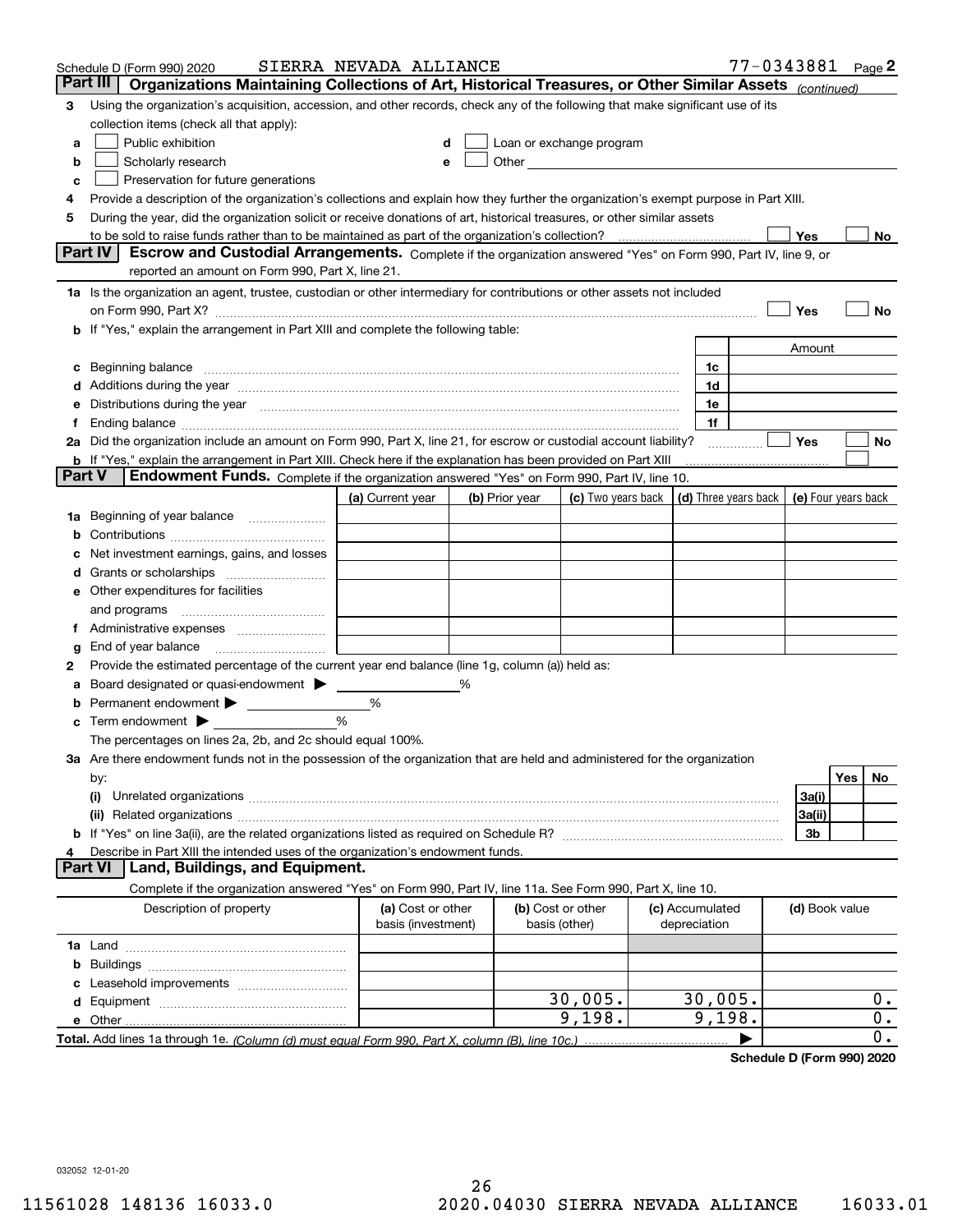# Schedule D (Form 990) 2020 SIERRA NE<br>**Part VII** Investments - Other Securities.

Complete if the organization answered "Yes" on Form 990, Part IV, line 11b. See Form 990, Part X, line 12.

| (a) Description of security or category (including name of security)                          | (b) Book value | (c) Method of valuation: Cost or end-of-year market value |
|-----------------------------------------------------------------------------------------------|----------------|-----------------------------------------------------------|
| (1) Financial derivatives                                                                     |                |                                                           |
| (2) Closely held equity interests                                                             |                |                                                           |
| $(3)$ Other                                                                                   |                |                                                           |
| (A)                                                                                           |                |                                                           |
| (B)                                                                                           |                |                                                           |
| (C)                                                                                           |                |                                                           |
| (D)                                                                                           |                |                                                           |
| (E)                                                                                           |                |                                                           |
| (F)                                                                                           |                |                                                           |
| (G)                                                                                           |                |                                                           |
| (H)                                                                                           |                |                                                           |
| <b>Total.</b> (Col. (b) must equal Form 990, Part X, col. (B) line 12.) $\blacktriangleright$ |                |                                                           |

## **Part VIII Investments - Program Related.**

Complete if the organization answered "Yes" on Form 990, Part IV, line 11c. See Form 990, Part X, line 13.

| (a) Description of investment                                                                 | (b) Book value | (c) Method of valuation: Cost or end-of-year market value |
|-----------------------------------------------------------------------------------------------|----------------|-----------------------------------------------------------|
| (1)                                                                                           |                |                                                           |
| (2)                                                                                           |                |                                                           |
| $\left(3\right)$                                                                              |                |                                                           |
| (4)                                                                                           |                |                                                           |
| (5)                                                                                           |                |                                                           |
| (6)                                                                                           |                |                                                           |
| $\sqrt{(7)}$                                                                                  |                |                                                           |
| (8)                                                                                           |                |                                                           |
| (9)                                                                                           |                |                                                           |
| <b>Total.</b> (Col. (b) must equal Form 990, Part X, col. (B) line 13.) $\blacktriangleright$ |                |                                                           |

## **Part IX | Other Assets.**

Complete if the organization answered "Yes" on Form 990, Part IV, line 11d. See Form 990, Part X, line 15.

| (a) Description                    |                                                                                                                   | (b) Book value |
|------------------------------------|-------------------------------------------------------------------------------------------------------------------|----------------|
| (1)                                |                                                                                                                   |                |
| (2)                                |                                                                                                                   |                |
| (3)                                |                                                                                                                   |                |
| (4)                                |                                                                                                                   |                |
| (5)                                |                                                                                                                   |                |
| (6)                                |                                                                                                                   |                |
| (7)                                |                                                                                                                   |                |
| (8)                                |                                                                                                                   |                |
| (9)                                |                                                                                                                   |                |
|                                    |                                                                                                                   |                |
| <b>Part X   Other Liabilities.</b> |                                                                                                                   |                |
|                                    | Complete if the organization answered "Yes" on Form 990, Part IV, line 11e or 11f. See Form 990, Part X, line 25. |                |

| 1.                  | (a) Description of liability | (b) Book value |
|---------------------|------------------------------|----------------|
|                     | (1) Federal income taxes     |                |
| (2)                 |                              |                |
| $\qquad \qquad (3)$ |                              |                |
| (4)                 |                              |                |
| $\frac{1}{2}$ (5)   |                              |                |
| (6)                 |                              |                |
| (7)                 |                              |                |
| (8)                 |                              |                |
| (9)                 |                              |                |
|                     |                              |                |

2. Liability for uncertain tax positions. In Part XIII, provide the text of the footnote to the organization's financial statements that reports the organization's liability for uncertain tax positions under FASB ASC 740. Check here if the text of the footnote has been provided in Part XIII

Schedule D (Form 990) 2020

 $\Box$ 

032053 12-01-20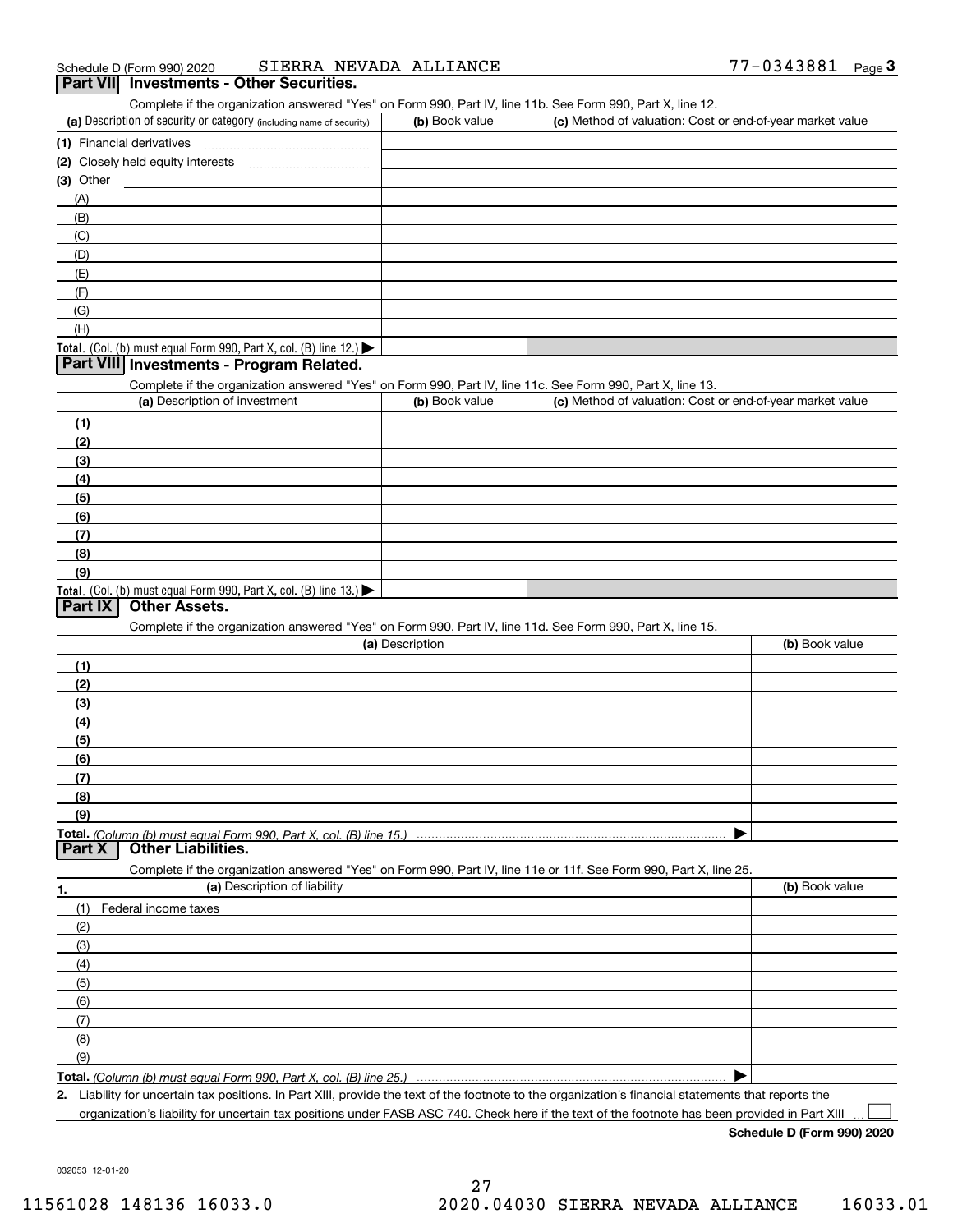|   | SIERRA NEVADA ALLIANCE<br>Schedule D (Form 990) 2020                                                                                                                                                                                 |                | 77-0343881<br>Page $4$ |                         |
|---|--------------------------------------------------------------------------------------------------------------------------------------------------------------------------------------------------------------------------------------|----------------|------------------------|-------------------------|
|   | Reconciliation of Revenue per Audited Financial Statements With Revenue per Return.<br>Part XI                                                                                                                                       |                |                        |                         |
|   | Complete if the organization answered "Yes" on Form 990, Part IV, line 12a.                                                                                                                                                          |                |                        |                         |
| 1 | Total revenue, gains, and other support per audited financial statements                                                                                                                                                             |                | $\blacksquare$         | $\overline{1,389},335.$ |
| 2 | Amounts included on line 1 but not on Form 990, Part VIII, line 12:                                                                                                                                                                  |                |                        |                         |
| a | Net unrealized gains (losses) on investments [11] matter contracts and the unrealized gains (losses) on investments                                                                                                                  | 2a             |                        |                         |
| b |                                                                                                                                                                                                                                      | 2 <sub>b</sub> |                        |                         |
|   |                                                                                                                                                                                                                                      | 2c             |                        |                         |
| d | Other (Describe in Part XIII.) <b>Construction Construction</b> Chern Construction Chern Chern Chern Chern Chern Chern                                                                                                               | 2d             |                        |                         |
| e | Add lines 2a through 2d                                                                                                                                                                                                              |                | <b>2e</b>              | $0_{.}$                 |
| з |                                                                                                                                                                                                                                      |                | $\overline{3}$         | 1,389,335.              |
| 4 | Amounts included on Form 990, Part VIII, line 12, but not on line 1:                                                                                                                                                                 |                |                        |                         |
| a |                                                                                                                                                                                                                                      | 4a             |                        |                         |
|   | Other (Describe in Part XIII.) <b>Construction Construction</b> Chern Construction Chern Chern Chern Chern Chern Chern                                                                                                               | 4 <sub>b</sub> |                        |                         |
|   | c Add lines 4a and 4b                                                                                                                                                                                                                |                | 4c                     |                         |
| 5 |                                                                                                                                                                                                                                      | 5 <sup>5</sup> | 1,389,335.             |                         |
|   | Part XII   Reconciliation of Expenses per Audited Financial Statements With Expenses per Return.                                                                                                                                     |                |                        |                         |
|   | Complete if the organization answered "Yes" on Form 990, Part IV, line 12a.                                                                                                                                                          |                |                        |                         |
| 1 | Total expenses and losses per audited financial statements                                                                                                                                                                           |                | $\mathbf{1}$           | 1,376,745.              |
| 2 | Amounts included on line 1 but not on Form 990, Part IX, line 25:                                                                                                                                                                    |                |                        |                         |
| a | Donated services and use of facilities <b>EXAMPLE 2008</b>                                                                                                                                                                           | 2a             |                        |                         |
| b |                                                                                                                                                                                                                                      | 2 <sub>b</sub> |                        |                         |
| с | Other losses                                                                                                                                                                                                                         | 2c             |                        |                         |
| d |                                                                                                                                                                                                                                      | 2d             |                        |                         |
| e | Add lines 2a through 2d <b>contained a contained a contained a contained a contained a contained a contained a contained a contact a contact a contact a contact a contact a contact a contact a contact a contact a contact a c</b> |                | 2e                     |                         |
| з |                                                                                                                                                                                                                                      |                | 3                      | 1,376,745.              |
| 4 | Amounts included on Form 990, Part IX, line 25, but not on line 1:                                                                                                                                                                   |                |                        |                         |
| a | Investment expenses not included on Form 990, Part VIII, line 7b [100] [100] [100] [100] [100] [100] [100] [10                                                                                                                       | 4a             |                        |                         |
| b | Other (Describe in Part XIII.)                                                                                                                                                                                                       | 4 <sub>b</sub> |                        |                         |
|   | Add lines 4a and 4b                                                                                                                                                                                                                  |                | 4c                     |                         |
| 5 |                                                                                                                                                                                                                                      |                | 5                      | 1,376,745.              |
|   | Part XIII Supplemental Information.                                                                                                                                                                                                  |                |                        |                         |
|   |                                                                                                                                                                                                                                      |                |                        |                         |

Provide the descriptions required for Part II, lines 3, 5, and 9; Part III, lines 1a and 4; Part IV, lines 1b and 2b; Part V, line 4; Part X, line 2; Part XI, lines 2d and 4b; and Part XII, lines 2d and 4b. Also complete this part to provide any additional information.

032054 12-01-20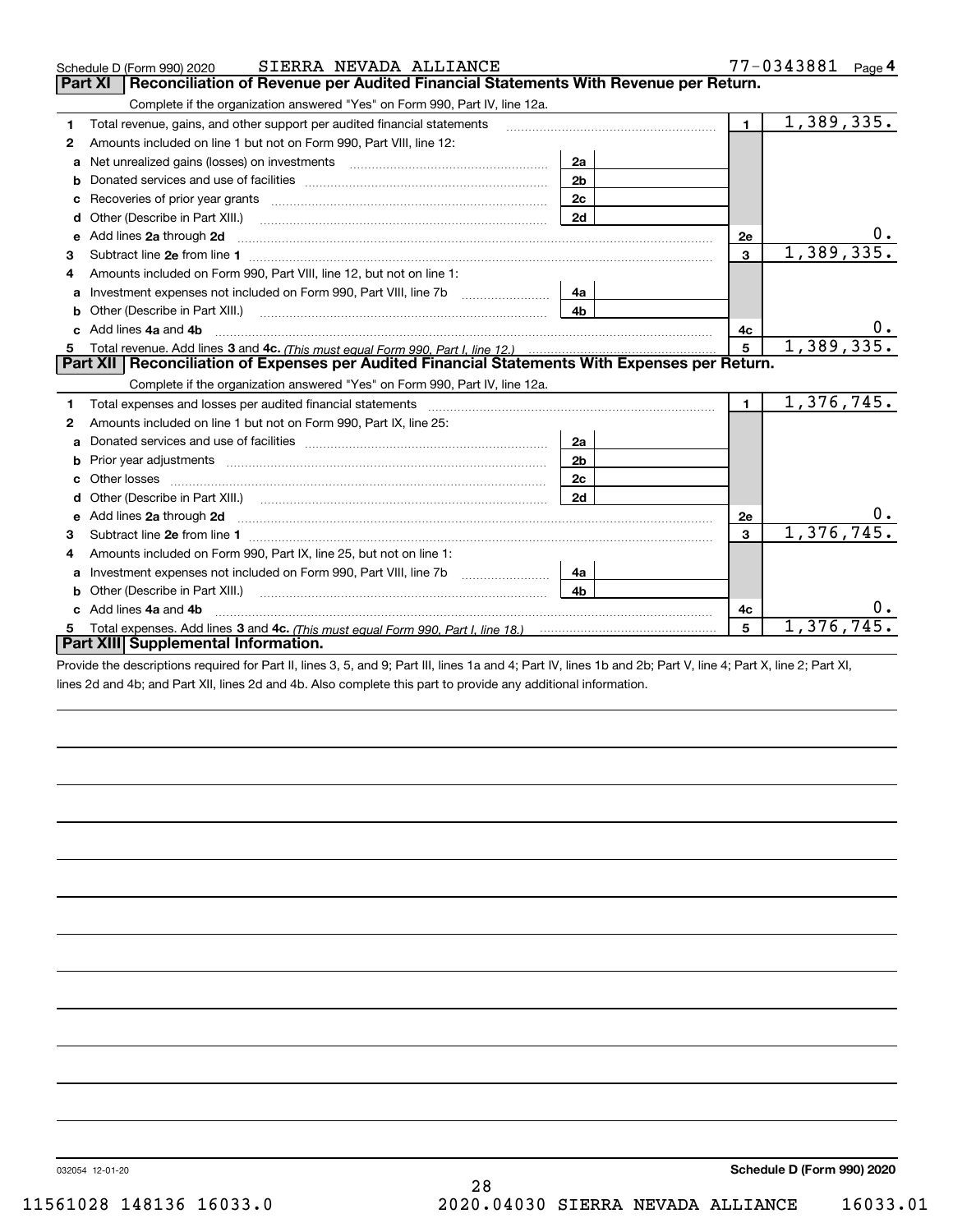## SCHEDULE M (Form 990)

## Noncash Contributions

OMB No. 1545-0047

| Department of the Treasury      |
|---------------------------------|
| <b>Internal Revenue Service</b> |

Complete if the organizations answered "Yes" on Form 990, Part IV, lines 29 or 30. 2020 Attach to Form 990.

Open to Public Inspection

Employer identification number

|  | Name of the organization |  |
|--|--------------------------|--|

Go to www.irs.gov/Form990 for instructions and the latest information. J

| Name of the organization |  |
|--------------------------|--|
|--------------------------|--|

SIERRA NEVADA ALLIANCE

|               | SIERRA NEVADA ALLIANCE                                                                                                         |                               |                                      |                                                                                                        |                                                              | 77-0343881 |    |
|---------------|--------------------------------------------------------------------------------------------------------------------------------|-------------------------------|--------------------------------------|--------------------------------------------------------------------------------------------------------|--------------------------------------------------------------|------------|----|
| <b>Part I</b> | <b>Types of Property</b>                                                                                                       |                               |                                      |                                                                                                        |                                                              |            |    |
|               |                                                                                                                                | (a)<br>Check if<br>applicable | (b)<br>Number of<br>contributions or | (c)<br>Noncash contribution<br>amounts reported on<br> items contributed  Form 990, Part VIII, line 1g | (d)<br>Method of determining<br>noncash contribution amounts |            |    |
| 1             |                                                                                                                                |                               |                                      |                                                                                                        |                                                              |            |    |
| 2             |                                                                                                                                |                               |                                      |                                                                                                        |                                                              |            |    |
| З             | Art - Fractional interests                                                                                                     |                               |                                      |                                                                                                        |                                                              |            |    |
| 4             |                                                                                                                                |                               |                                      |                                                                                                        |                                                              |            |    |
| 5             | Clothing and household goods                                                                                                   |                               |                                      |                                                                                                        |                                                              |            |    |
| 6             |                                                                                                                                |                               |                                      |                                                                                                        |                                                              |            |    |
| 7             |                                                                                                                                |                               |                                      |                                                                                                        |                                                              |            |    |
| 8             |                                                                                                                                |                               |                                      |                                                                                                        |                                                              |            |    |
| 9             | Securities - Publicly traded                                                                                                   |                               |                                      |                                                                                                        |                                                              |            |    |
| 10            | Securities - Closely held stock                                                                                                |                               |                                      |                                                                                                        |                                                              |            |    |
| 11            | Securities - Partnership, LLC, or                                                                                              |                               |                                      |                                                                                                        |                                                              |            |    |
|               | trust interests                                                                                                                |                               |                                      |                                                                                                        |                                                              |            |    |
| 12            | Securities - Miscellaneous                                                                                                     |                               |                                      |                                                                                                        |                                                              |            |    |
| 13            | Qualified conservation contribution -                                                                                          |                               |                                      |                                                                                                        |                                                              |            |    |
|               | Historic structures                                                                                                            |                               |                                      |                                                                                                        |                                                              |            |    |
| 14            | Qualified conservation contribution - Other                                                                                    |                               |                                      |                                                                                                        |                                                              |            |    |
| 15            | Real estate - Residential                                                                                                      |                               |                                      |                                                                                                        |                                                              |            |    |
| 16            | Real estate - Commercial                                                                                                       |                               |                                      |                                                                                                        |                                                              |            |    |
| 17            |                                                                                                                                |                               |                                      |                                                                                                        |                                                              |            |    |
| 18            |                                                                                                                                |                               |                                      |                                                                                                        |                                                              |            |    |
| 19            |                                                                                                                                |                               |                                      |                                                                                                        |                                                              |            |    |
| 20            | Drugs and medical supplies                                                                                                     |                               |                                      |                                                                                                        |                                                              |            |    |
| 21            |                                                                                                                                |                               |                                      |                                                                                                        |                                                              |            |    |
| 22            |                                                                                                                                |                               |                                      |                                                                                                        |                                                              |            |    |
| 23            |                                                                                                                                |                               |                                      |                                                                                                        |                                                              |            |    |
| 24            |                                                                                                                                |                               |                                      |                                                                                                        |                                                              |            |    |
| 25            | (SERVICES & MA)<br>Other $\blacktriangleright$                                                                                 | х                             | 40                                   |                                                                                                        | 65,237. FAIR MARKET VALUE                                    |            |    |
| 26            | Other<br>$\left(\begin{array}{ccc}\n&\n&\n\end{array}\right)$                                                                  |                               |                                      |                                                                                                        |                                                              |            |    |
| 27            | $($ $)$<br>Other<br>▶                                                                                                          |                               |                                      |                                                                                                        |                                                              |            |    |
| 28            | Other                                                                                                                          |                               |                                      |                                                                                                        |                                                              |            |    |
| 29            | Number of Forms 8283 received by the organization during the tax year for contributions                                        |                               |                                      |                                                                                                        |                                                              |            |    |
|               | for which the organization completed Form 8283, Part V, Donee Acknowledgement                                                  |                               |                                      | 29                                                                                                     |                                                              |            |    |
|               |                                                                                                                                |                               |                                      |                                                                                                        |                                                              | Yes        | No |
|               | 30a During the year, did the organization receive by contribution any property reported in Part I, lines 1 through 28, that it |                               |                                      |                                                                                                        |                                                              |            |    |
|               | must hold for at least three years from the date of the initial contribution, and which isn't required to be used for          |                               |                                      |                                                                                                        |                                                              |            |    |
|               | exempt purposes for the entire holding period?                                                                                 |                               |                                      |                                                                                                        |                                                              | 30a        | х  |
| b             | If "Yes," describe the arrangement in Part II.                                                                                 |                               |                                      |                                                                                                        |                                                              |            |    |
| 31            | Does the organization have a gift acceptance policy that requires the review of any nonstandard contributions?                 |                               |                                      |                                                                                                        |                                                              | 31         | х  |
|               | 32a Does the organization hire or use third parties or related organizations to solicit, process, or sell noncash              |                               |                                      |                                                                                                        |                                                              |            |    |
|               | contributions?                                                                                                                 |                               |                                      |                                                                                                        |                                                              | 32a        | х  |
| b             | If "Yes," describe in Part II.                                                                                                 |                               |                                      |                                                                                                        |                                                              |            |    |
| 33            | If the organization didn't report an amount in column (c) for a type of property for which column (a) is checked,              |                               |                                      |                                                                                                        |                                                              |            |    |
|               | describe in Part II.<br>For Departments Reduction Act Notice, eac the Instructions for Form 000                                |                               |                                      |                                                                                                        | Schodule M (Form 000) 2020                                   |            |    |

LHA Grow Paperwork Reduction Act Notice, see the Instructions for Form 990. Noting the Schedule M (Form 990) 2020 L

032141 11-23-20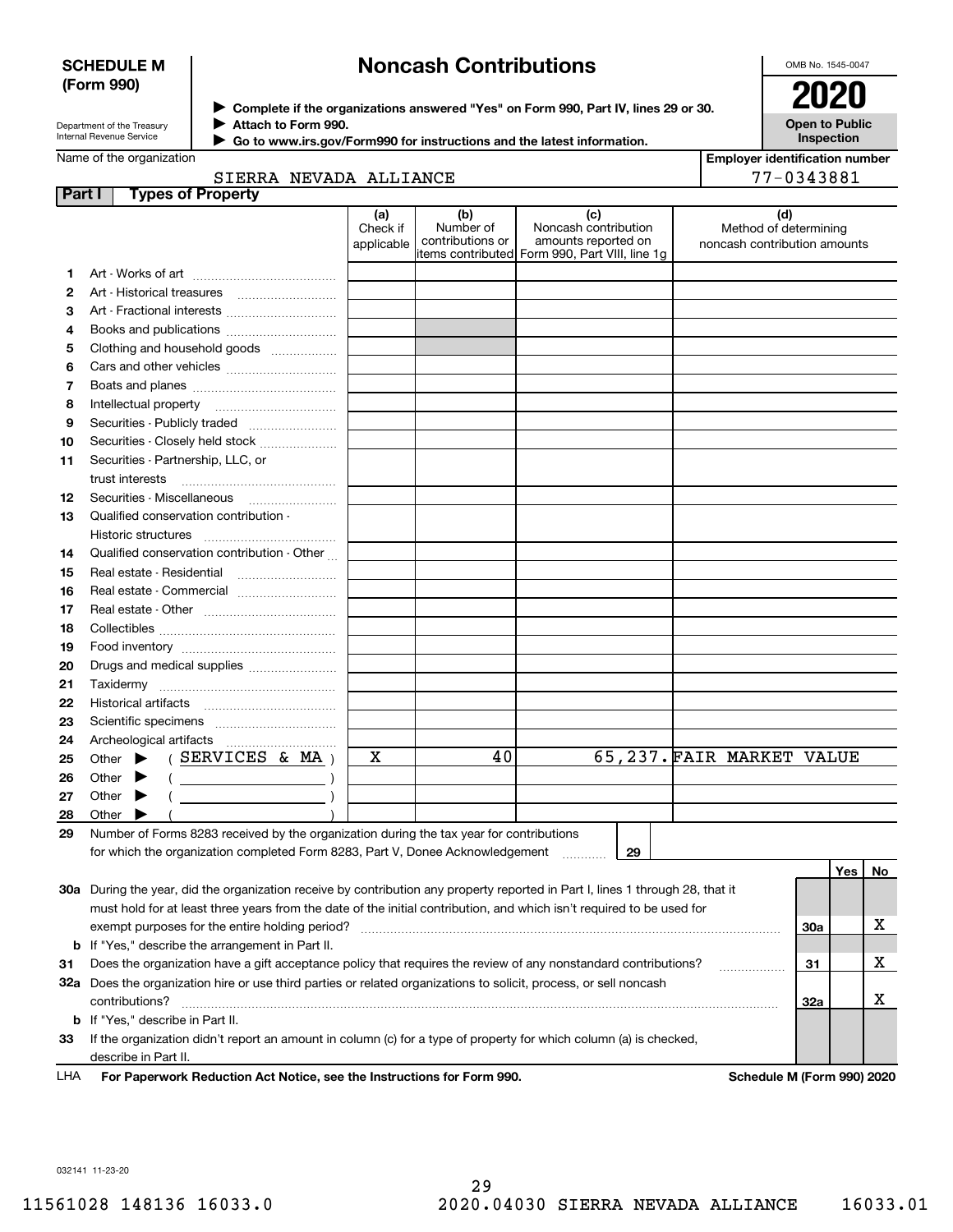|  | Schedule M (Form 990) 2020 |  |  | SIERRA NEVADA ALLIANCE | $-0343881$ | Page |  |
|--|----------------------------|--|--|------------------------|------------|------|--|
|--|----------------------------|--|--|------------------------|------------|------|--|

Part II | Supplemental Information. Provide the information required by Part I, lines 30b, 32b, and 33, and whether the organization is reporting in Part I, column (b), the number of contributions, the number of items received, or a combination of both. Also complete this part for any additional information.

| 032142 11-23-20<br>(61020, 140126, 16022, 0) | Schedule M (Form 990) 2020<br>$30\,$<br>2020 04020 STEPPA NEWARA ATTIANCE $16022$ |
|----------------------------------------------|-----------------------------------------------------------------------------------|
|                                              |                                                                                   |
|                                              |                                                                                   |
|                                              |                                                                                   |
|                                              |                                                                                   |
|                                              |                                                                                   |
|                                              |                                                                                   |
|                                              |                                                                                   |
|                                              |                                                                                   |
|                                              |                                                                                   |
|                                              |                                                                                   |
|                                              |                                                                                   |
|                                              |                                                                                   |
|                                              |                                                                                   |
|                                              |                                                                                   |
|                                              |                                                                                   |
|                                              |                                                                                   |
|                                              |                                                                                   |
|                                              |                                                                                   |
|                                              |                                                                                   |
|                                              |                                                                                   |
|                                              |                                                                                   |
|                                              |                                                                                   |
|                                              |                                                                                   |
|                                              |                                                                                   |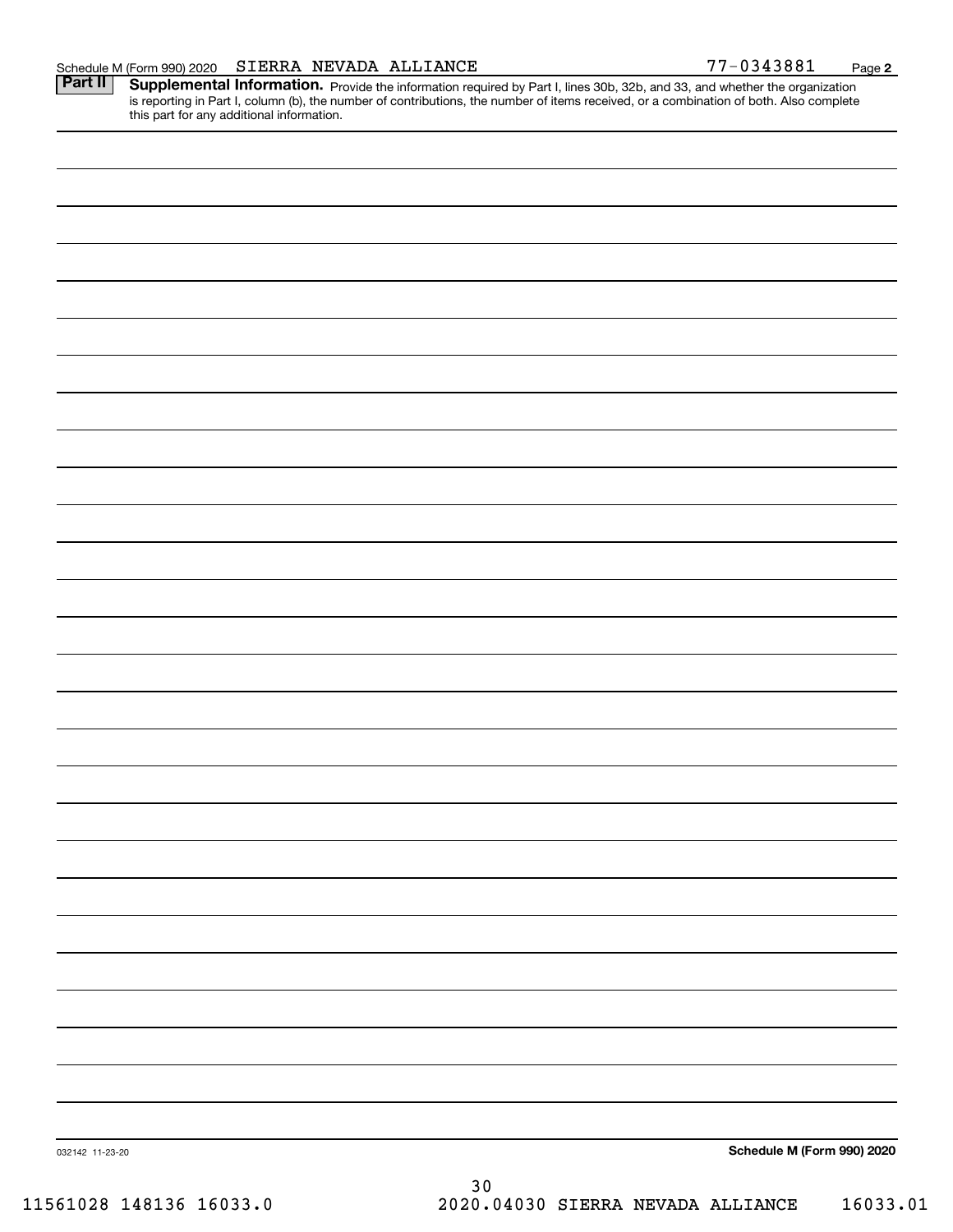(Form 990 or 990-EZ)

Department of the Treasury Internal Revenue Service Name of the organization

SCHEDULE 0 | Supplemental Information to Form 990 or 990-EZ

Complete to provide information for responses to specific questions on Form 990 or 990-EZ or to provide any additional information. | Attach to Form 990 or 990-EZ. | Go to www.irs.gov/Form990 for the latest information.



SIERRA NEVADA ALLIANCE | 77-0343881

FORM 990, PART I, LINE 1, DESCRIPTION OF ORGANIZATION MISSION:

ENSURING HEALTHY AND SUSTAINABLE COMMUNITIES.

FORM 990, PART VI, SECTION B, LINE 11B:

THE EXECUTIVE DIRECTOR AND BOARD OF DIRECTORS REVIEW THE TAX RETURN PRIOR

TO FILING.

FORM 990, PART VI, SECTION B, LINE 12C:

THE BOARD OF DIRECTORS SELF-ENFORCES THEIR CONFLICT OF INTEREST POLICY AND

THE EXECUTIVE DIRECTOR ENFORCES THE POLICY WITH ALL EMPLOYEES.

FORM 990, PART VI, SECTION B, LINE 15:

THE BOARD OF DIRECTORS CONDUCTS AN ANNUAL REVIEW OF THE EXECUTIVE DIRECTOR.

IF MERITED, THE BOARD MAY RAISE THE COMPENSATION OF THE EXECUTIVE DIRECTOR

BASED ON A SALARY SURVEY OF CALIFORNIA NON-PROFITS.

FORM 990, PART VI, SECTION C, LINE 18:

TAX RETURN IS AVAILABLE ON THE ORGANIZATION'S WEBSITE AND/OR BY REQUEST.

FORM 990, PART VI, SECTION C, LINE 19:

GOVERNING DOCUMENTS ARE AVAILABLE FOR PUBLIC INSPECTION AT PRINCIPAL PLACE

31

OF BUSINESS.

032211 11-20-20 LHA For Paperwork Reduction Act Notice, see the Instructions for Form 990 or 990-EZ. Schedule O (Form 990 or 990-EZ) 2020

11561028 148136 16033.0 2020.04030 SIERRA NEVADA ALLIANCE 16033.01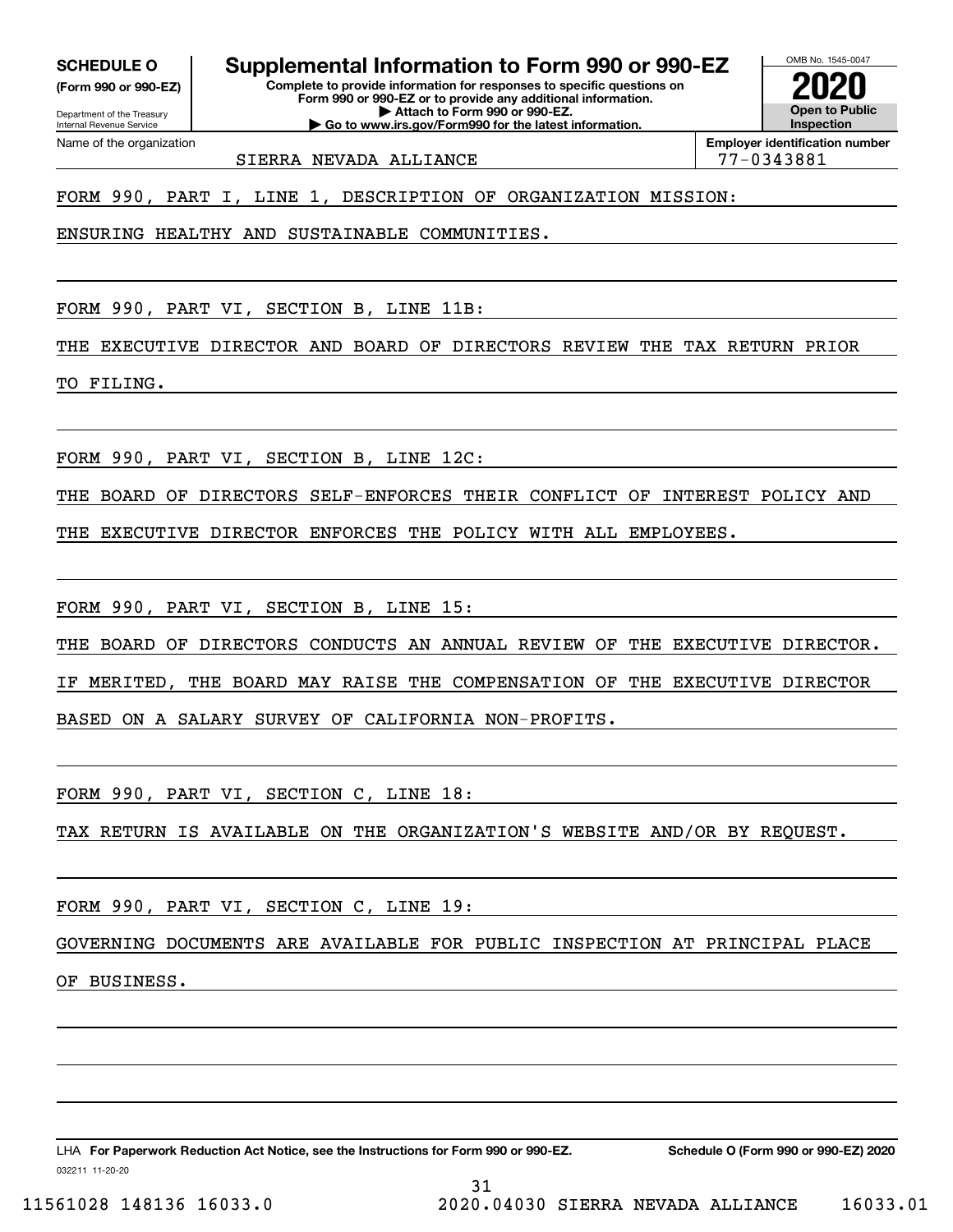## TAXABLE YEAR **California Exempt Organization Taxable Year According Cass**<sup>028941</sup> 2020 Annual Information Return **199** and the set of the set of the set of the set of the set of the set of the s

| LVLV                           |                                                                                                                                                                                                                                  |                                                                    |                               |                                           | פט ו                                                                                                  |       |
|--------------------------------|----------------------------------------------------------------------------------------------------------------------------------------------------------------------------------------------------------------------------------|--------------------------------------------------------------------|-------------------------------|-------------------------------------------|-------------------------------------------------------------------------------------------------------|-------|
|                                | 07/01/2020<br>Calendar Year 2020 or fiscal year beginning (mm/dd/yyyy)                                                                                                                                                           | , and ending (mm/dd/yyyy)                                          |                               |                                           | 06/30/2021                                                                                            |       |
| Corporation/Organization name  |                                                                                                                                                                                                                                  |                                                                    | California corporation number |                                           |                                                                                                       |       |
|                                | SIERRA NEVADA ALLIANCE                                                                                                                                                                                                           |                                                                    | 1880003                       |                                           |                                                                                                       |       |
|                                | Additional information. See instructions.                                                                                                                                                                                        |                                                                    | <b>FEIN</b>                   |                                           |                                                                                                       |       |
|                                |                                                                                                                                                                                                                                  |                                                                    | 77-0343881                    |                                           |                                                                                                       |       |
| Street address (suite or room) |                                                                                                                                                                                                                                  |                                                                    | PMB no.                       |                                           |                                                                                                       |       |
|                                | P.O. BOX 7989                                                                                                                                                                                                                    |                                                                    |                               |                                           |                                                                                                       |       |
| City                           |                                                                                                                                                                                                                                  | State                                                              | ZIP code                      |                                           |                                                                                                       |       |
|                                | SOUTH LAKE TAHOE                                                                                                                                                                                                                 | CA                                                                 | 96158                         |                                           |                                                                                                       |       |
| Foreign country name           | Foreign province/state/county                                                                                                                                                                                                    |                                                                    |                               | Foreign postal code                       |                                                                                                       |       |
| First return<br>A              | Yes $X$ No I                                                                                                                                                                                                                     | Did the organization have any changes to its guidelines            |                               |                                           |                                                                                                       |       |
| В<br>Amended return            | Yes $\boxed{\mathbf{X}}$ No<br>$\bullet$                                                                                                                                                                                         |                                                                    |                               |                                           | $X$ No<br>Yes                                                                                         |       |
| C                              | Yes $\boxed{\mathbf{X}}$ No J                                                                                                                                                                                                    | If exempt under R&TC Section 23701d, has the organization          |                               |                                           |                                                                                                       |       |
| D                              | Final information return?                                                                                                                                                                                                        | engaged in political activities? See instructions.                 |                               |                                           | $\overline{\mathbf{X}}$ No<br>Yes                                                                     |       |
|                                | Surrendered (Withdrawn)<br>Merged/Reorganized<br>Dissolved                                                                                                                                                                       |                                                                    |                               |                                           | Is the organization exempt under R&TC Section 23701g? $\bullet$ $\bullet$ Yes $\boxed{\mathbf{X}}$ No |       |
|                                | Enter date: (mm/dd/yyyy) ●                                                                                                                                                                                                       | If "Yes," enter the gross receipts from nonmember sources \$       |                               |                                           |                                                                                                       |       |
| E                              | Check accounting method: (1) Cash (2) $X$ Accrual (3)<br>L.<br>Other                                                                                                                                                             | Is the organization a limited liability company?                   |                               |                                           | $\boxed{\mathbf{X}}$ No<br>Yes                                                                        |       |
| F                              | Federal return filed? (1) $\bullet$ $\Box$ 990T (2) $\bullet$ $\Box$ 990PF (3) $\bullet$ $\Box$<br>Sch H (990)                                                                                                                   | M Did the organization file Form 100 or Form 109 to                |                               |                                           |                                                                                                       |       |
|                                | $(4)$ $\boxed{\mathbf{X}}$ Other 990 series                                                                                                                                                                                      |                                                                    |                               |                                           | $\boxed{\text{X}}$ No<br>Yes                                                                          |       |
| G                              | $\frac{1}{2}$ Yes $\frac{X}{X}$ No $\left  \right.$ N $\,$ Is the organization under audit by the IRS or has the<br>Is this a group filing? See instructions $\Box$                                                              |                                                                    |                               |                                           |                                                                                                       |       |
| H                              | Yes $\boxed{\mathbf{X}}$ No<br>Is this organization in a group exemption [1] [1] Is this organization in a group exemption                                                                                                       |                                                                    |                               |                                           | $X$ No<br>Yes $X$ No                                                                                  |       |
|                                | If "Yes," what is the parent's name?                                                                                                                                                                                             | <b>0</b> Is federal Form 1023/1024 pending?<br>Date filed with IRS |                               |                                           |                                                                                                       |       |
|                                |                                                                                                                                                                                                                                  |                                                                    |                               |                                           |                                                                                                       |       |
| Part I                         | Complete Part I unless not required to file this form. See General Information B and C.                                                                                                                                          |                                                                    |                               |                                           |                                                                                                       |       |
|                                | Gross sales or receipts from other sources. From Side 2, Part II, line 8 [11] [11] [12] [12] [12] [12] [12] [1<br>1                                                                                                              |                                                                    |                               | 1                                         |                                                                                                       | 71 00 |
|                                | Gross dues and assessments from members and affiliates<br>2                                                                                                                                                                      |                                                                    |                               | $\overline{2}$                            |                                                                                                       | 00    |
|                                | Gross contributions, gifts, grants, and similar amounts received<br>3                                                                                                                                                            | $STMT$ 1                                                           |                               | 3                                         | $1,389,264$ 00                                                                                        |       |
| Receipts                       | Total gross receipts for filing requirement test. Add line 1 through line 3.<br>4                                                                                                                                                |                                                                    | STMT 2                        |                                           |                                                                                                       |       |
| and                            | This line must be completed. If the result is less than \$50,000, see General Information B                                                                                                                                      |                                                                    |                               | $\overline{4}$                            | 1,389,335 00                                                                                          |       |
| Revenues                       | Cost of goods sold<br>5                                                                                                                                                                                                          | 5                                                                  | 00                            |                                           |                                                                                                       |       |
|                                | Cost or other basis, and sales expenses of assets sold<br>6                                                                                                                                                                      | 6                                                                  | 0 <sub>0</sub>                |                                           |                                                                                                       |       |
|                                | Total costs. Add line 5 and line 6<br>7                                                                                                                                                                                          |                                                                    |                               | $\overline{7}$<br>8                       | 1,389,335 00                                                                                          | 00    |
|                                | Total gross income. Subtract line 7 from line 4 [11] manufactured and substitutions income.<br>9<br>Total expenses and disbursements. From Side 2, Part II, line 18                                                              |                                                                    |                               | 9                                         | $1,376,745$ 00                                                                                        |       |
| <b>Expenses</b>                | 10                                                                                                                                                                                                                               |                                                                    |                               | 10                                        | $\overline{12}$ , 590 00                                                                              |       |
|                                | 11<br>Total payments                                                                                                                                                                                                             |                                                                    |                               | 11                                        |                                                                                                       | 00    |
|                                | 12                                                                                                                                                                                                                               |                                                                    |                               | 12                                        |                                                                                                       | 00    |
|                                | 13                                                                                                                                                                                                                               |                                                                    |                               | 13                                        |                                                                                                       | 00    |
| <b>Filing Fee</b>              | Use tax balance. If line 12 is more than line 11, subtract line 11 from line 12 [11] [12] [11] [12] [11] Use tax balance. If line 12 [11] [11] Use tax balance. If line 12<br>14                                                 |                                                                    |                               | 14                                        |                                                                                                       | 00    |
|                                | Penalties and Interest. See General Information J<br>15                                                                                                                                                                          |                                                                    |                               | 15                                        |                                                                                                       | 00    |
|                                | 16 Balance due. Add line 12 and line 15. Then subtract line 11 from the result<br>Under penalties of perjury, I declare that I have examined this return, including accompanying schedules and statements, and to the best of my |                                                                    |                               |                                           |                                                                                                       | 00    |
| Sign                           | it is true, correct, and complete. Declaration of preparer (other than taxpayer) is based on all information of which preparer has any knowledge.                                                                                |                                                                    |                               |                                           |                                                                                                       |       |
| Here                           | Title<br>Signature<br>of officer                                                                                                                                                                                                 | <b>EXECUTIVE DIRE</b>                                              | Date                          |                                           | <b>• Telephone</b><br>(530) 542-4546                                                                  |       |
|                                |                                                                                                                                                                                                                                  | Date                                                               |                               |                                           | $\overline{\bullet}$ PTIN                                                                             |       |
|                                | $P_{\text{signature}}$ $\triangleright$ ZETH $M$ . MACY                                                                                                                                                                          |                                                                    | Check if<br>self-employed     |                                           | P00922103                                                                                             |       |
| Paid                           | Firm's name                                                                                                                                                                                                                      |                                                                    |                               |                                           | <b>•</b> Firm's FEIN                                                                                  |       |
| Preparer's                     | (or yours,<br>SCHETTLER MACY & ASSOCIATES                                                                                                                                                                                        |                                                                    |                               |                                           | 47-2177559                                                                                            |       |
| Use Only                       | if self-<br>110 COUNTRY ESTATES CIRCLE, SUITE 2<br>employed)                                                                                                                                                                     |                                                                    |                               |                                           | ● Telephone                                                                                           |       |
|                                | and address<br><b>RENO, NV 89511</b>                                                                                                                                                                                             |                                                                    |                               |                                           | (775)<br>$624 - 9108$                                                                                 |       |
|                                |                                                                                                                                                                                                                                  |                                                                    |                               | $\bullet$ $\boxed{\text{X}}$ $\text{Yes}$ | <b>No</b>                                                                                             |       |

Ι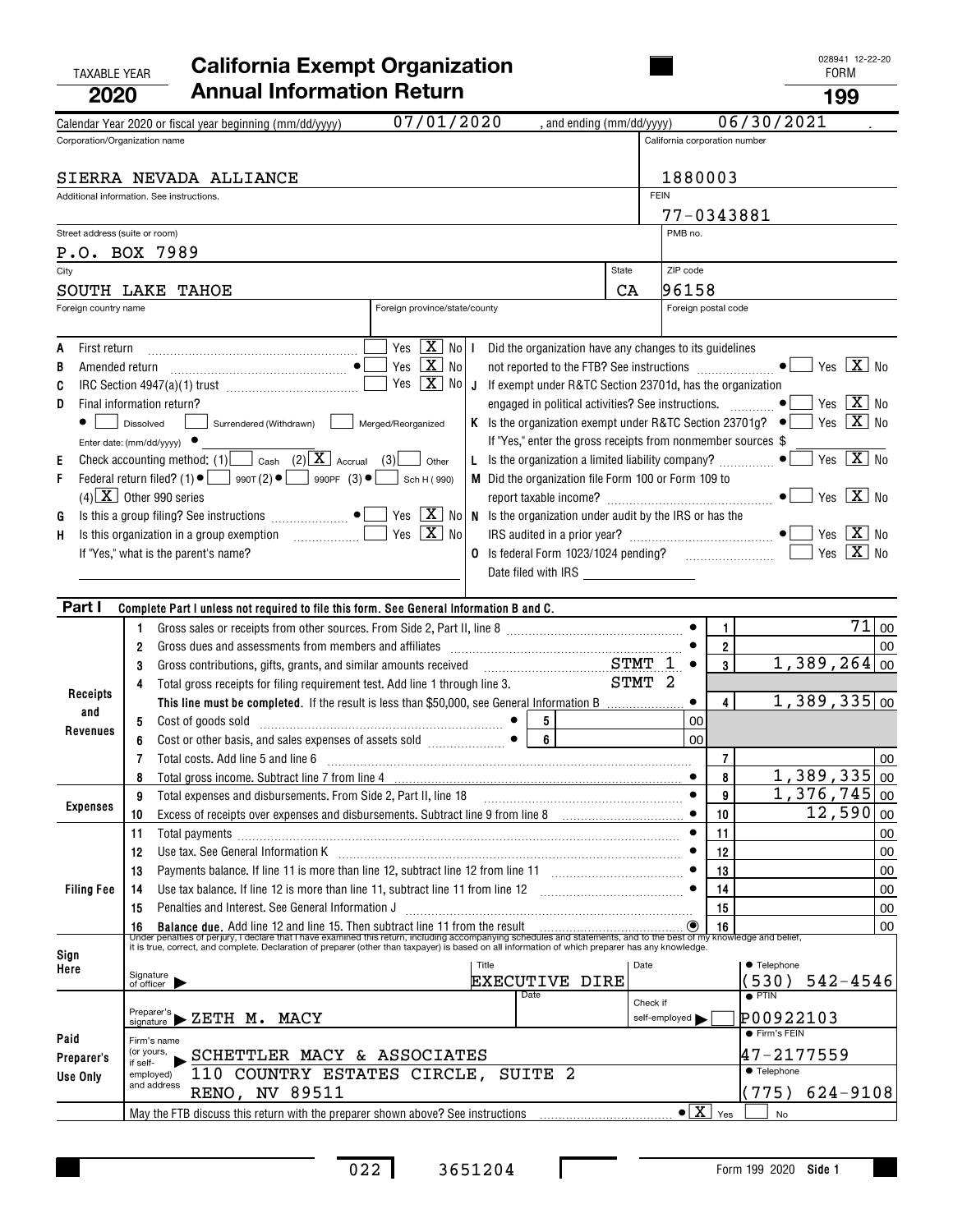## SIERRA NEVADA ALLIANCE 77-0343881

Part II Organizations with gross receipts of more than \$50,000 and private foundations regardless of amount of gross receipts - complete Part II or furnish substitute information.

028951 12-22-20

|                             | $\mathbf{1}$   |                                                                                                                                                                                                                                                                                                                                                                                      |                                                                                                                                                                     |                                                |                                                                                                                                                                                                                                | 1                       |                                     | 00     |
|-----------------------------|----------------|--------------------------------------------------------------------------------------------------------------------------------------------------------------------------------------------------------------------------------------------------------------------------------------------------------------------------------------------------------------------------------------|---------------------------------------------------------------------------------------------------------------------------------------------------------------------|------------------------------------------------|--------------------------------------------------------------------------------------------------------------------------------------------------------------------------------------------------------------------------------|-------------------------|-------------------------------------|--------|
|                             | $\overline{2}$ |                                                                                                                                                                                                                                                                                                                                                                                      |                                                                                                                                                                     |                                                |                                                                                                                                                                                                                                | $\overline{\mathbf{2}}$ | 71                                  | 00     |
|                             | 3              | Dividends                                                                                                                                                                                                                                                                                                                                                                            |                                                                                                                                                                     |                                                |                                                                                                                                                                                                                                | 3                       |                                     | 00     |
| Receipts                    | 4              | Gross rents                                                                                                                                                                                                                                                                                                                                                                          |                                                                                                                                                                     |                                                |                                                                                                                                                                                                                                | 4                       |                                     | 00     |
| from                        | 5              | Gross royalties <b>construction and construction of the construction of the construction of the construction</b> of the construction of the construction of the construction of the construction of the construction of the constru                                                                                                                                                  |                                                                                                                                                                     |                                                |                                                                                                                                                                                                                                | 5                       |                                     | 00     |
| Other                       | 6              |                                                                                                                                                                                                                                                                                                                                                                                      |                                                                                                                                                                     |                                                |                                                                                                                                                                                                                                | 6                       |                                     | 00     |
| <b>Sources</b>              | 7              | Other income                                                                                                                                                                                                                                                                                                                                                                         |                                                                                                                                                                     |                                                |                                                                                                                                                                                                                                | $\overline{7}$          |                                     | 00     |
|                             | 8              | Total gross sales or receipts from other sources. Add line 1 through line 7. Enter here and on Side 1, Part I, line 1                                                                                                                                                                                                                                                                |                                                                                                                                                                     |                                                |                                                                                                                                                                                                                                | 8                       | 71                                  | 00     |
|                             | 9              | Contributions, gifts, grants, and similar amounts paid manufactured contractions and contributions, gifts, grants, and similar amounts paid manufactured contractions.                                                                                                                                                                                                               |                                                                                                                                                                     |                                                |                                                                                                                                                                                                                                | 9                       |                                     | 00     |
|                             | 10             |                                                                                                                                                                                                                                                                                                                                                                                      |                                                                                                                                                                     |                                                |                                                                                                                                                                                                                                | 10                      |                                     | 00     |
|                             | 11             |                                                                                                                                                                                                                                                                                                                                                                                      |                                                                                                                                                                     |                                                | $\bullet$                                                                                                                                                                                                                      | 11                      | $70, 125$ 00                        |        |
|                             | 12             | Other salaries and wages [11] manufactured and wages [11] manufactured and wages [11] manufactured and wages [11] manufactured and wages [11] manufactured and wages [11] manufactured and wages [11] manufactured and wages [                                                                                                                                                       |                                                                                                                                                                     |                                                |                                                                                                                                                                                                                                | 12                      | $844,535$ 00                        |        |
| <b>Expenses</b>             | 13             | $Interest \begin{tabular}{l} \hline \textbf{Interest} \\ \hline \end{tabular}$                                                                                                                                                                                                                                                                                                       |                                                                                                                                                                     |                                                |                                                                                                                                                                                                                                | 13                      |                                     | 00     |
| and                         | 14             |                                                                                                                                                                                                                                                                                                                                                                                      |                                                                                                                                                                     |                                                |                                                                                                                                                                                                                                | 14                      | $76,615$ 00                         |        |
| Disburse-                   | 15             |                                                                                                                                                                                                                                                                                                                                                                                      |                                                                                                                                                                     |                                                |                                                                                                                                                                                                                                | 15                      | 17,844 00                           |        |
| ments                       | 16             |                                                                                                                                                                                                                                                                                                                                                                                      |                                                                                                                                                                     |                                                |                                                                                                                                                                                                                                | 16                      |                                     | $00\,$ |
|                             | 17             | Other expenses and disbursements Material Material SEE STATEMENT 4                                                                                                                                                                                                                                                                                                                   |                                                                                                                                                                     |                                                | $\bullet$                                                                                                                                                                                                                      | 17                      | $367,626$ 00                        |        |
|                             |                | 18 Total expenses and disbursements. Add line 9 through line 17. Enter here and on Side 1, Part I, line 9                                                                                                                                                                                                                                                                            |                                                                                                                                                                     |                                                |                                                                                                                                                                                                                                | 18                      | $1,376,745$ <sub>00</sub>           |        |
| <b>Schedule L</b>           |                | <b>Balance Sheet</b>                                                                                                                                                                                                                                                                                                                                                                 | Beginning of taxable year                                                                                                                                           |                                                |                                                                                                                                                                                                                                |                         | End of taxable year                 |        |
| Assets                      |                |                                                                                                                                                                                                                                                                                                                                                                                      | (a)                                                                                                                                                                 | (b)                                            | (c)                                                                                                                                                                                                                            |                         | (d)                                 |        |
| 1 Cash                      |                |                                                                                                                                                                                                                                                                                                                                                                                      |                                                                                                                                                                     | 445,012                                        |                                                                                                                                                                                                                                |                         | $\overline{551}$ , 638<br>$\bullet$ |        |
|                             |                |                                                                                                                                                                                                                                                                                                                                                                                      |                                                                                                                                                                     | 52,246                                         |                                                                                                                                                                                                                                |                         | 177,884<br>$\bullet$                |        |
| 3                           |                |                                                                                                                                                                                                                                                                                                                                                                                      |                                                                                                                                                                     |                                                |                                                                                                                                                                                                                                |                         |                                     |        |
| 4                           |                | $Inventories \begin{picture}(1,0) \put(0,0){\vector(1,0){100}} \put(0,0){\vector(1,0){100}} \put(0,0){\vector(1,0){100}} \put(0,0){\vector(1,0){100}} \put(0,0){\vector(1,0){100}} \put(0,0){\vector(1,0){100}} \put(0,0){\vector(1,0){100}} \put(0,0){\vector(1,0){100}} \put(0,0){\vector(1,0){100}} \put(0,0){\vector(1,0){100}} \put(0,0){\vector(1,0){100}} \put(0,0){\vector($ |                                                                                                                                                                     |                                                |                                                                                                                                                                                                                                |                         |                                     |        |
| 5                           |                | Federal and state government obligations                                                                                                                                                                                                                                                                                                                                             |                                                                                                                                                                     |                                                |                                                                                                                                                                                                                                |                         |                                     |        |
| 6                           |                | Investments in other bonds                                                                                                                                                                                                                                                                                                                                                           |                                                                                                                                                                     |                                                |                                                                                                                                                                                                                                |                         |                                     |        |
| 7                           |                | Investments in stock                                                                                                                                                                                                                                                                                                                                                                 |                                                                                                                                                                     |                                                |                                                                                                                                                                                                                                |                         |                                     |        |
| Mortgage loans<br>8         |                |                                                                                                                                                                                                                                                                                                                                                                                      |                                                                                                                                                                     |                                                |                                                                                                                                                                                                                                |                         |                                     |        |
| Other investments           |                |                                                                                                                                                                                                                                                                                                                                                                                      |                                                                                                                                                                     |                                                |                                                                                                                                                                                                                                |                         |                                     |        |
| 10 a Depreciable assets     |                |                                                                                                                                                                                                                                                                                                                                                                                      | 39,203                                                                                                                                                              |                                                | 39,203                                                                                                                                                                                                                         |                         |                                     |        |
|                             |                | <b>b</b> Less accumulated depreciation <i></i>                                                                                                                                                                                                                                                                                                                                       | 39, 203                                                                                                                                                             |                                                | 39,203                                                                                                                                                                                                                         |                         |                                     |        |
|                             |                |                                                                                                                                                                                                                                                                                                                                                                                      |                                                                                                                                                                     |                                                |                                                                                                                                                                                                                                |                         | $\bullet$                           |        |
|                             |                |                                                                                                                                                                                                                                                                                                                                                                                      |                                                                                                                                                                     | 3,633                                          |                                                                                                                                                                                                                                |                         | 13,381<br>$\bullet$                 |        |
|                             |                |                                                                                                                                                                                                                                                                                                                                                                                      |                                                                                                                                                                     | 500,891                                        |                                                                                                                                                                                                                                |                         | 742,903                             |        |
| Liabilities and net worth   |                |                                                                                                                                                                                                                                                                                                                                                                                      |                                                                                                                                                                     |                                                |                                                                                                                                                                                                                                |                         |                                     |        |
|                             |                |                                                                                                                                                                                                                                                                                                                                                                                      |                                                                                                                                                                     | 13,094                                         |                                                                                                                                                                                                                                |                         | $\overline{23,198}$<br>$\bullet$    |        |
|                             |                | 15 Contributions, gifts, or grants payable                                                                                                                                                                                                                                                                                                                                           |                                                                                                                                                                     |                                                |                                                                                                                                                                                                                                |                         |                                     |        |
|                             |                | <b>16</b> Bonds and notes payable                                                                                                                                                                                                                                                                                                                                                    |                                                                                                                                                                     |                                                |                                                                                                                                                                                                                                |                         | ٠                                   |        |
| 17                          |                |                                                                                                                                                                                                                                                                                                                                                                                      |                                                                                                                                                                     | 149,900                                        |                                                                                                                                                                                                                                |                         | 150,000<br>$\bullet$                |        |
| 18                          |                |                                                                                                                                                                                                                                                                                                                                                                                      |                                                                                                                                                                     | 255,899                                        |                                                                                                                                                                                                                                |                         | 475,117                             |        |
| 19                          |                | Capital stock or principal fund                                                                                                                                                                                                                                                                                                                                                      |                                                                                                                                                                     |                                                |                                                                                                                                                                                                                                |                         |                                     |        |
| 20                          |                | Paid-in or capital surplus. Attach reconciliation                                                                                                                                                                                                                                                                                                                                    |                                                                                                                                                                     |                                                |                                                                                                                                                                                                                                |                         | $\bullet$                           |        |
| 21                          |                | Retained earnings or income fund                                                                                                                                                                                                                                                                                                                                                     |                                                                                                                                                                     | 81,998                                         |                                                                                                                                                                                                                                |                         | 94,588<br>$\bullet$                 |        |
|                             |                | 22 Total liabilities and net worth                                                                                                                                                                                                                                                                                                                                                   |                                                                                                                                                                     | 500, 891                                       |                                                                                                                                                                                                                                |                         | 742,903                             |        |
| <b>Schedule M-1</b>         |                |                                                                                                                                                                                                                                                                                                                                                                                      | Reconciliation of income per books with income per return<br>Do not complete this schedule if the amount on Schedule L, line 13, column (d), is less than \$50,000. |                                                |                                                                                                                                                                                                                                |                         |                                     |        |
| 1.                          |                |                                                                                                                                                                                                                                                                                                                                                                                      | 12,590<br>$\bullet$                                                                                                                                                 | 7 Income recorded on books this year           |                                                                                                                                                                                                                                |                         |                                     |        |
| <b>2</b> Federal income tax |                |                                                                                                                                                                                                                                                                                                                                                                                      | $\bullet$                                                                                                                                                           | not included in this return                    |                                                                                                                                                                                                                                |                         | $\bullet$                           |        |
| 3                           |                | Excess of capital losses over capital gains                                                                                                                                                                                                                                                                                                                                          | $\bullet$                                                                                                                                                           | <b>8</b> Deductions in this return not charged |                                                                                                                                                                                                                                |                         |                                     |        |
| 4                           |                | Income not recorded on books this year                                                                                                                                                                                                                                                                                                                                               | $\bullet$                                                                                                                                                           |                                                | against book income this year [111] and the sear [11] and a search in the search in the search of the search in the search of the search of the search of the search of the search of the search of the search of the search o |                         |                                     |        |
| 5                           |                | Expenses recorded on books this year not                                                                                                                                                                                                                                                                                                                                             |                                                                                                                                                                     | 9 Total. Add line 7 and line 8                 |                                                                                                                                                                                                                                |                         |                                     |        |
|                             |                |                                                                                                                                                                                                                                                                                                                                                                                      | $\bullet$                                                                                                                                                           | 10 Net income per return.                      |                                                                                                                                                                                                                                |                         |                                     |        |

022 3652204

**6** Total. Add line 1 through line 5  $\ldots$   $\ldots$   $\ldots$   $\ldots$   $\ldots$   $\ldots$   $\ldots$   $\ldots$   $\ldots$   $\ldots$   $\ldots$ 

Subtract line 9 from line 6 12,590 12,590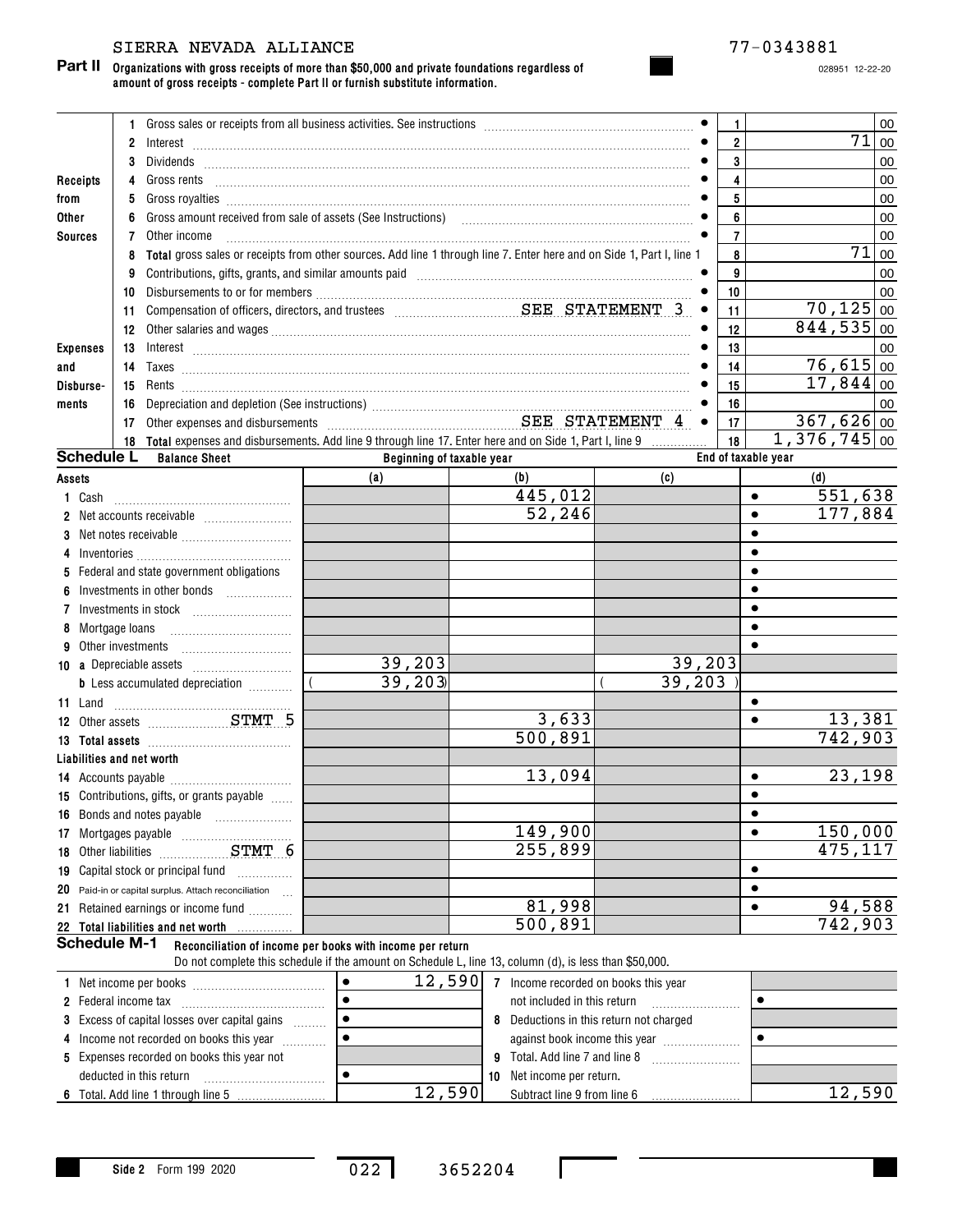| CA 199                   | CASH CONTRIBUTIONS<br>INCLUDED ON PART I, LINE 3                                | STATEMENT 1     |               |  |
|--------------------------|---------------------------------------------------------------------------------|-----------------|---------------|--|
| CONTRIBUTOR'S NAME       | CONTRIBUTOR'S ADDRESS                                                           | DATE OF<br>GIFT | <b>AMOUNT</b> |  |
| ARNTZ FOUNDATION         | PO BOX 66488 SCOTTS VALLEY, CA<br>95067                                         |                 | 15,000.       |  |
| CALIFORNIA VOLUNTEERS    | 1400 10TH STREET SACRAMENTO,<br>CA 95814                                        |                 | 723,519.      |  |
|                          | CITY OF SOUTH LAKE TAHOE 1901 AIRPORT ROAD SOUTH LAKE<br><b>TAHOE, CA 96150</b> |                 | 31,000.       |  |
| <b>FOUNDATION</b>        | TAHOE TRUCKEE COMMUNITY 11071 DONNER PASS RD TRUCKEE,<br>CA 96161               |                 | 22,962.       |  |
|                          | SIERRA NEVADA CONSERVANCY 11521 BLOCKER DR SUITE 205<br>AUBURN, CA 95603        |                 | 280,942.      |  |
| TOTAL INCLUDED ON LINE 3 |                                                                                 |                 | 1,073,423.    |  |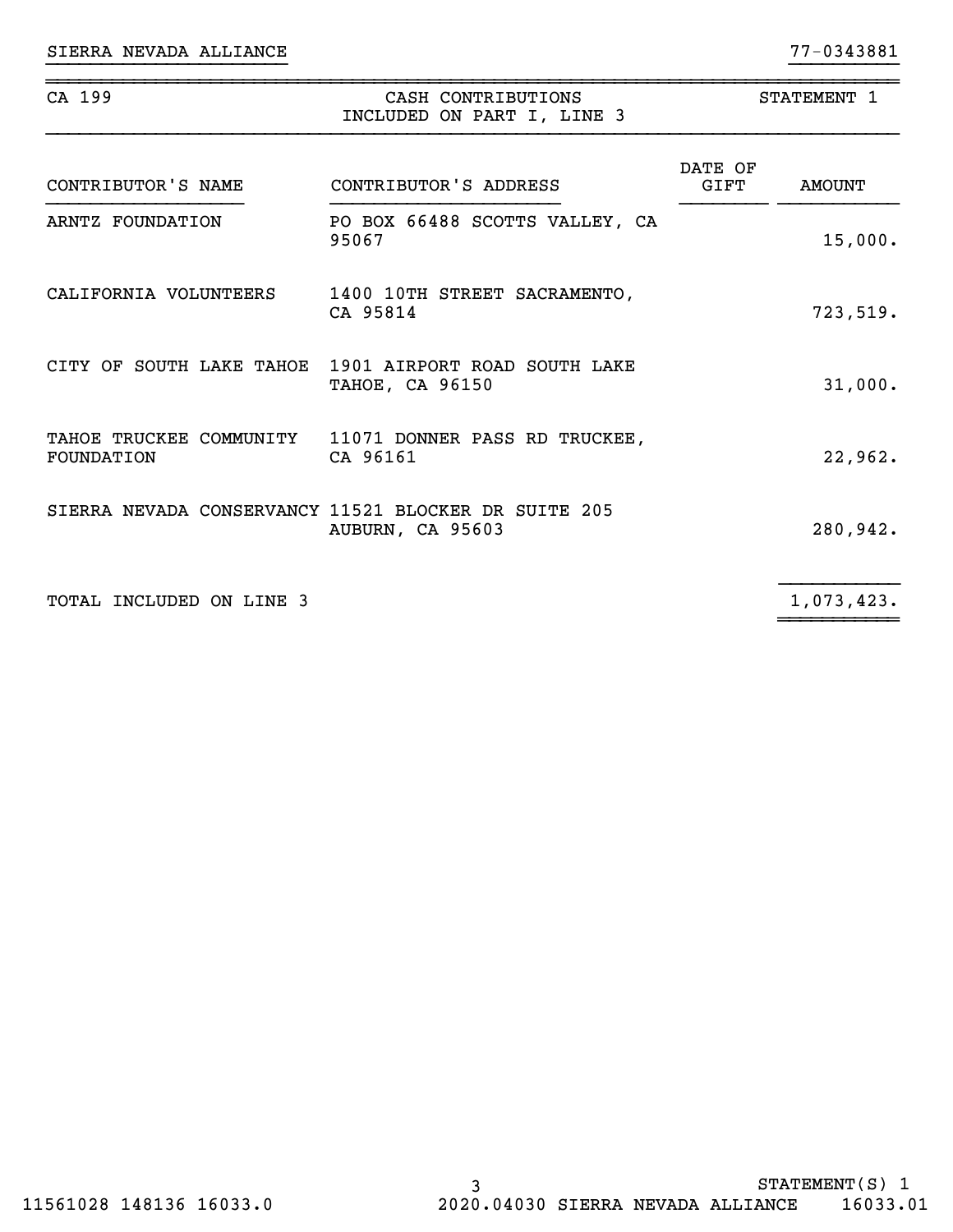| CA 199                    | NONCASH CONTRIBUTIONS<br>STATEMENT 2<br>INCLUDED ON PART I, LINE 3 |
|---------------------------|--------------------------------------------------------------------|
| CONTRIBUTOR'S NAME        | CONTRIBUTOR'S ADDRESS                                              |
| CALIFORNIA VOLUNTEERS     | 1400 10TH STREET SACRAMENTO, CA 95814                              |
| PROPERTY DESCRIPTION      | DATE OF GIFT<br>FMV OF GIFT<br>TOTAL AMOUNT                        |
| IN KIND SERVICES PROVIDED | 65,237.<br>65, 237.                                                |
| TOTAL INCLUDED ON LINE 3  | 65, 237.<br>65, 237.                                               |
|                           |                                                                    |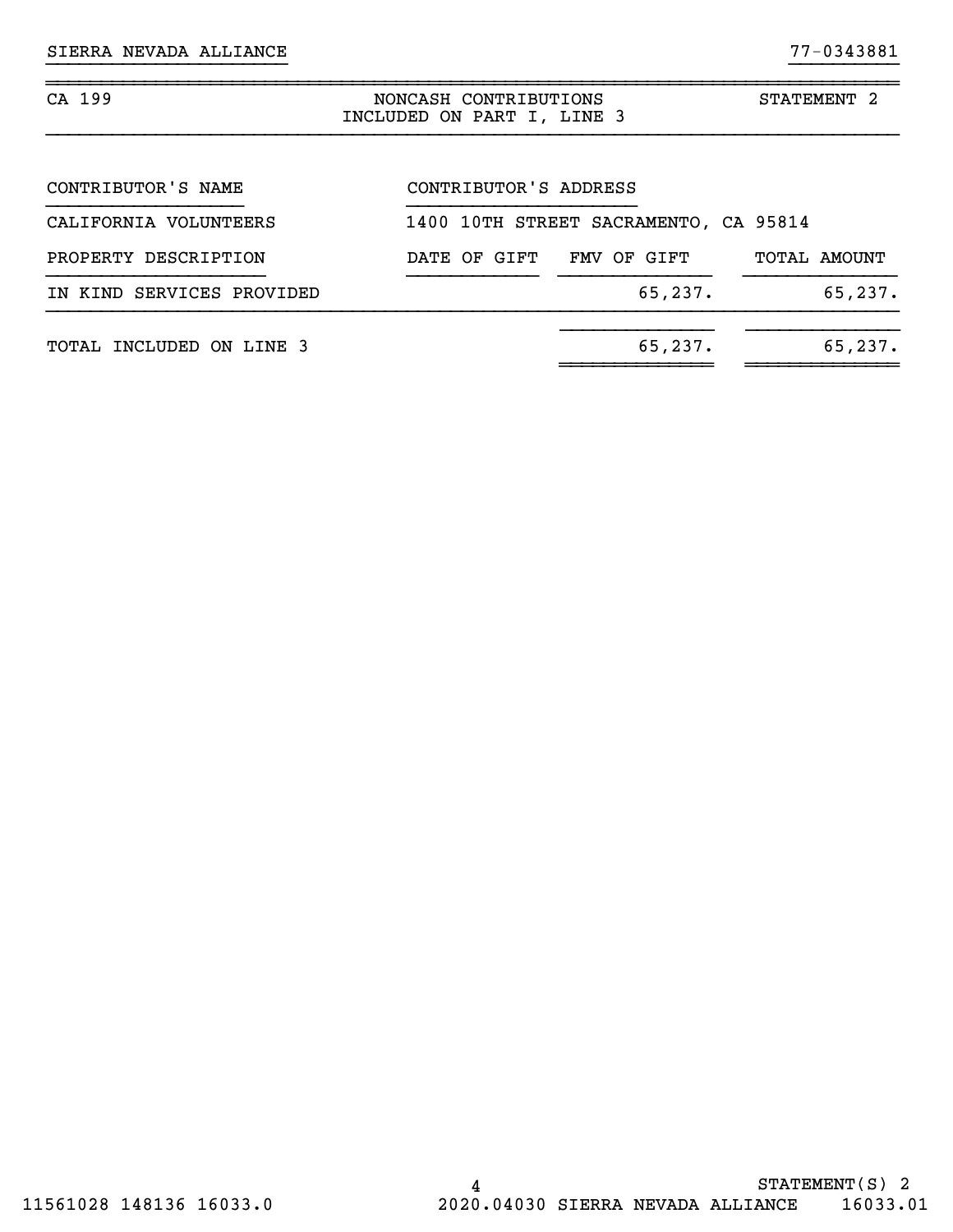| CA 199                                                             |  | COMPENSATION OF OFFICERS, DIRECTORS AND TRUSTEES | STATEMENT 3      |
|--------------------------------------------------------------------|--|--------------------------------------------------|------------------|
| NAME AND ADDRESS                                                   |  | TITLE AND<br>AVERAGE HRS WORKED/WK COMPENSATION  |                  |
| <b>JENNY HATCH</b><br>P.O. BOX 7989<br>SOUTH LAKE TAHOE, CA 96158  |  | EXECUTIVE DIRECTOR<br>40.00                      | 70, 125.         |
| SARAH BUCK<br>P.O. BOX 7989<br>SOUTH LAKE TAHOE, CA 96158          |  | DIRECTOR<br>1.00                                 | 0.               |
| <b>LAURA BEATON</b><br>P.O. BOX 7989<br>SOUTH LAKE TAHOE, CA 96158 |  | PRESIDENT<br>1.00                                | 0.               |
| LYNN BAUMGARTNER<br>P.O. BOX 7989<br>SOUTH LAKE TAHOE, CA 96158    |  | SECRETARY<br>1.00                                | 0.               |
| SHANNON KEENER<br>P.O. BOX 7989<br>SOUTH LAKE TAHOE, CA 96158      |  | DIRECTOR<br>1.00                                 | 0.               |
| SAM RUDERMAN<br>P.O. BOX 7989<br>SOUTH LAKE TAHOE, CA 96158        |  | DIRECTOR<br>1.00                                 | 0.               |
| STEPHEN SMALLCOMBE<br>P.O. BOX 7989<br>SOUTH LAKE TAHOE, CA 96158  |  | <b>DIRECTOR</b><br>1.00                          | 0.               |
| BILL TEMPLIN<br>P.O. BOX 7989<br>SOUTH LAKE TAHOE, CA 96158        |  | DIRECTOR<br>1.00                                 | 0.               |
| CHRISTOPHER WRIGHT<br>P.O. BOX 7989<br>SOUTH LAKE TAHOE, CA 96158  |  | VICE PRESIDENT<br>1.00                           | $0$ .            |
| <b>JULIA KIM</b><br>P.O. BOX 7989<br>SOUTH LAKE TAHOE, CA 96158    |  | DIRECTOR<br>1.00                                 | $0$ .            |
| COLLEEN SHADE<br>P.O. BOX 7989<br>SOUTH LAKE TAHOE, CA 96158       |  | DIRECTOR<br>1.00                                 | $0$ .            |
|                                                                    |  | 5                                                | $STATEMENT(S)$ 3 |

~~~~~~~~~~~~~~~~~~~~~~~~~~~~~~~~~~~~~~~~~~~~~~~~~~~~~~~~~~~~~~~~~~~~~~~~~~~~~~

5 11561028 148136 16033.0 2020.04030 SIERRA NEVADA ALLIANCE 16033.01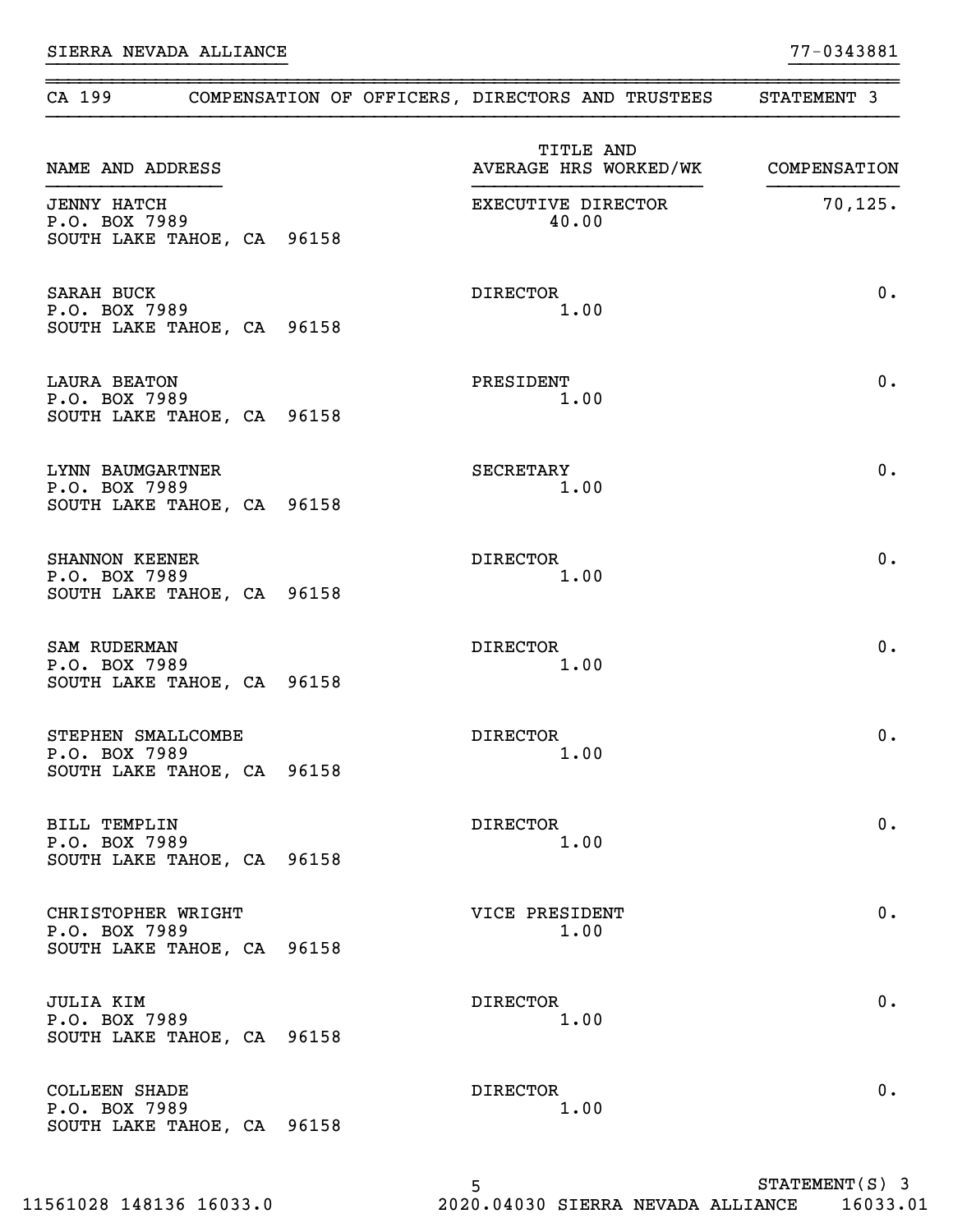| SIERRA NEVADA ALLIANCE |                                     | 77-0343881 |
|------------------------|-------------------------------------|------------|
|                        | TOTAL TO FORM 199, PART II, LINE 11 | 70.125.    |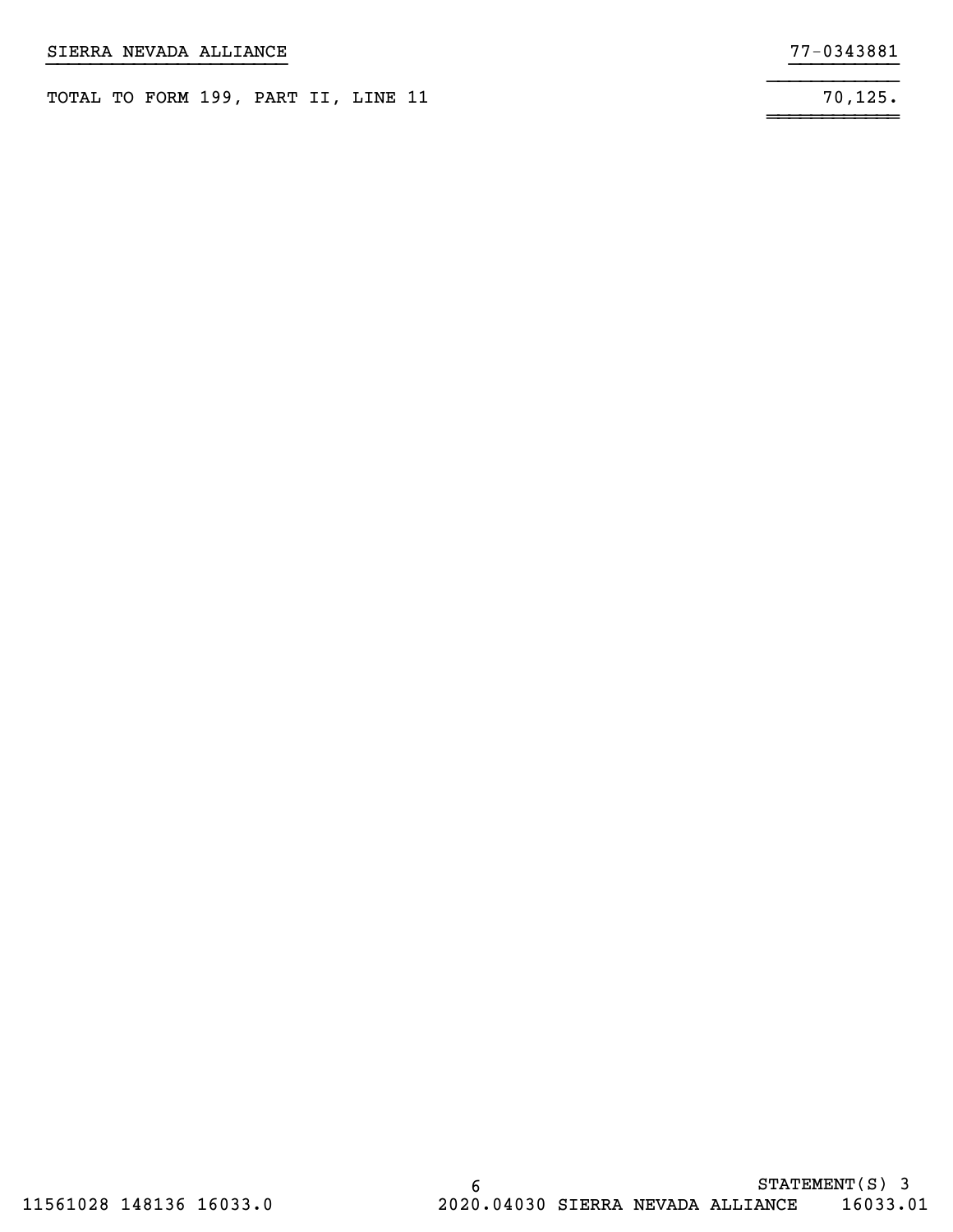| CA 199                                                                                                                                                                                 | OTHER EXPENSES | STATEMENT 4                                                                                     |
|----------------------------------------------------------------------------------------------------------------------------------------------------------------------------------------|----------------|-------------------------------------------------------------------------------------------------|
| DESCRIPTION                                                                                                                                                                            |                | <b>AMOUNT</b>                                                                                   |
| SNAP IN-KIND<br><b>MISCELLANEOUS</b><br><b>SUPPLIES</b><br>OTHER EMPLOYEE BENEFITS<br>OTHER PROFESSIONAL FEES<br>OFFICE EXPENSES<br>TRAVEL<br>CONFERENCES AND CONVENTIONS<br>INSURANCE |                | 65,237.<br>11,238.<br>7,404.<br>126, 485.<br>111,764.<br>20,683.<br>5,799.<br>13,630.<br>5,386. |
| TOTAL TO FORM 199, PART II, LINE 17                                                                                                                                                    |                | 367,626.                                                                                        |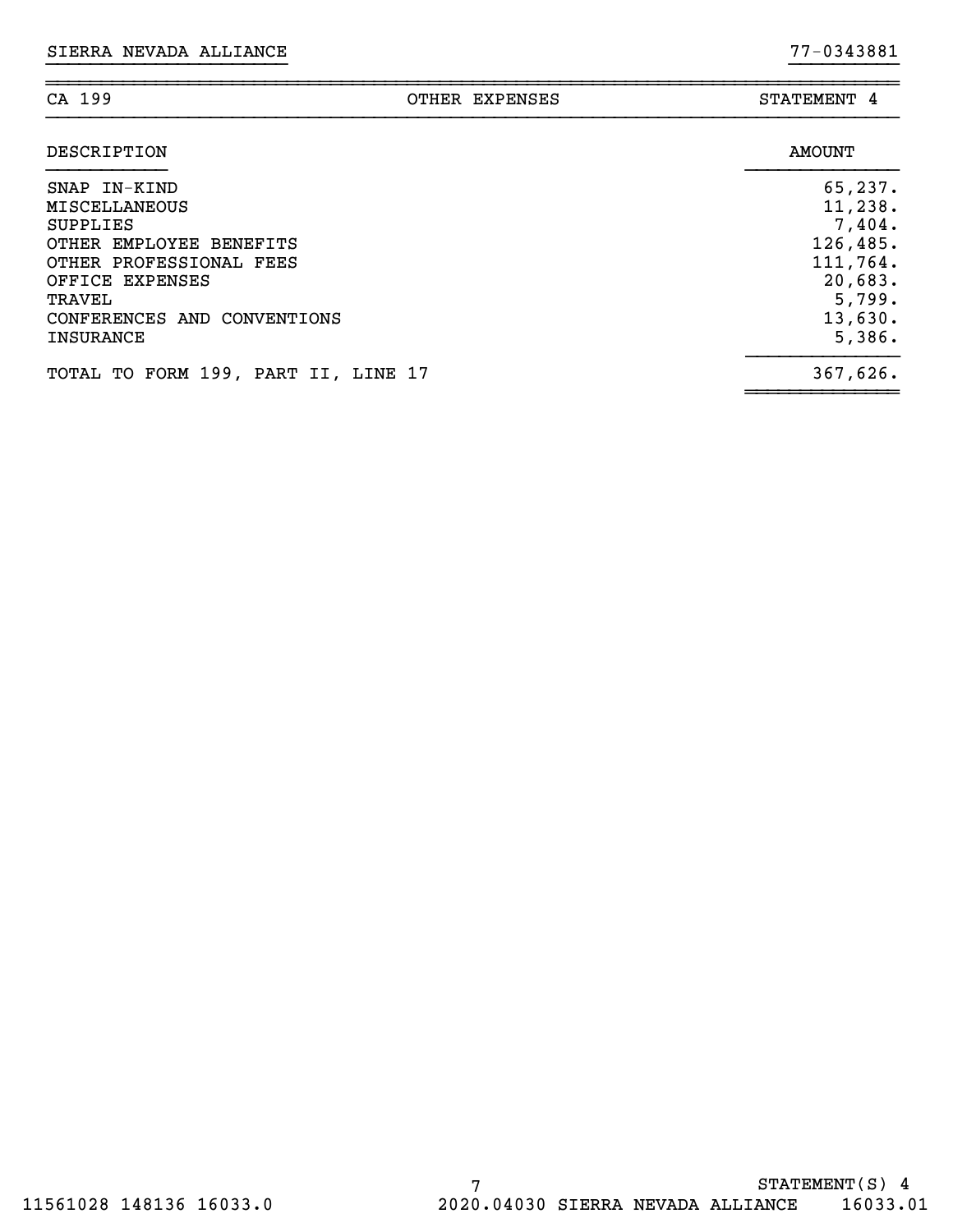| CA 199<br>OTHER ASSETS                 |              | STATEMENT 5 |
|----------------------------------------|--------------|-------------|
| DESCRIPTION                            | BEG. OF YEAR | END OF YEAR |
| PREPAID EXPENSES AND DEFERRED CHARGES  | 3,633.       | 13,381.     |
| TOTAL TO FORM 199, SCHEDULE L, LINE 12 | 3,633.       | 13,381.     |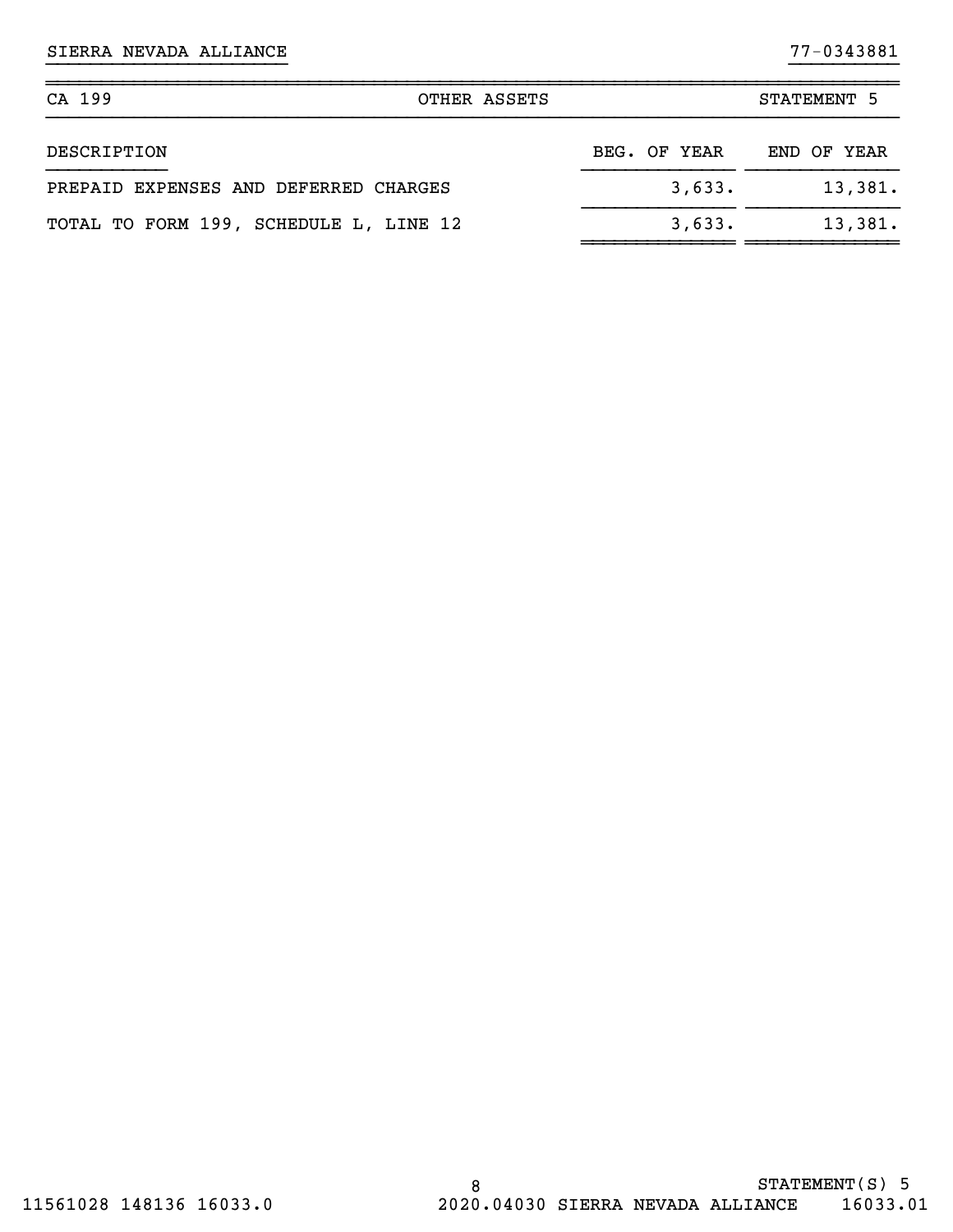| CA 199<br>OTHER LIABILITIES            |              | STATEMENT 6 |
|----------------------------------------|--------------|-------------|
| DESCRIPTION                            | BEG. OF YEAR | END OF YEAR |
| DEFERRED REVENUE                       | 255,899.     | 475, 117.   |
| TOTAL TO FORM 199, SCHEDULE L, LINE 18 | 255,899.     | 475, 117.   |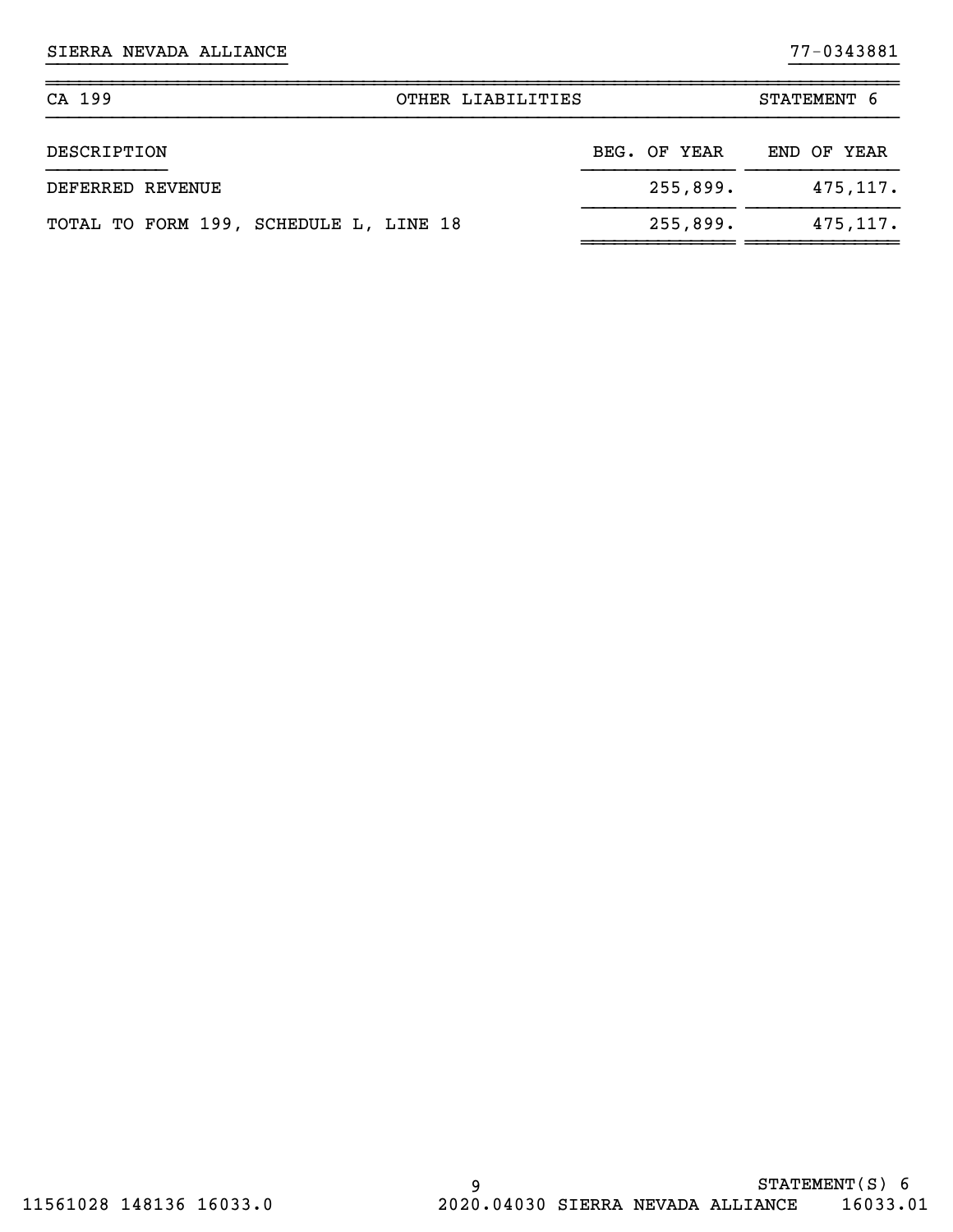| CA 199<br><b>FUND BALANCES</b>                                              |                   | STATEMENT 7       |
|-----------------------------------------------------------------------------|-------------------|-------------------|
| DESCRIPTION                                                                 | BEG. OF YEAR      | END OF YEAR       |
| NET ASSETS WITHOUT DONOR RESTRICTIONS<br>NET ASSETS WITH DONOR RESTRICTIONS | 80,998.<br>1,000. | 93,588.<br>1,000. |
| TOTAL TO FORM 199, SCHEDULE L, LINE 21                                      | 81,998.           | 94,588.           |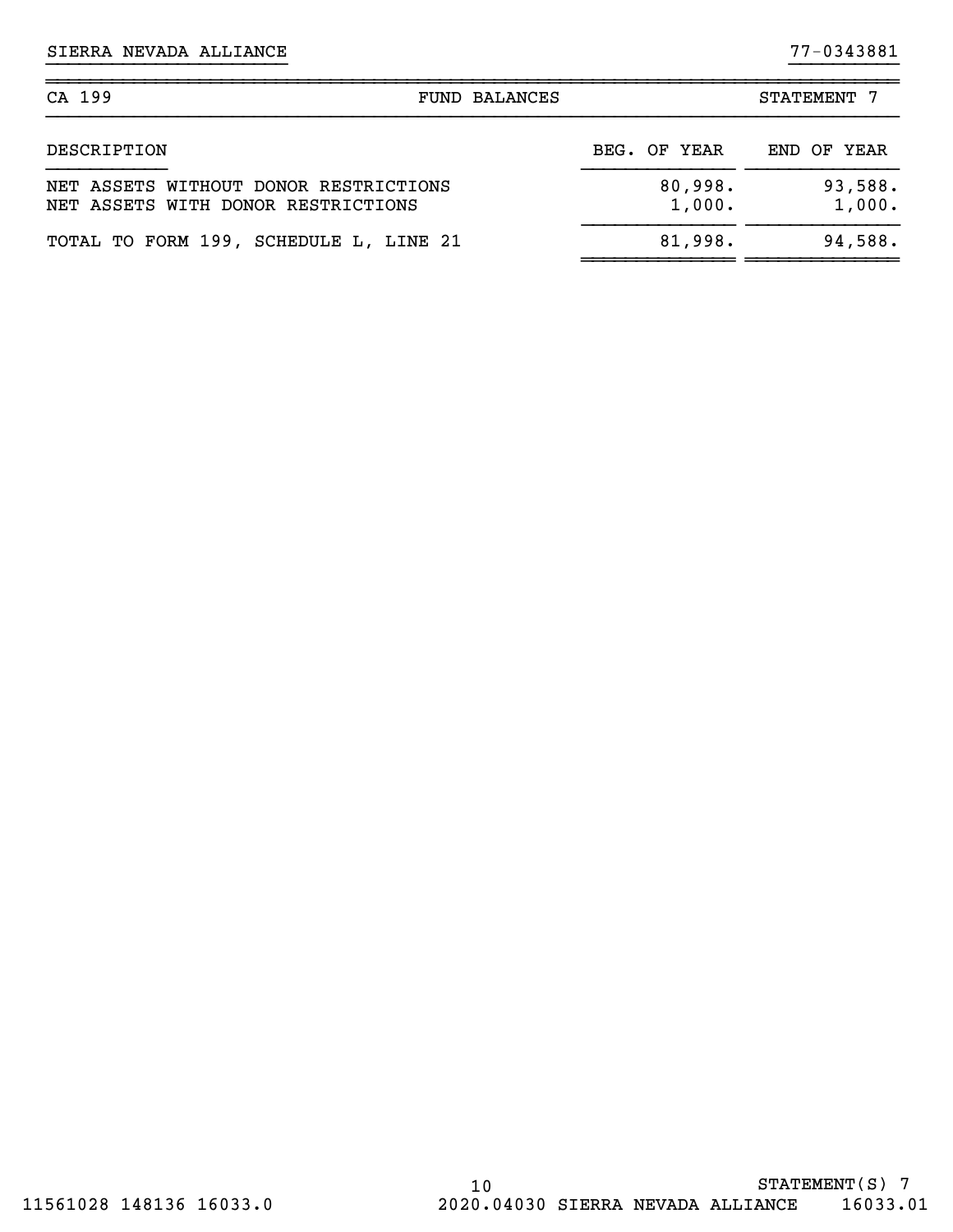| <b>TAXABLE YEAR</b><br>2020 | California e-file Return Authorization for<br><b>Exempt Organizations</b>                                                                                                                                                                                                                                                                                                                                                                                                                                                                                                                                                                                                                                                                                                                                                                                                                                                                                                                                                                                                                                                                                                                                                                                                                                                                                             | <b>FORM</b><br>8453-EO                                                                                                          |
|-----------------------------|-----------------------------------------------------------------------------------------------------------------------------------------------------------------------------------------------------------------------------------------------------------------------------------------------------------------------------------------------------------------------------------------------------------------------------------------------------------------------------------------------------------------------------------------------------------------------------------------------------------------------------------------------------------------------------------------------------------------------------------------------------------------------------------------------------------------------------------------------------------------------------------------------------------------------------------------------------------------------------------------------------------------------------------------------------------------------------------------------------------------------------------------------------------------------------------------------------------------------------------------------------------------------------------------------------------------------------------------------------------------------|---------------------------------------------------------------------------------------------------------------------------------|
| Exempt Organization name    |                                                                                                                                                                                                                                                                                                                                                                                                                                                                                                                                                                                                                                                                                                                                                                                                                                                                                                                                                                                                                                                                                                                                                                                                                                                                                                                                                                       | Identifying number                                                                                                              |
|                             | SIERRA NEVADA ALLIANCE                                                                                                                                                                                                                                                                                                                                                                                                                                                                                                                                                                                                                                                                                                                                                                                                                                                                                                                                                                                                                                                                                                                                                                                                                                                                                                                                                | 77-0343881                                                                                                                      |
| Part I                      | <b>Electronic Return Information</b> (whole dollars only)                                                                                                                                                                                                                                                                                                                                                                                                                                                                                                                                                                                                                                                                                                                                                                                                                                                                                                                                                                                                                                                                                                                                                                                                                                                                                                             |                                                                                                                                 |
| 1                           | Total gross receipts (Form 199, line 4)                                                                                                                                                                                                                                                                                                                                                                                                                                                                                                                                                                                                                                                                                                                                                                                                                                                                                                                                                                                                                                                                                                                                                                                                                                                                                                                               | 1,389,335<br>1.                                                                                                                 |
| 2                           | Total gross income (Form 199, line 8)                                                                                                                                                                                                                                                                                                                                                                                                                                                                                                                                                                                                                                                                                                                                                                                                                                                                                                                                                                                                                                                                                                                                                                                                                                                                                                                                 | 1, 389, 335<br>$2\overline{)}$                                                                                                  |
| 3                           |                                                                                                                                                                                                                                                                                                                                                                                                                                                                                                                                                                                                                                                                                                                                                                                                                                                                                                                                                                                                                                                                                                                                                                                                                                                                                                                                                                       | 1,376,745<br>$3^{\circ}$                                                                                                        |
| Part II                     | Settle Your Account Electronically for Taxable Year 2020                                                                                                                                                                                                                                                                                                                                                                                                                                                                                                                                                                                                                                                                                                                                                                                                                                                                                                                                                                                                                                                                                                                                                                                                                                                                                                              |                                                                                                                                 |
| 4                           | Electronic funds withdrawal<br>4a Amount                                                                                                                                                                                                                                                                                                                                                                                                                                                                                                                                                                                                                                                                                                                                                                                                                                                                                                                                                                                                                                                                                                                                                                                                                                                                                                                              | 4b Withdrawal date (mm/dd/yyyy)                                                                                                 |
| Part III                    | Banking Information (Have you verified the exempt organization's banking information?)                                                                                                                                                                                                                                                                                                                                                                                                                                                                                                                                                                                                                                                                                                                                                                                                                                                                                                                                                                                                                                                                                                                                                                                                                                                                                |                                                                                                                                 |
|                             | 5 Routing number                                                                                                                                                                                                                                                                                                                                                                                                                                                                                                                                                                                                                                                                                                                                                                                                                                                                                                                                                                                                                                                                                                                                                                                                                                                                                                                                                      |                                                                                                                                 |
| 6 Account number            | 7 Type of account:                                                                                                                                                                                                                                                                                                                                                                                                                                                                                                                                                                                                                                                                                                                                                                                                                                                                                                                                                                                                                                                                                                                                                                                                                                                                                                                                                    | Checking<br>Savings                                                                                                             |
| Part IV                     | <b>Declaration of Officer</b>                                                                                                                                                                                                                                                                                                                                                                                                                                                                                                                                                                                                                                                                                                                                                                                                                                                                                                                                                                                                                                                                                                                                                                                                                                                                                                                                         |                                                                                                                                 |
| on line 4a.                 | I authorize the exempt organization's account to be settled as designated in Part II. If I check Part II, Box 4, I authorize an electronic funds withdrawal for the amount listed                                                                                                                                                                                                                                                                                                                                                                                                                                                                                                                                                                                                                                                                                                                                                                                                                                                                                                                                                                                                                                                                                                                                                                                     |                                                                                                                                 |
|                             | Under penalties of perjury, I declare that I am an officer of the above exempt organization and that the information I provided to my electronic return originator (ERO),<br>transmitter, or intermediate service provider and the amounts in Part I above agree with the amounts on the corresponding lines of the exempt organization's 2020<br>California electronic return. To the best of my knowledge and belief, the exempt organization's return is true, correct, and complete. If the exempt organization is filing<br>a balance due return, I understand that if the Franchise Tax Board (FTB) does not receive full and timely payment of the exempt organization's fee liability, the exempt<br>organization will remain liable for the fee liability and all applicable interest and penalties. I authorize the exempt organization return and accompanying schedules and<br>statements be transmitted to the FTB by the ERO, transmitter, or intermediate service provider. If the processing of the exempt organization's return or refund is<br>delayed, I authorize the FTB to disclose to the ERO or intermediate service provider the reason(s) for the delay.                                                                                                                                                                                    |                                                                                                                                 |
| Sign<br><b>Here</b>         | Signature of officer<br>Date<br>Title                                                                                                                                                                                                                                                                                                                                                                                                                                                                                                                                                                                                                                                                                                                                                                                                                                                                                                                                                                                                                                                                                                                                                                                                                                                                                                                                 | EXECUTIVE DIRECTOR                                                                                                              |
|                             |                                                                                                                                                                                                                                                                                                                                                                                                                                                                                                                                                                                                                                                                                                                                                                                                                                                                                                                                                                                                                                                                                                                                                                                                                                                                                                                                                                       |                                                                                                                                 |
| Part V                      | Declaration of Electronic Return Originator (ERO) and Paid Preparer.                                                                                                                                                                                                                                                                                                                                                                                                                                                                                                                                                                                                                                                                                                                                                                                                                                                                                                                                                                                                                                                                                                                                                                                                                                                                                                  |                                                                                                                                 |
|                             | I declare that I have reviewed the above exempt organization's return and that the entries on form FTB 8453-EO are complete and correct to the best of my knowledge. (If I<br>am only an intermediate service provider, I understand that I am not responsible for reviewing the exempt organization's return. I declare, however, that form FTB 8453-EO<br>accurately reflects the data on the return.) I have obtained the organization officer's signature on form FTB 8453-EO before transmitting this return to the FTB; I have<br>provided the organization officer with a copy of all forms and information that I will file with the FTB, and I have followed all other requirements described in FTB Pub.<br>1345, 2020 Handbook for Authorized e-file Providers. I will keep form FTB 8453-EO on file for four years from the due date of the return or four years from the date<br>the exempt organization return is filed, whichever is later, and I will make a copy available to the FTB upon request. If I am also the paid preparer, under penalties of perjury,<br>I declare that I have examined the above exempt organization's return and accompanying schedules and statements, and to the best of my knowledge and belief, they are<br>true, correct, and complete. I make this declaration based on all information of which I have knowledge. |                                                                                                                                 |
| <b>ERO</b>                  | Date<br>ERO's-<br>signature<br>SCHETTLER MACY & ASSOCIATES                                                                                                                                                                                                                                                                                                                                                                                                                                                                                                                                                                                                                                                                                                                                                                                                                                                                                                                                                                                                                                                                                                                                                                                                                                                                                                            | <b>ERO's PTIN</b><br>Check if<br>Check<br>if self-<br>also paid<br>$\overline{\texttt{x}}$<br>P00922103<br>employed<br>preparer |
| Must                        | SCHETTLER MACY & ASSOCIATES<br>Firm's name (or yours                                                                                                                                                                                                                                                                                                                                                                                                                                                                                                                                                                                                                                                                                                                                                                                                                                                                                                                                                                                                                                                                                                                                                                                                                                                                                                                  | Firm's FEIN 47-2177559                                                                                                          |
| Sign                        | if self-employed)<br>110 COUNTRY ESTATES CIRCLE,<br>SUITE <sub>2</sub><br>and address                                                                                                                                                                                                                                                                                                                                                                                                                                                                                                                                                                                                                                                                                                                                                                                                                                                                                                                                                                                                                                                                                                                                                                                                                                                                                 |                                                                                                                                 |
|                             | RENO, NV                                                                                                                                                                                                                                                                                                                                                                                                                                                                                                                                                                                                                                                                                                                                                                                                                                                                                                                                                                                                                                                                                                                                                                                                                                                                                                                                                              | ZIP code $89511$                                                                                                                |
|                             | Under penalties of periury. I declare that I have examined the above organization's return and accompanying schedules and statements, and to the best of my knowledge<br>and belief, they are true, correct, and complete. I make this declaration based on all information of which I have knowledge.                                                                                                                                                                                                                                                                                                                                                                                                                                                                                                                                                                                                                                                                                                                                                                                                                                                                                                                                                                                                                                                                |                                                                                                                                 |
| Paid<br>Preparer            | Date<br>Paid<br>preparer's<br>signature                                                                                                                                                                                                                                                                                                                                                                                                                                                                                                                                                                                                                                                                                                                                                                                                                                                                                                                                                                                                                                                                                                                                                                                                                                                                                                                               | Paid preparer's PTIN<br>Check<br>if self-<br>employed                                                                           |
| <b>Must</b>                 | Firm's name (or yours                                                                                                                                                                                                                                                                                                                                                                                                                                                                                                                                                                                                                                                                                                                                                                                                                                                                                                                                                                                                                                                                                                                                                                                                                                                                                                                                                 | Firm's FEIN                                                                                                                     |
| Sign                        | if self-employed)<br>and address                                                                                                                                                                                                                                                                                                                                                                                                                                                                                                                                                                                                                                                                                                                                                                                                                                                                                                                                                                                                                                                                                                                                                                                                                                                                                                                                      |                                                                                                                                 |
|                             |                                                                                                                                                                                                                                                                                                                                                                                                                                                                                                                                                                                                                                                                                                                                                                                                                                                                                                                                                                                                                                                                                                                                                                                                                                                                                                                                                                       | ZIP code                                                                                                                        |
|                             |                                                                                                                                                                                                                                                                                                                                                                                                                                                                                                                                                                                                                                                                                                                                                                                                                                                                                                                                                                                                                                                                                                                                                                                                                                                                                                                                                                       |                                                                                                                                 |
|                             | For Privacy Notice, get FTB 1131 ENG/SP.                                                                                                                                                                                                                                                                                                                                                                                                                                                                                                                                                                                                                                                                                                                                                                                                                                                                                                                                                                                                                                                                                                                                                                                                                                                                                                                              | FTB 8453-EO 2020                                                                                                                |

029021 11-19-20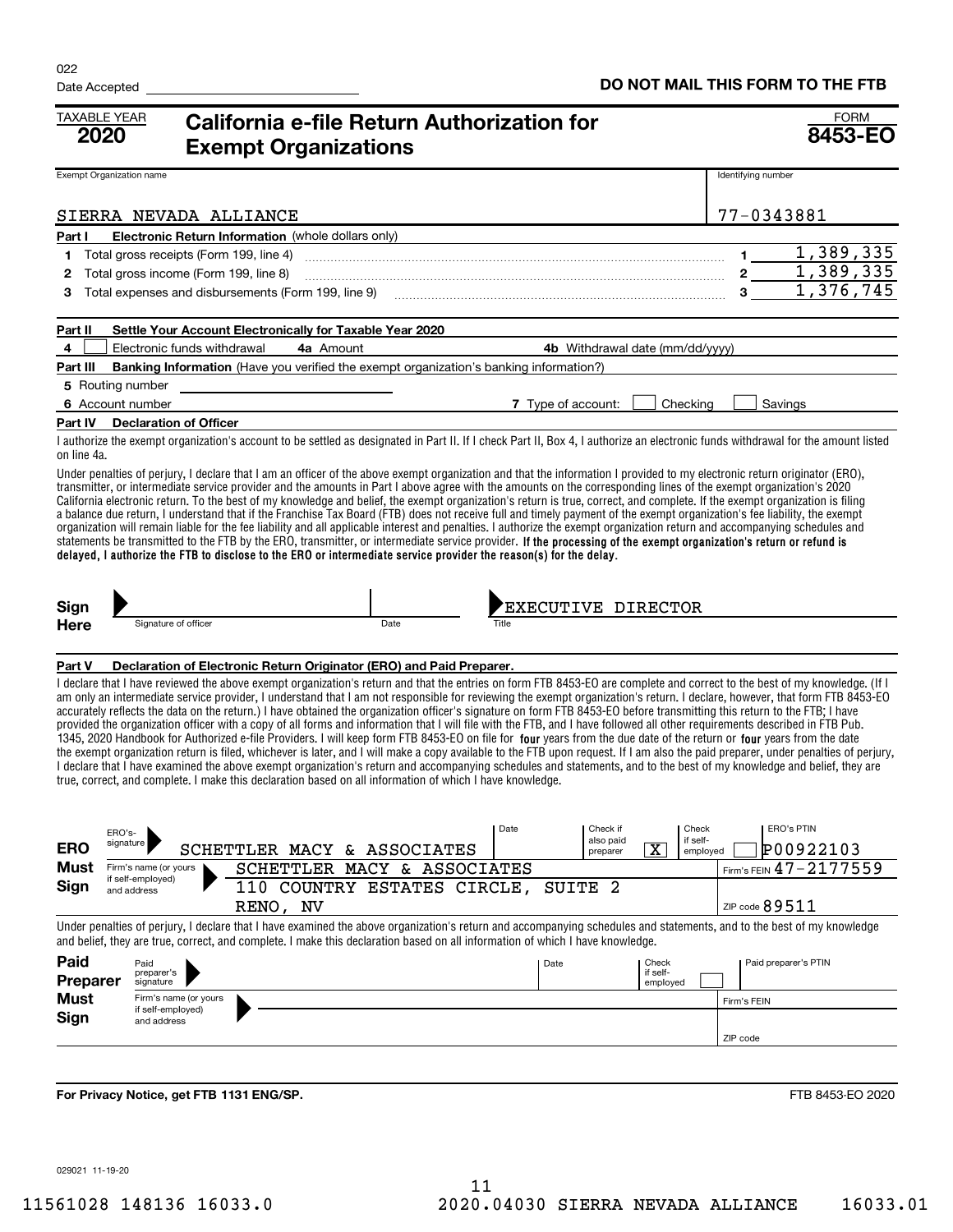| STATE OF CALIFORNIA<br>RRF-1                                                                                                                                                                                                                                                                                                                                                                                                                                                                                                                                                                         | DEPARTMENT OF JUSTICE<br>PAGE 1 of 5                                                                                                                                                               |  |
|------------------------------------------------------------------------------------------------------------------------------------------------------------------------------------------------------------------------------------------------------------------------------------------------------------------------------------------------------------------------------------------------------------------------------------------------------------------------------------------------------------------------------------------------------------------------------------------------------|----------------------------------------------------------------------------------------------------------------------------------------------------------------------------------------------------|--|
| (Rev. 09/2017)<br><b>ANNUAL REGISTRATION RENEWAL FEE REPORT</b><br>MAIL TO:<br>TO ATTORNEY GENERAL OF CALIFORNIA<br>Registry of Charitable Trusts<br>P.O. Box 903447<br>Sections 12586 and 12587, California Government Code<br>Sacramento, CA 94203-4470                                                                                                                                                                                                                                                                                                                                            | (For Registry Use Only)                                                                                                                                                                            |  |
| 11 Cal. Code Regs. sections 301-306, 309, 311, and 312<br><b>STREET ADDRESS:</b><br>1300   Street<br>Failure to submit this report annually no later than four months and fifteen days after the end of the<br>Sacramento, CA 95814<br>(916)210-6400<br>organization's accounting period may result in the loss of tax exemption and the assessment of a<br>minimum tax of \$800, plus interest, and/or fines or filing penalties. Revenue & Taxation Code section<br><b>WEBSITE ADDRESS:</b><br>www.oag.ca.gov/charities<br>23703; Government Code section 12586.1. IRS extensions will be honored. |                                                                                                                                                                                                    |  |
| SIERRA NEVADA ALLIANCE<br>Name of Organization                                                                                                                                                                                                                                                                                                                                                                                                                                                                                                                                                       | Check if:<br>Change of address<br>Amended report                                                                                                                                                   |  |
| List all DBAs and names the organization uses or has used<br>P.O. BOX 7989                                                                                                                                                                                                                                                                                                                                                                                                                                                                                                                           | State Charity Registration Number CT92916                                                                                                                                                          |  |
| Address (Number and Street)<br>SOUTH LAKE TAHOE, CA 96158<br>City or Town, State, and ZIP Code<br><b>INFO@SIERRANEVADAALLIAN</b>                                                                                                                                                                                                                                                                                                                                                                                                                                                                     | Corporation or Organization No. 1880003                                                                                                                                                            |  |
| (530) 542-4546<br>CE.ORG<br>E-mail Address<br><b>Telephone Number</b>                                                                                                                                                                                                                                                                                                                                                                                                                                                                                                                                | Federal Employer ID No. 77-0343881                                                                                                                                                                 |  |
|                                                                                                                                                                                                                                                                                                                                                                                                                                                                                                                                                                                                      | ANNUAL REGISTRATION RENEWAL FEE SCHEDULE (11 Cal. Code Regs. sections 301-307, 311, and 312)<br>Make Check Payable to Department of Justice                                                        |  |
| <b>Gross Annual Revenue</b><br>Fee<br><b>Gross Annual Revenue</b><br>$\mathbf 0$<br>Between \$100,001 and \$250,000<br><b>Less than \$25,000</b><br>Between \$25,000 and \$100,000<br>\$25<br>Between \$250,001 and \$1 million                                                                                                                                                                                                                                                                                                                                                                      | <b>Gross Annual Revenue</b><br>Fee<br>Fee<br>\$50<br>\$150<br>Between \$1,000,001 and \$10 million<br>\$75<br>Between \$10,000,001 and \$50 million<br>\$225<br>Greater than \$50 million<br>\$300 |  |
| <b>PART A - ACTIVITIES</b>                                                                                                                                                                                                                                                                                                                                                                                                                                                                                                                                                                           |                                                                                                                                                                                                    |  |
| For your most recent full accounting period (beginning 07/01/2020                                                                                                                                                                                                                                                                                                                                                                                                                                                                                                                                    | ending 06/30/2021<br>) list:<br>742,903                                                                                                                                                            |  |
| Gross Annual Revenue \$ $\frac{1,389,335}{}$ Noncash Contributions \$ $\frac{65,237}{}$ Total Assets \$ Program Expenses \$ $\frac{1,186,248}{}$                                                                                                                                                                                                                                                                                                                                                                                                                                                     |                                                                                                                                                                                                    |  |
| <b>PART B - STATEMENTS REGARDING ORGANIZATION DURING THE PERIOD OF THIS REPORT</b>                                                                                                                                                                                                                                                                                                                                                                                                                                                                                                                   |                                                                                                                                                                                                    |  |
| Note: All questions must be answered. If you answer "yes" to any of the questions below, you must attach a separate page<br>providing an explanation and details for each "yes" response. Please review RRF-1 instructions for information required.                                                                                                                                                                                                                                                                                                                                                 | Yes<br>No                                                                                                                                                                                          |  |
| During this reporting period, were there any contracts, loans, leases or other financial transactions between the organization<br>1.<br>and any officer, director or trustee thereof, either directly or with an entity in which any such officer, director or trustee had<br>any financial interest?                                                                                                                                                                                                                                                                                                |                                                                                                                                                                                                    |  |
| 2.<br>During this reporting period, was there any theft, embezzlement, diversion or misuse of the organization's charitable property<br>or funds?                                                                                                                                                                                                                                                                                                                                                                                                                                                    | X                                                                                                                                                                                                  |  |
| During this reporting period, were any organization funds used to pay any penalty, fine or judgment?<br>З.                                                                                                                                                                                                                                                                                                                                                                                                                                                                                           |                                                                                                                                                                                                    |  |
| During this reporting period, were the services of a commercial fundraiser, fundraising counsel for charitable purposes, or<br>4.<br>commercial coventurer used?                                                                                                                                                                                                                                                                                                                                                                                                                                     | X                                                                                                                                                                                                  |  |
| 5.<br>During this reporting period, did the organization receive any governmental funding?                                                                                                                                                                                                                                                                                                                                                                                                                                                                                                           | X<br>SEE STATEMENT 8                                                                                                                                                                               |  |
| 6.<br>During this reporting period, did the organization hold a raffle for charitable purposes?                                                                                                                                                                                                                                                                                                                                                                                                                                                                                                      |                                                                                                                                                                                                    |  |
| 7.<br>Does the organization conduct a vehicle donation program?                                                                                                                                                                                                                                                                                                                                                                                                                                                                                                                                      |                                                                                                                                                                                                    |  |
| Did the organization conduct an independent audit and prepare audited financial statements in accordance with<br>8.<br>generally accepted accounting principles for this reporting period?                                                                                                                                                                                                                                                                                                                                                                                                           |                                                                                                                                                                                                    |  |
| At the end of this reporting period, did the organization hold restricted net assets, while reporting negative unrestricted net assets?<br>9.                                                                                                                                                                                                                                                                                                                                                                                                                                                        |                                                                                                                                                                                                    |  |
| I declare under penalty of perjury that I have examined this report, including accompanying documents, and to the best of my knowledge<br>and belief, the content is true, correct and complete, and I am authorized to sign.                                                                                                                                                                                                                                                                                                                                                                        |                                                                                                                                                                                                    |  |
| <b>JENNY HATCH</b>                                                                                                                                                                                                                                                                                                                                                                                                                                                                                                                                                                                   | EXECUTIVE DIRECTOR                                                                                                                                                                                 |  |